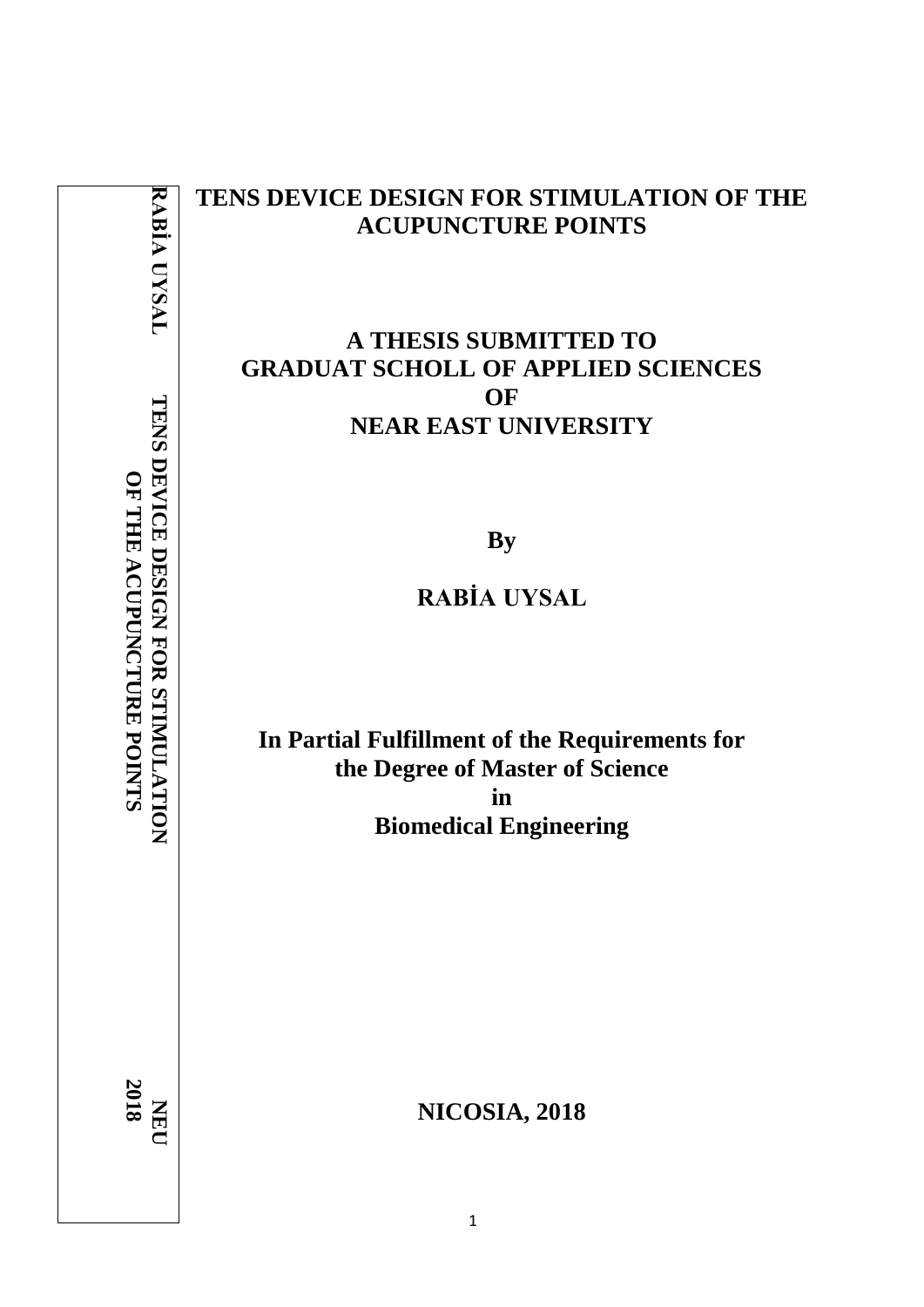# **TENS DEVICE DESIGN FOR STIMULATION OF THE ACUPUNCTURE POINTS**

# **A THESIS SUBMITTED TO GRADUAT SCHOLL OF APPLIED SCIENCES OF NEAR EAST UNIVERSITY**

**By**

# **RABİA UYSAL**

**In Partial Fulfillment of the Requirements for the Degree of Master of Science in Biomedical Engineering**

**NICOSIA, 2018**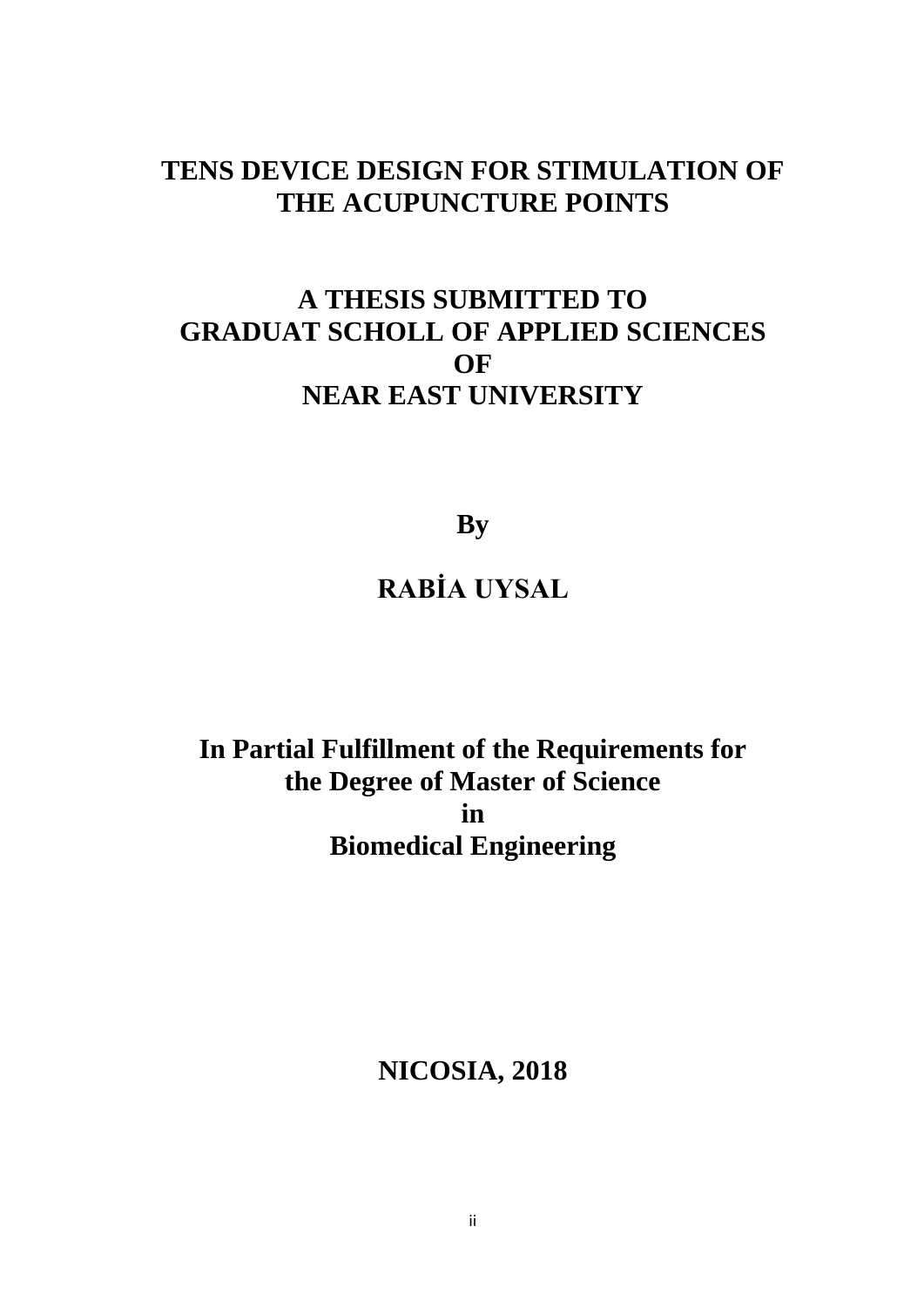#### **RabiaUYSAL: TENS DEVICE DESIGN FOR STIMULATION OF THE ACUPUNCTURE POINTS**

### **Approval of Director of Graduate School of**

**Applied Sciences**

**Prof.Dr. Nadire CAVUŞ**

### **We certify this thesis is a satisfactory for the award of the degree of Masters of Science in Biomedical Engineering**

### **Examining Committee in Charge:**

| Assist.Prof.Dr.Elbrus IMANOV | Committee Chairman, Department of<br>Computer Engineering, NEU       |
|------------------------------|----------------------------------------------------------------------|
| Assit.Prof.Dr.Sertan KAYMAK  | Supervisor, Department of Electric<br>Electronic Engineering, NEU    |
| Prof.Dr.Inan GÜLER           | Co-supervisor, Department of Electric<br>Electronic Engineering, NEU |
| Assist.Prof.Dr.Umar ÖZGÜNALP | Department of Electric Electronic<br>Engineering, NEU                |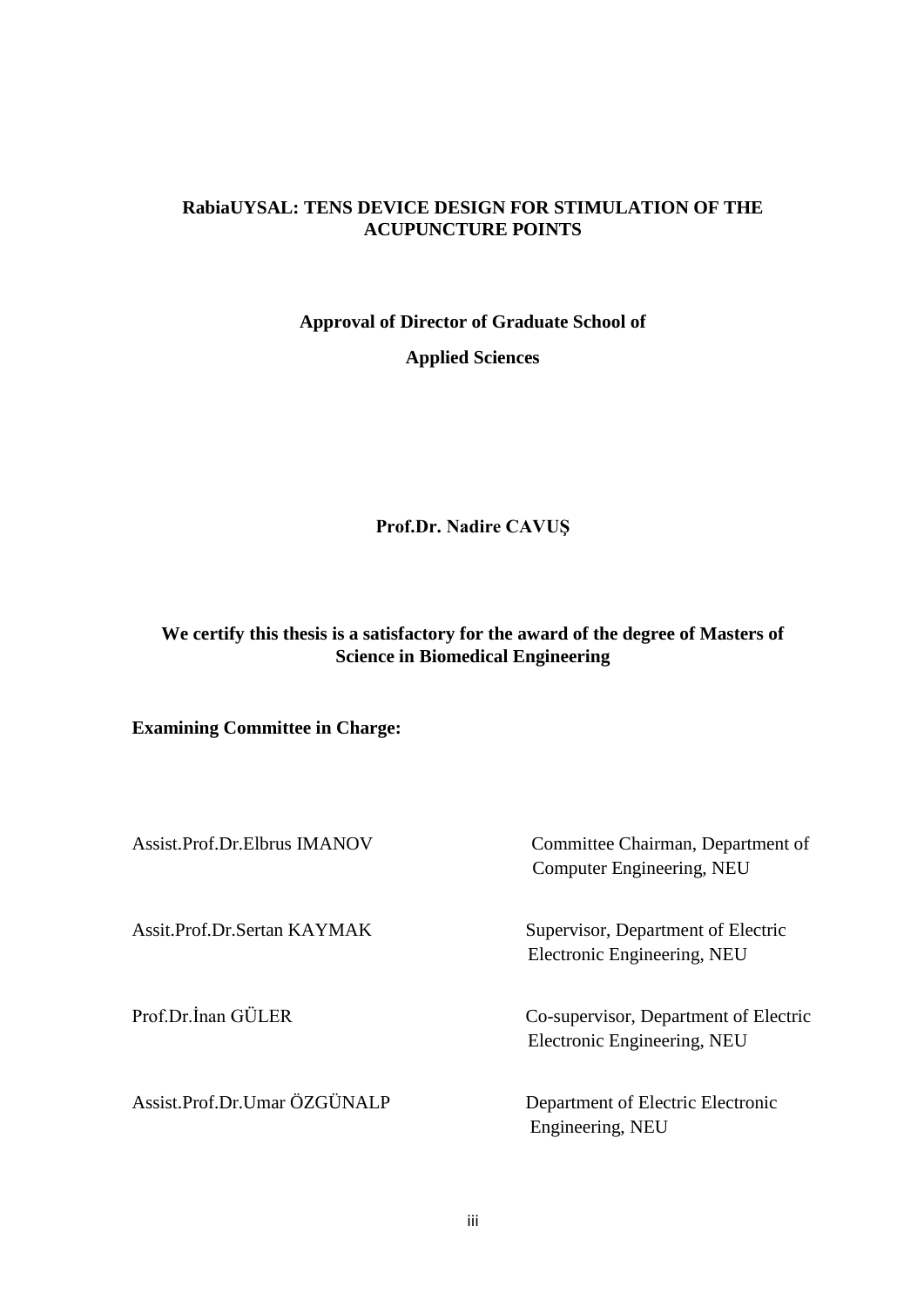I hereby declare that all information in this document has been obtained and presented in accordance with academic rules and ethical conduct. I also declare that, as required by these rules and conduct, I have fully cited and referenced all material and results that are not original to this work.

Name, Last name:Rabia UYSAL

Signature:

Date: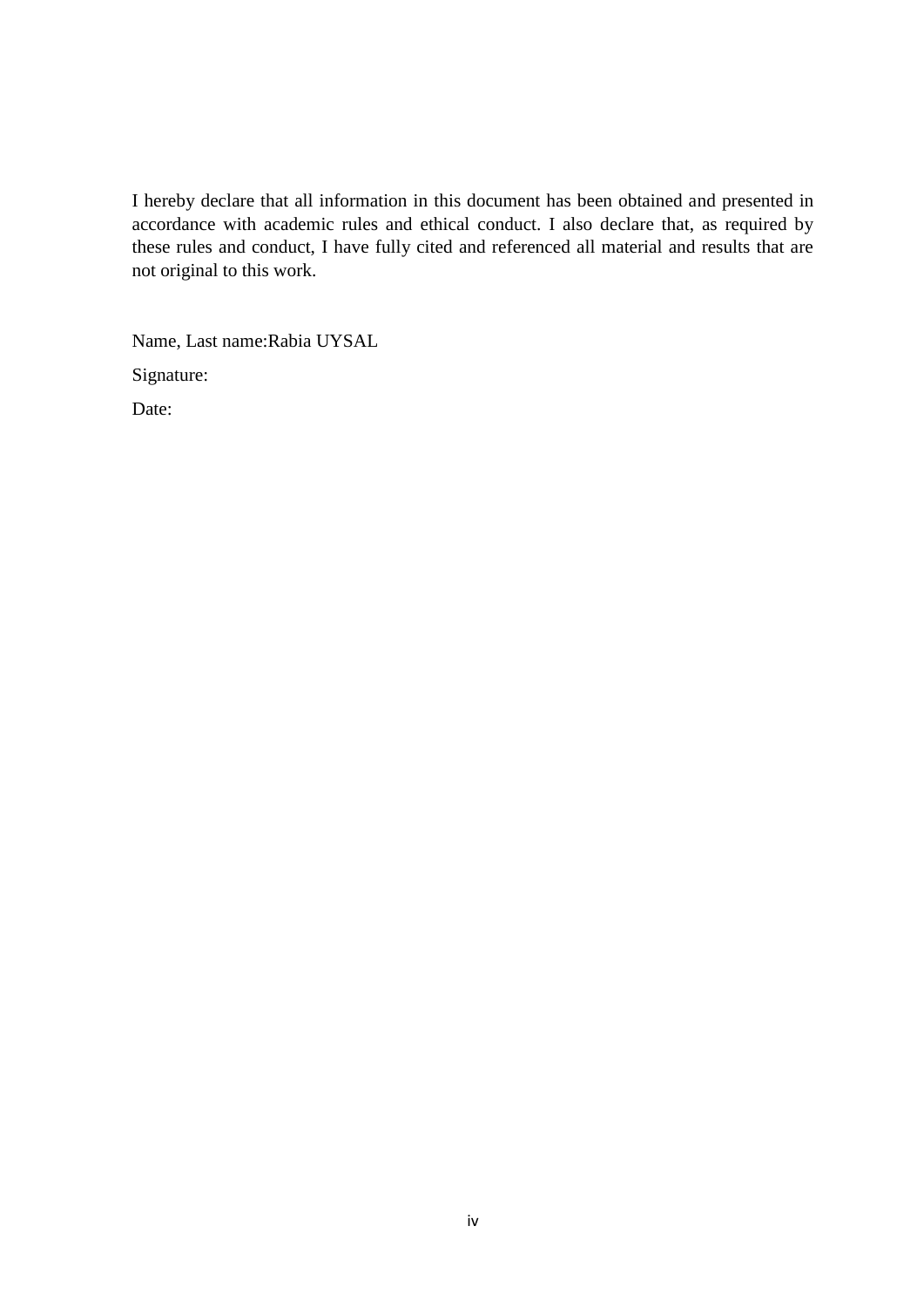### **ACKNOWLEDGEMENTS**

<span id="page-4-0"></span>First and foremost I would like to thank my supervisor Dr.Sertan Kaymak and cosupervisior Prof.Dr.İnan Güler , who deserves special thanks for his constant motivation throughout this thesis. I am also thankful for the contributions and comments the teaching staff of the Department of Biomedical Engineering.

This research was generously supported by the Department of Biomedical Engineering of the Near East University. I am grateful to all supporters.

Finally, I would like to thank my family who support me by not to lose the trust and also I thank all my friends who always support me.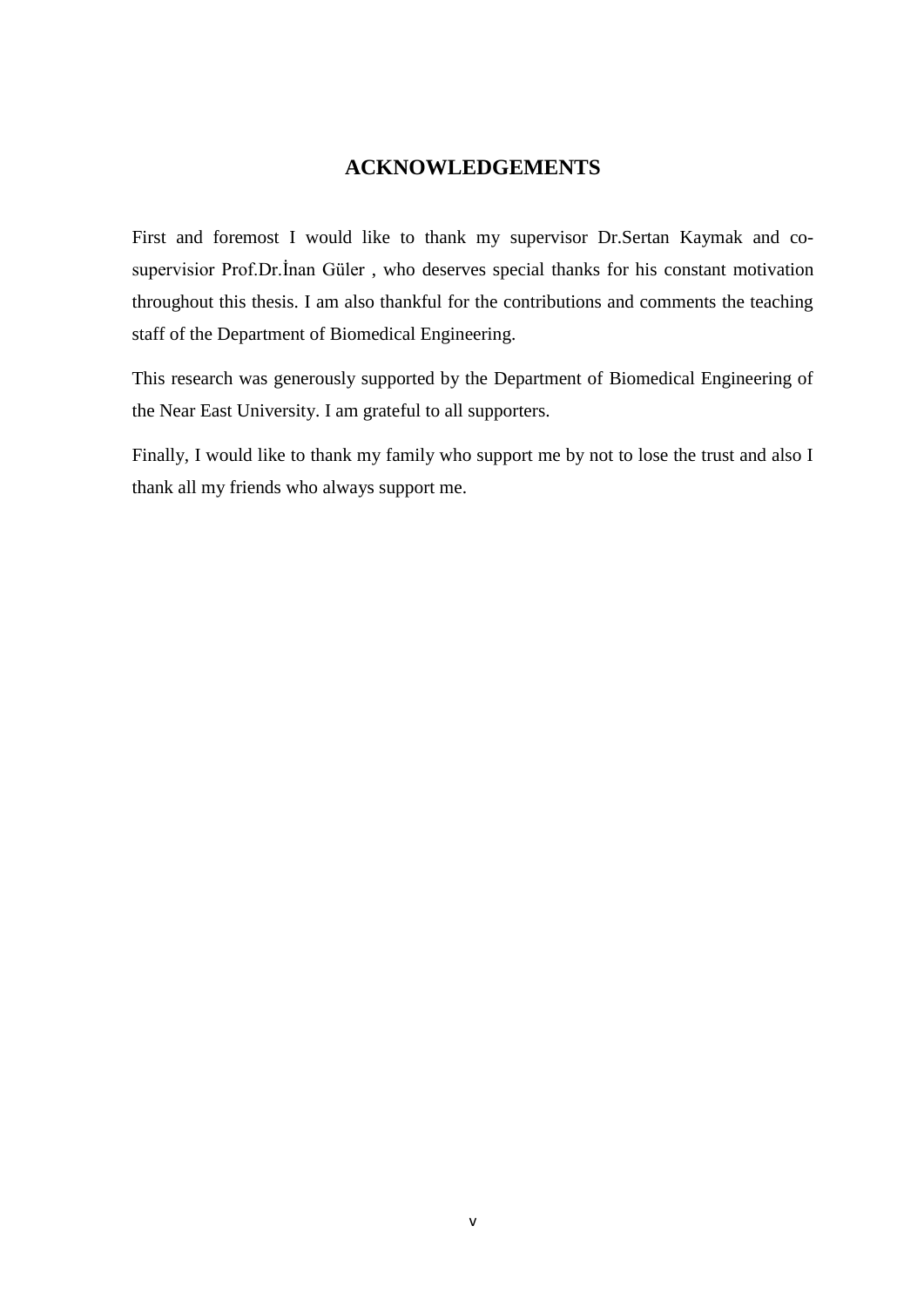**To my family and friends…**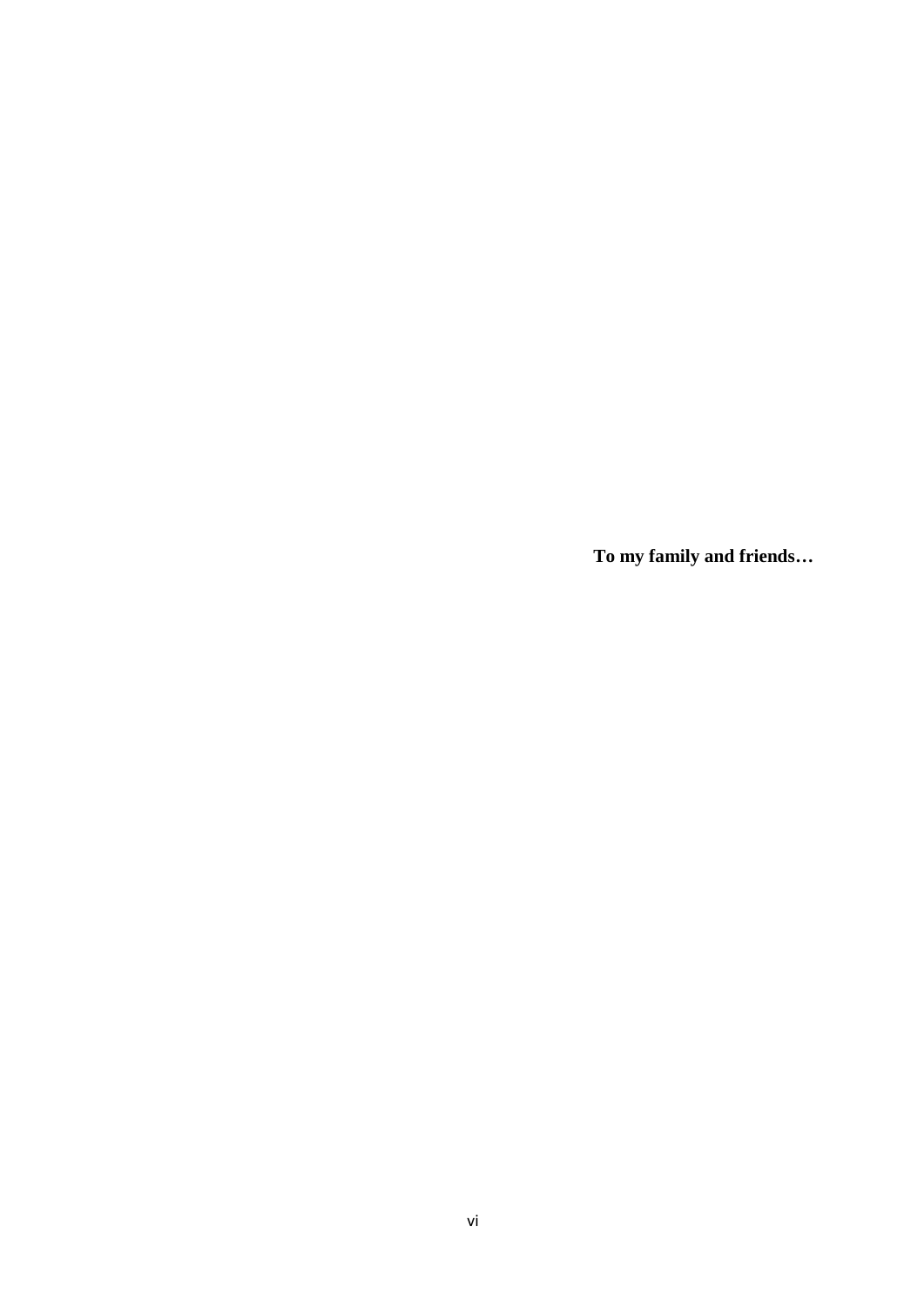#### **ABSTRACT**

<span id="page-6-0"></span>In this project, firstly physical therapy methods that can be applied with electric energy and the effects of these methods on the body are examined; electrotherapy has been focused on the widely used TENS device. In particular, a study was conducted to apply TENS treatment to acupuncture points. For the practical part of the project, the TENS device was designed to be applied to the acupuncture points. The innovations introduced by the designed device are different from the similar ones; easy-to-use, low-cost, varied options for treatment programs suitable for patient use, integrations and back-end for programming. Device; frequency, current power, impulse width as a set of three options are available.

Acupuncture is a scientific treatment method applied by sinking the needle into certain points in the body. According to this treatment method, there is a network of energy that surrounds the entire surface of the body. There are central dots that reduce, increase, divert, direct, or even point to a certain point. These points are known as 'motion awakening' or 'reflex stimulant'. The aim is to apply electrotherapy to these points by stimulating these points with the aid of the designed TENS device. Thus, it was aimed that the patients would receive an alternative treatment using more drugs.

*Keywords*: physical therapy; electrotherapy; TENS;acapuncture; acapuncture modulation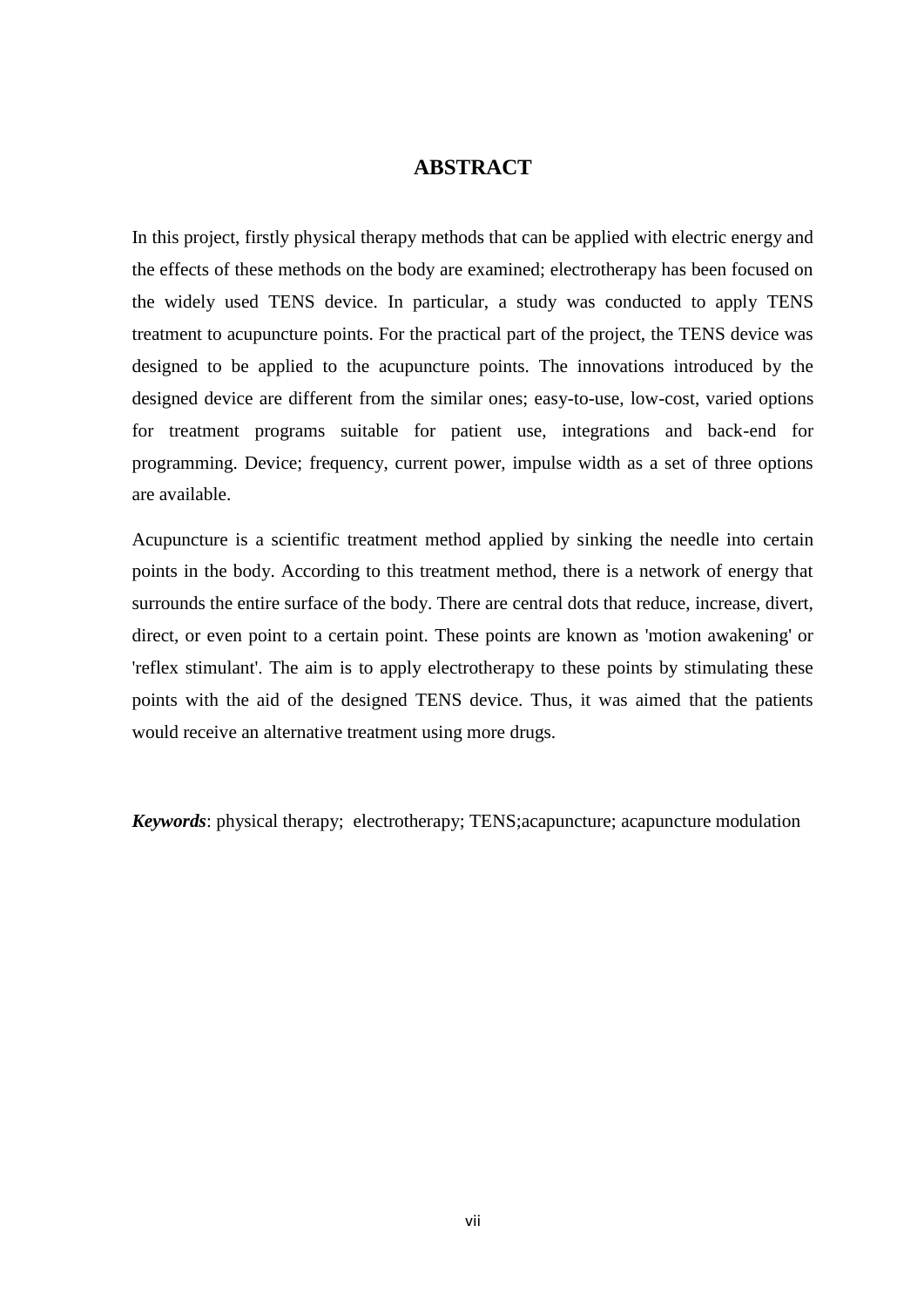## **ÖZET**

<span id="page-7-0"></span>Bu projede, öncelikle elektrik enerjisiyle uygulanabilen fizik tedavi yöntemleri ve yöntemlerin vücut üzerindeki etkileri incelenmiş; elektroterapide yaygın olarak kullanılan TENS cihazı üzerinde durulmuştur. Özellikle TENS tedavisinin akapunktur noktalarına uygulanması için bir çalışma yapılmıştır. Projenin pratik kısmı için ise akapunktur noktalarına uygulanmak üzere TENS cihazı tasarımı yapılmıştır. Tasarlanan cihazın benzerlerinden farklı olarak ortaya koyulan yenilikleri; kullanımı kolay, maliyeti düşük, hastaların kullanımına uygun tedavi programları için değişebilen opsiyonlar, entegreler ve programlama için ardunio kullanılmıştır. Cihaz; frekans, akım gücü, impuls genişliği ayarı olarak üç farklı opsiyon sunmaktadır.

Akupunktur, vücutta bulunan belirli noktalara iğne batırılarak uygulanan bilimsel bir tedavi yöntemidir. Bu tedavi yöntemine göre vücudun bütün yüzeyini saran bir enerji ağı vardır. Bu enerjiyi azaltan, arttıran, saptıran, yönelten hatta belirli bir noktaya doğru yönelten merkez noktaları vardır. Bu noktalar tıpta 'hareket uyandırıcısı' ya da 'refleks uyandırıcısı' olarak bilinir. Amaç, bu noktaları tasarlanan TENS cihazı yardımı ile uyararak hastalara elektroterapi uygulamaktır. Böylece hastaların daha ilaç kullanarak alternatif bir tedavi görmesi amaçlanmıştır.

*Anahtar Kelimeler*: fizik tedavi; elektroterapi; TENS; akapunktur; akapunktur modulation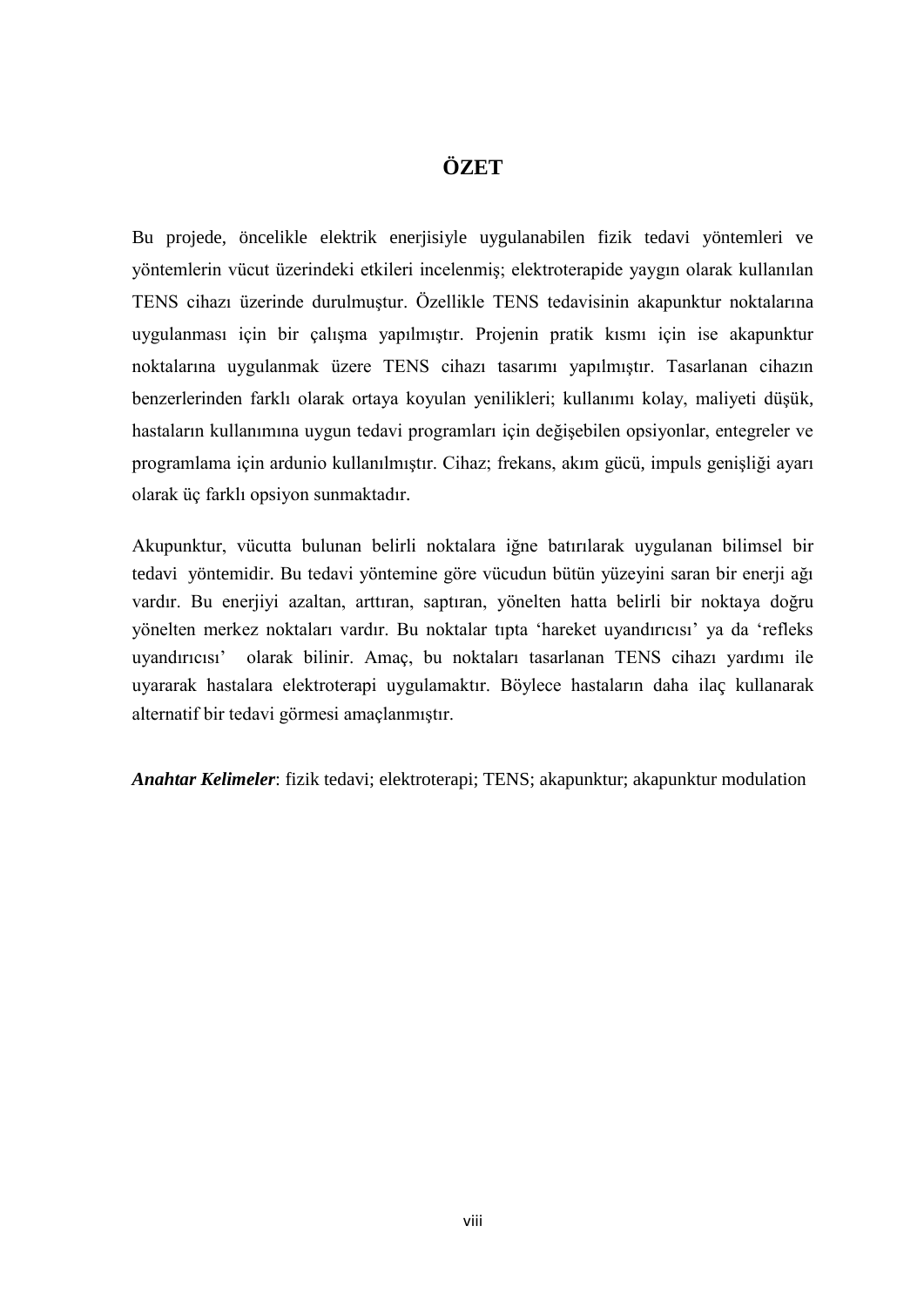## **TABLE OF CONTENTS**

<span id="page-8-0"></span>

## **CHAPTER 1: INTRODUCTION**

### **CHAPTER 2: LITERATURE REVIEW**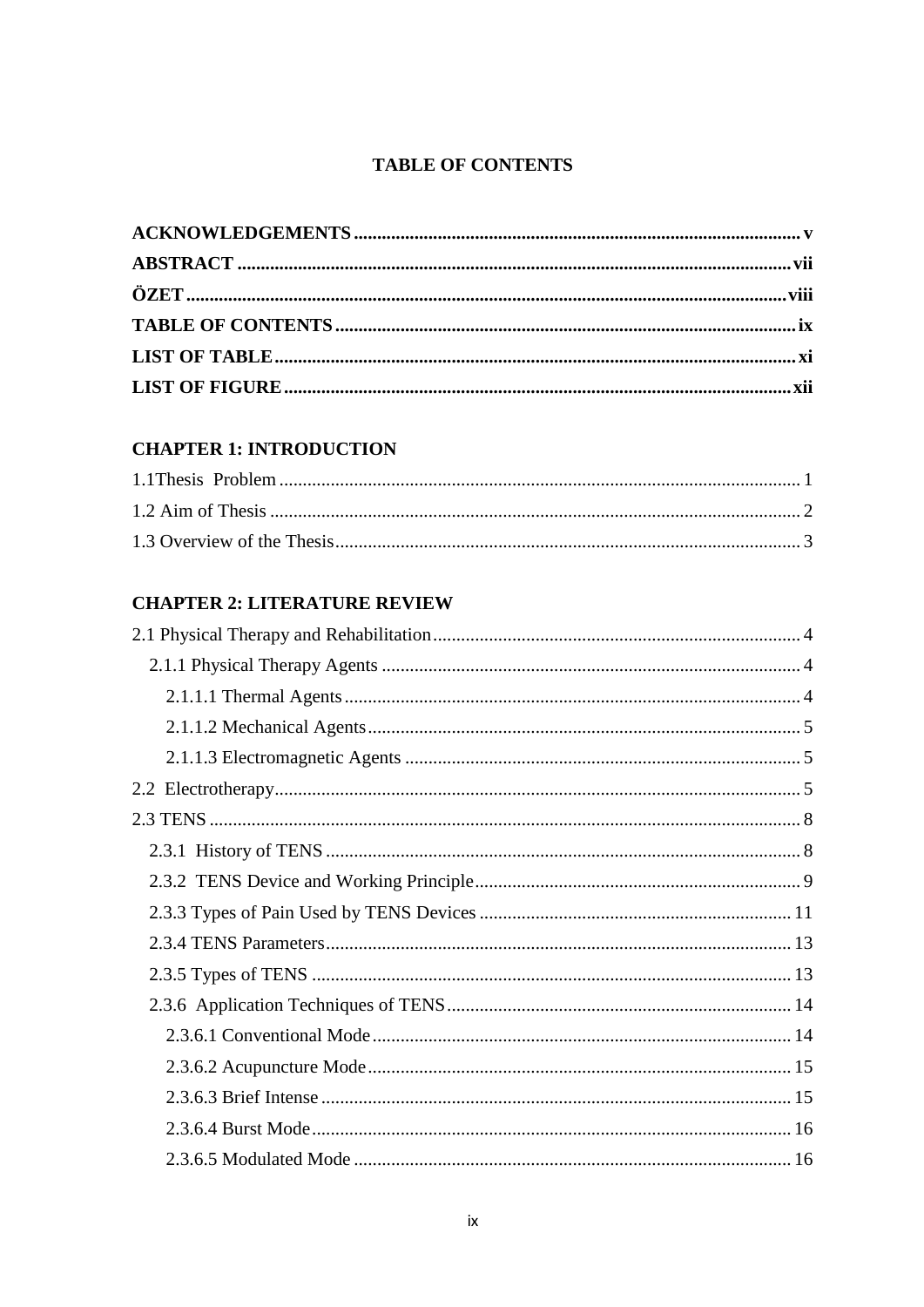## **CHAPTER 3: METHODOLOGY**

## **CHAPTER 4: PERFORMANCE OF SYSTEM AND DISCUSSION OF RESULTS**

## **CHAPTER 5: CONCLUSION**

|--|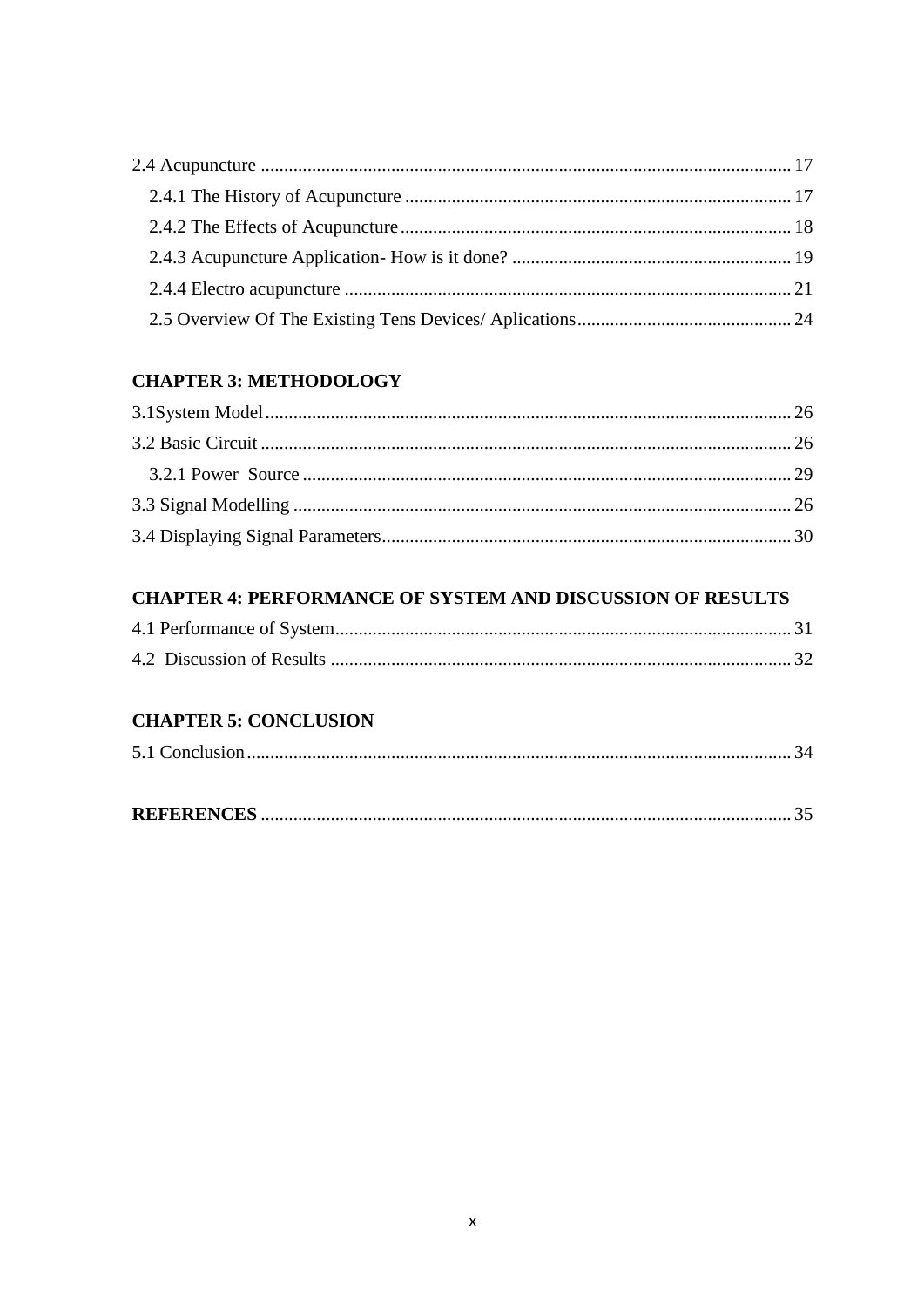# **LIST OF TABLE**

<span id="page-10-0"></span>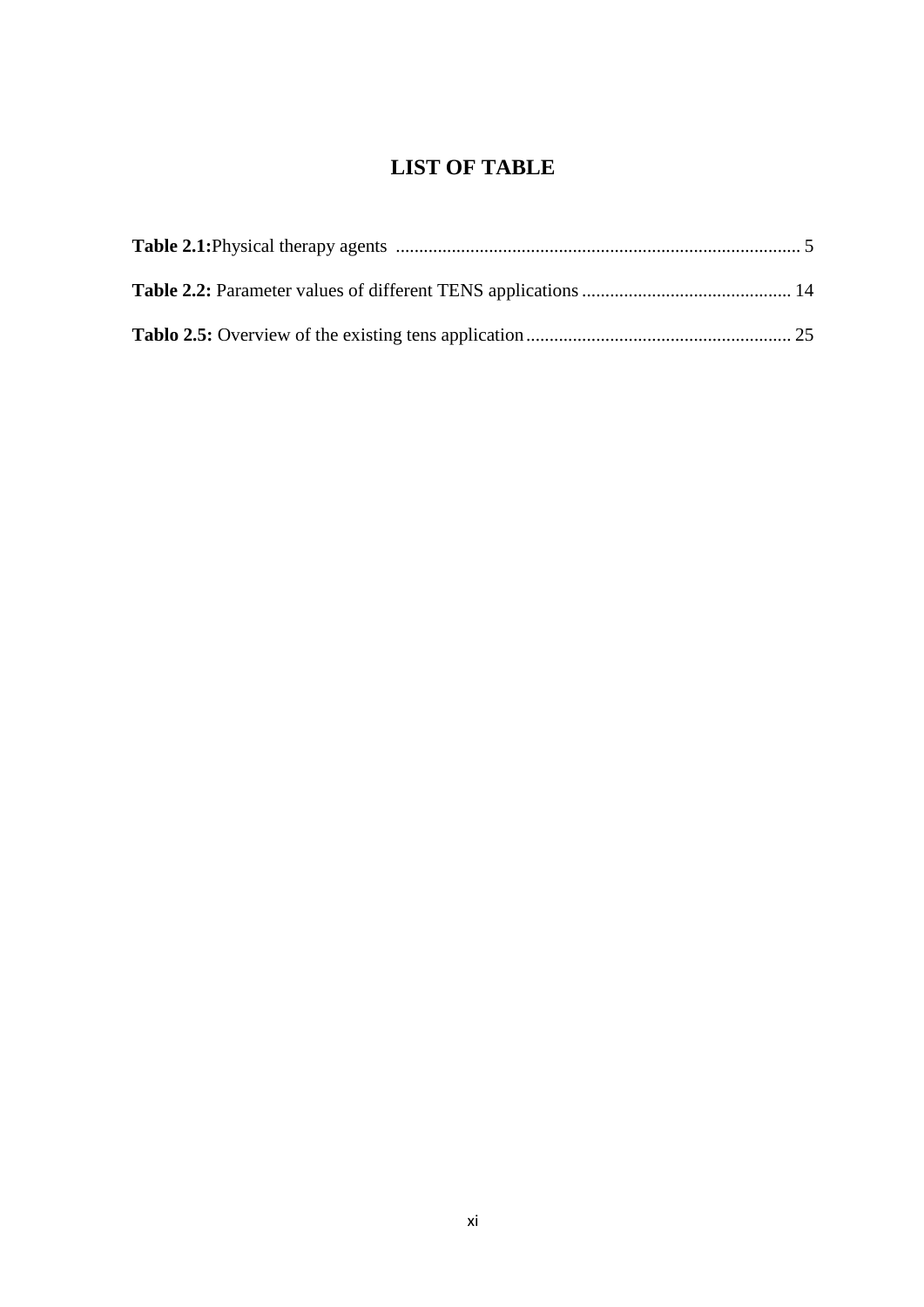# **LIST OF FIGURE**

<span id="page-11-0"></span>

| Figure 2.3: The electrode of transcutaneous electrical nerve stimulation of acupuncture |  |
|-----------------------------------------------------------------------------------------|--|
|                                                                                         |  |
|                                                                                         |  |
|                                                                                         |  |
|                                                                                         |  |
|                                                                                         |  |
|                                                                                         |  |
|                                                                                         |  |
|                                                                                         |  |
|                                                                                         |  |
|                                                                                         |  |
|                                                                                         |  |
|                                                                                         |  |
|                                                                                         |  |
|                                                                                         |  |
|                                                                                         |  |
|                                                                                         |  |
|                                                                                         |  |
|                                                                                         |  |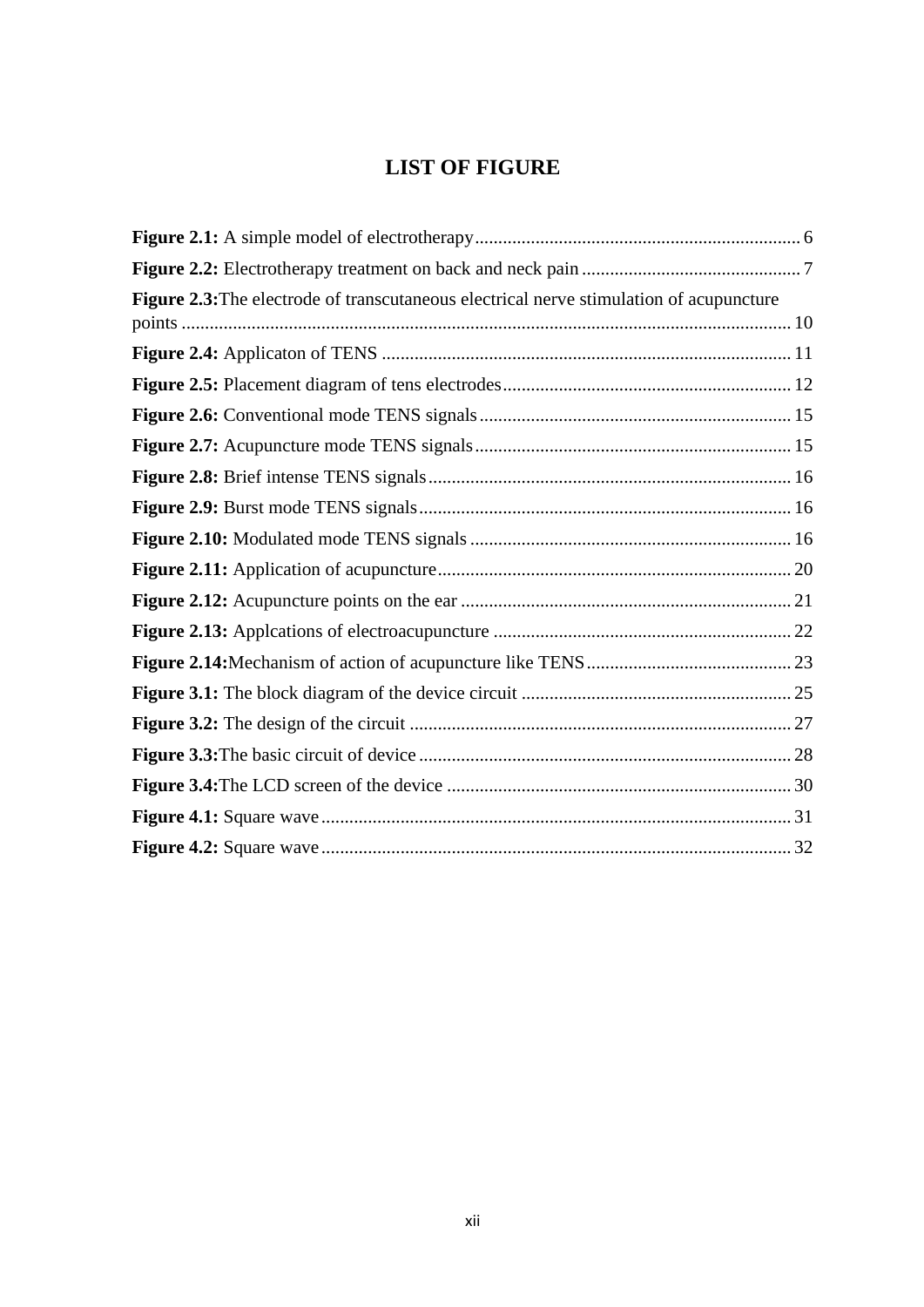# **CHAPTER 1 INTRODUCTION**

<span id="page-12-0"></span>Physical therapy and rehabilitation is the science that helps to repair and repair physical and functional damage in neuromuscular, musculoskeletal and cardiovascular systems. This sciatica helps patients to recover physical and functional movements lost due to many reasons such as injury, illness, trauma or old age, electric current, hot or cold applications, exercises or various waves. Physiotherapists practice physical agents (hot-cold water, pressure, sound) and techniques appropriate for the area to be treated.TENS is a simple, noninvasive modality in physiotherapy that is commonly used to control both acute and chronic pain arising from several conditions (Itoh et al., 2009).

#### <span id="page-12-1"></span>**1.1. Thesis Problem**

The history of physiotherapy is based on the time of Hippocrates. In ancient times, too, the patients; massage, hydrotherapy, and so on. However, the first professional physical therapy was started in Europe in the 17th century. Massage and exercise techniques were applied to the illness.

The first steps of Hacettepe University in Turkey in 1961 with the opening of Physical Therapy and Rehabilitation physiotherapy profession High School was laid.

Physical therapy techniques, consisting of massage and exercise, have been developed day by day and nowadays have become a medically proven treatment option.Physical therapy and other health care fields are beginning to explore, in increasing depth, the proper interpretation of tests and measures and the clinical changes that score improvements represent (Haley et al.,2006).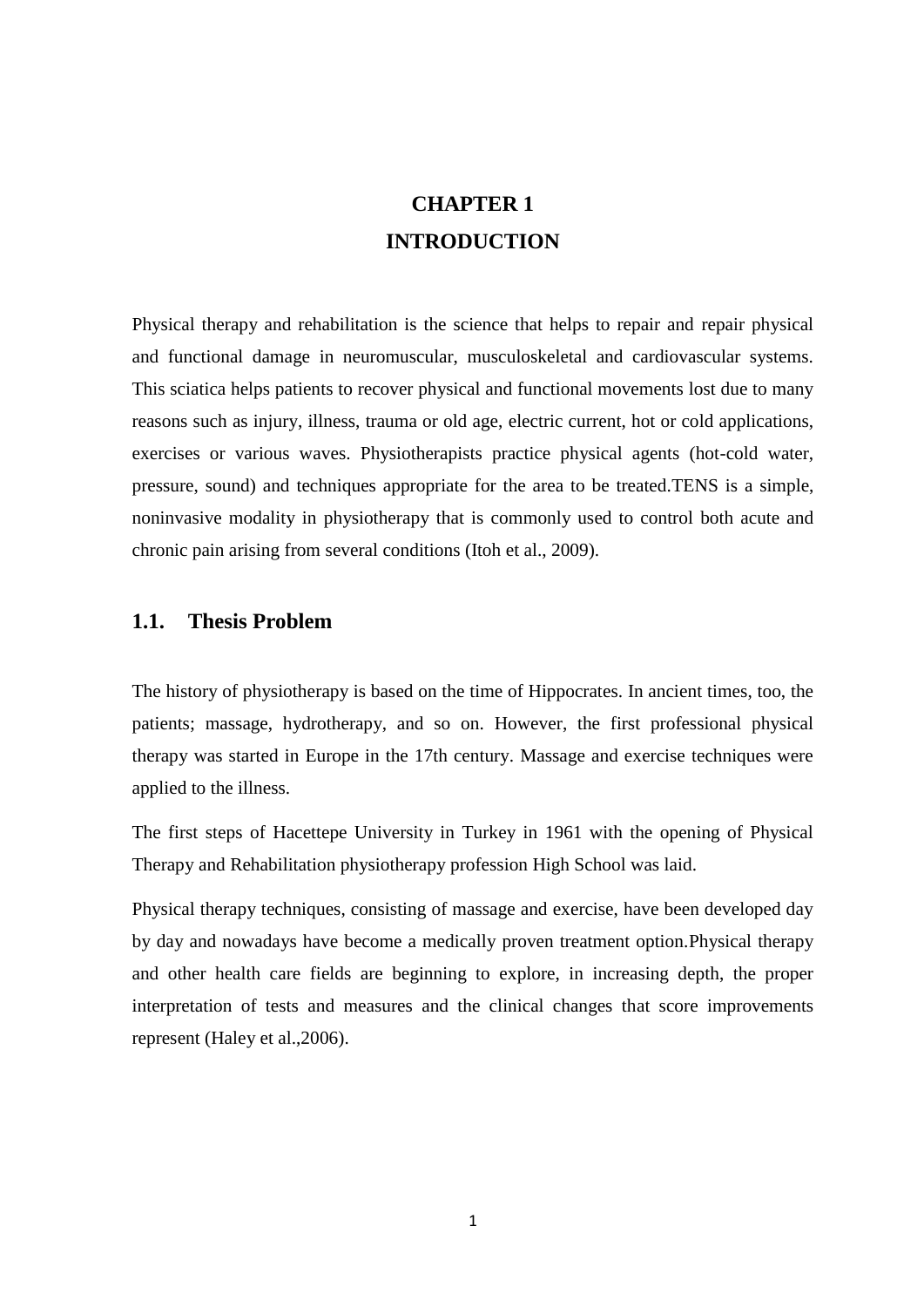#### <span id="page-13-0"></span>**1.2. Aim of Thesis**

The most useful and effective method of electrotherapy, in which alternative forms of electric current are used as a physical effect, is TENS (Transcutaneous Electrical Nerve Stimulation). The simplest definition of TENS is stimulation of the electrical nerve with the help of the skin tract. This method is completely safe and successfully applied on thousands of patients. With the help of TENS therapy, nerves that stimulate the production of analgesic substances in the brain and spinal cord are stimulated. Thus, in the treatment of pain, the natural medals produced by the body itself are used. So with TENS therapy, the patient either uses minimal or no medication. Thus, the body is at least affected by side effects of drugs.

The handy features of TENS therapy are practical, side-effectless, battery operated, small and comfortable portable devices. Of course, this therapy should be done with a doctor's recommendation. Patients should apply their doctor's recommendations and proper treatment plans.

Acupuncture is a treatment with the application of thin needles at certain points in the body. It is an extremely effective treatment option especially in the treatment of pain. TENS applied to the acupuncture points affects the C fibers with the electric current supplied, it helps the secretion of endorphin hormone, and helps to relieve pain.

In this project, firstly physical treatment methods which can be applied with electricity energy and the effects of methods on the body have been examined. TENS devices are widely used in the treatment of electrotherapy. In particular, a study was conducted to apply TENS treatment to acupuncture points. For the practical part of the project, the TENS device was designed to be applied to the acupuncture points.

The innovations introduced by the designed device are different from the similar ones; easy-to-use, low-cost, varied options for treatment programs suitable for patient use, integrations and back-end for programming. Device; frequency, current power, impulse width as a set of three options are available.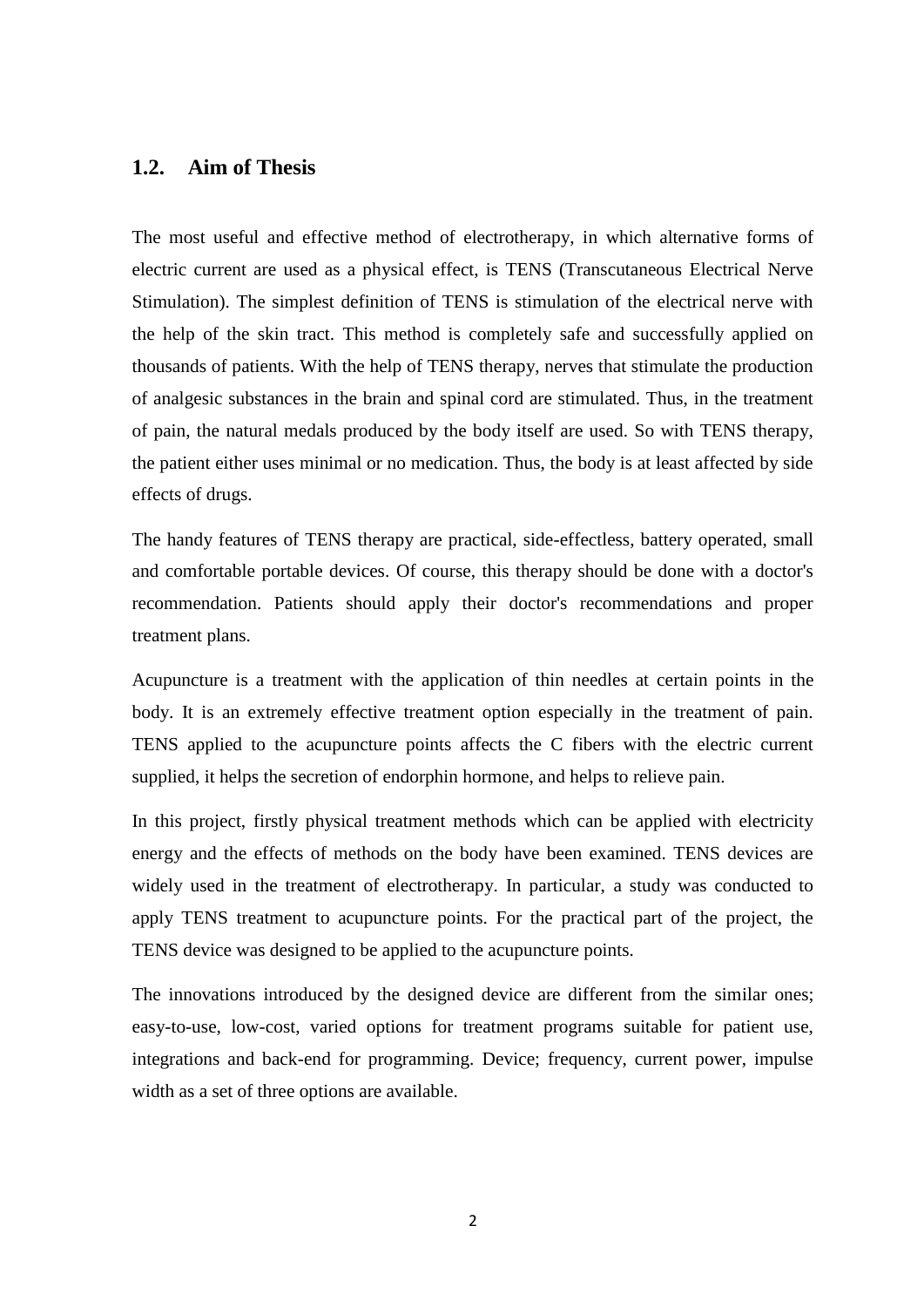## <span id="page-14-0"></span>**1.3. Overview of the Thesis**

The present thesis is structured as the following:

Chapter one isan introduction of the presented thesis. In here, the physical therapy and electrotherapy importance is presented, as well as the aims of the thesis.

Chapter two is overview ofthe relationship between physical therapy, TENS, and acupuncture and their application.

Chapter three sows methodology of the proposed work in addition to the design and used materials.

Chapter four is given the information of the performance of the system and the discussion of the results.

Finally, chapter five shows the conclusion of the thesis.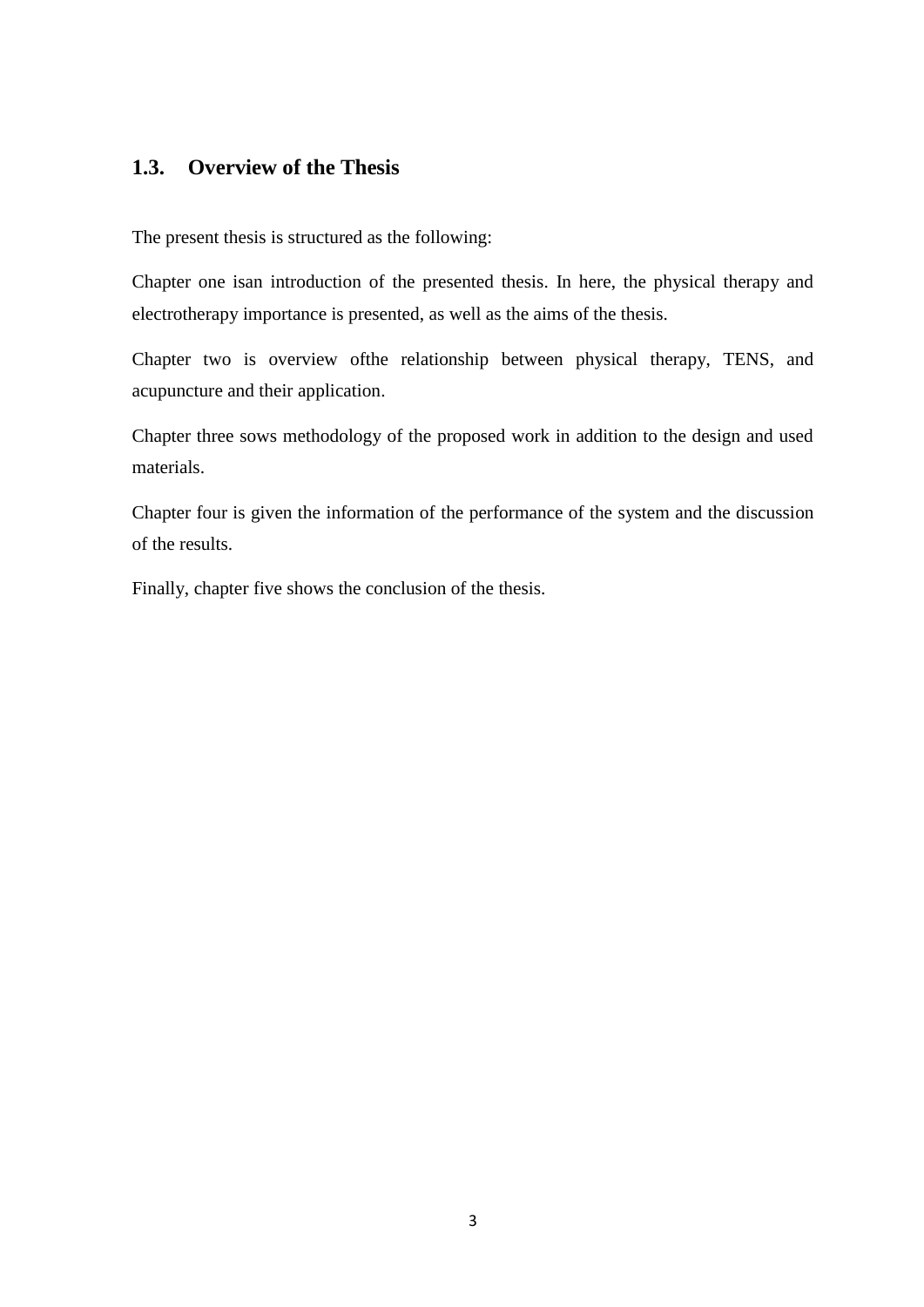# **CHAPTER 2 LITERATURE REVIEW**

#### <span id="page-15-1"></span><span id="page-15-0"></span>**2.1. Physical Therapy and Rehabilitation**

Physical therapy and rehabilitation is an important sub-science of medicine. It has begun to be applied in various ways in history and has developed with the use of electricity.

Physical therapy and rehabilitation is a science that helps to repair and repair physical and functional damage to neuromuscular, musculoskeletal and cardiovascular systems. Electric current, cold or hot applications, regional exercises and various waves are used for treatment. Therefore, the use of drugs by the patients is reduced, even in some patients the drug is not used at all, so that the patient is not affected by the side effects of the drugs. Devices use electrical current with devices (physical, laser, infrared, ultraviolet), heat (ultrasound, shortwave, microwave diathermy), and therapeutic devices.

### <span id="page-15-2"></span>**2.1.1. Physical Therapy Agents**

Physical therapy agents consist of different types of energy and equipment applied to the illness. These agents are; hot or cold applications, water, sound and currents.Physical agents may serve as useful adjunctive modalities of pain relief or to enhance the effectiveness of other elements in therapy geared toward resolution of movement impairments and restoration of physical function (Allen, 2006).

Physical therapy agents; thermal, mechanical and electromagnetic.

#### <span id="page-15-3"></span>**2.1.1.1. Thermal Agents**

The energy is transferred to the patient to reduce the elevation of the existing heat of the tissues. Different agents cause heat exchange in different types of tissues.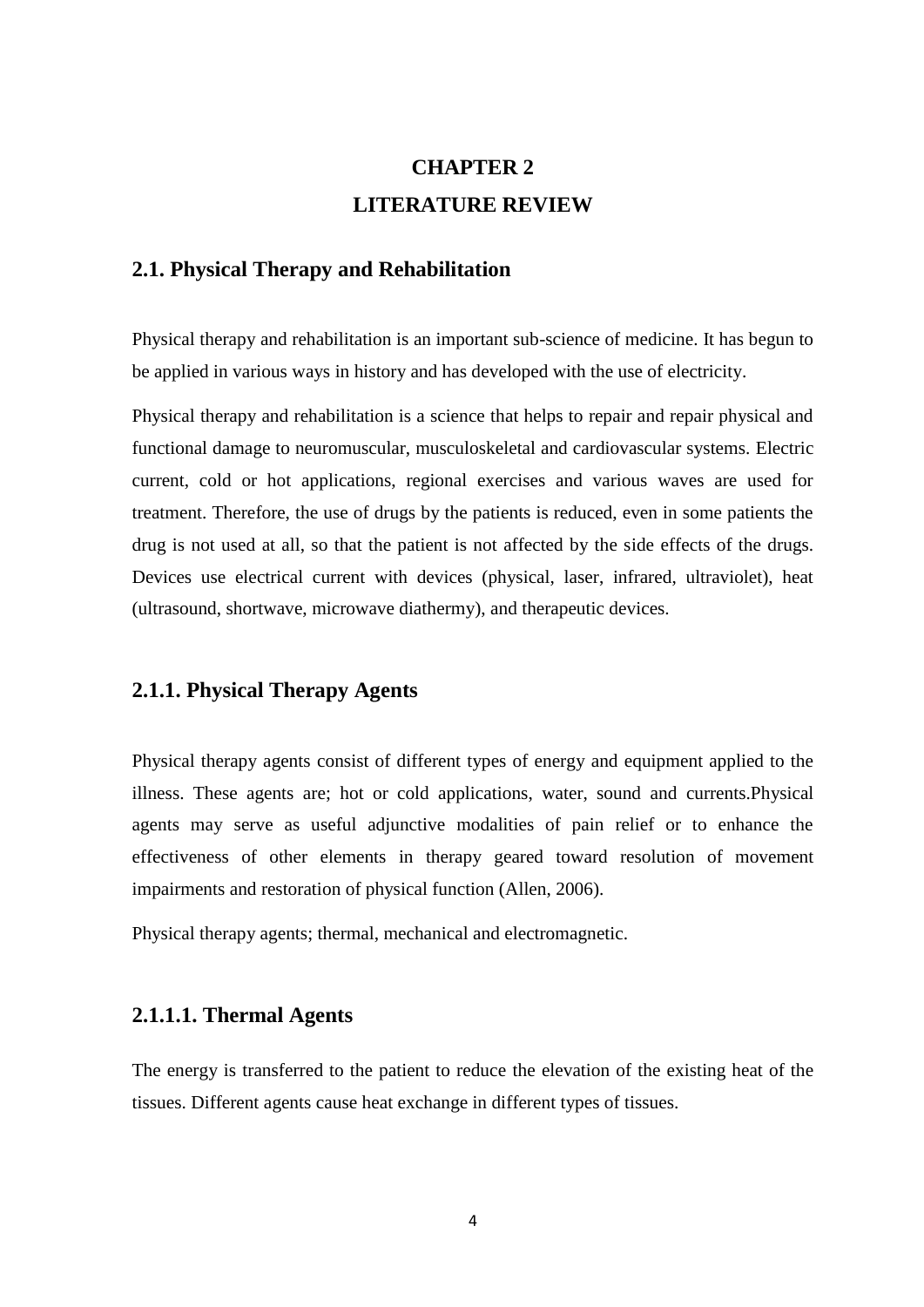### <span id="page-16-0"></span>**2.1.1.2. Mechanical Agents**

Mechanical agents are intended to change the pressure on the body. Apply mechanical force to increase or decrease pressure on the body.

#### <span id="page-16-1"></span>**2.1.1.3. Electromagnetic Agents**

They are applied in the form of energy, electromagnetic radiation or electric current. It affects the frequency and intensity of the electromagnetic radiation. The electric current depends on the characteristics of the current such as wave form, density, duration, direction.

#### **Table 2.1:** Physical therapy agents (Slideplayer)

| <b>Category</b> | <b>Types</b>                                      | <b>Clinical Examples</b>                                |
|-----------------|---------------------------------------------------|---------------------------------------------------------|
| Thermal         | <b>Deep Heating Agents</b>                        | Ultrasound, Diathermy                                   |
|                 | <b>Superficial Heating Agents</b>                 | Hot Pack, Paraffin                                      |
|                 | <b>Cooling Agents</b>                             | <b>Ice Pack</b>                                         |
|                 |                                                   |                                                         |
| Mechanical      | Traction<br>Compression                           | <b>Mechanical Traction</b><br>Elastic Bandage, Stocking |
|                 | Water                                             | Whirlpool                                               |
|                 | Sound                                             | Ultrasound                                              |
|                 |                                                   |                                                         |
| Electromagnetic | Electromagnetic Fields<br><b>Electric Current</b> | Ultraviolet, laser<br>TENS, NMES, HVG                   |

## <span id="page-16-2"></span>**2.2. Electrotherapy**

Electrotherapy is the use of electrical agents for diagnosis and treatment. The history is quite old. Endorphins are substances that control the body's pain points and electrotherapy helps to secrete these substances into the body.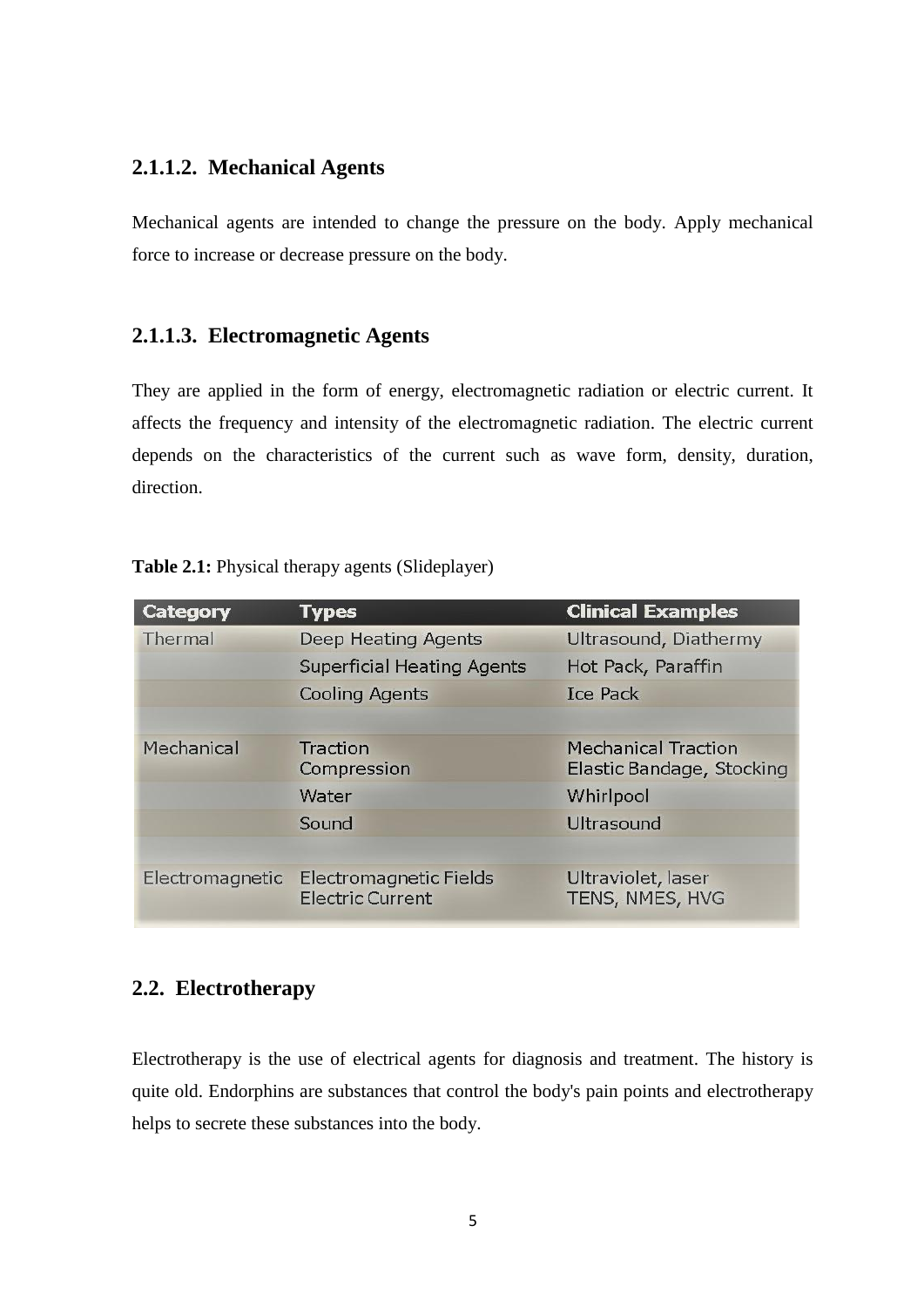Choosing the right device for the successful outcome of electrotherapy, and choosing the appropriate and effective treatment is very important. The physical effect of the electric current is utilized.Electrotherapy Explained is an excellent research-based exploration of the major types of electrophysical agents used in clinical practice, particularly human and also animal (Robertson, Low, Ward and Reed, 2006).



**Figure2.1:** A simple model of electrotherapy(Watson, 2002)

The most useful and effective method of electrotherapy using alternative forms of electrical current as a physical effect is TENS. The simplest definition of TENS is stimulation of the electrical nerve with the help of the skin tract.Transelectrical nerve stimulation (TENS) is a form of electrotherapy and is thought to produce analgesia according to the gate control theory (Brosseau et al,. 2003)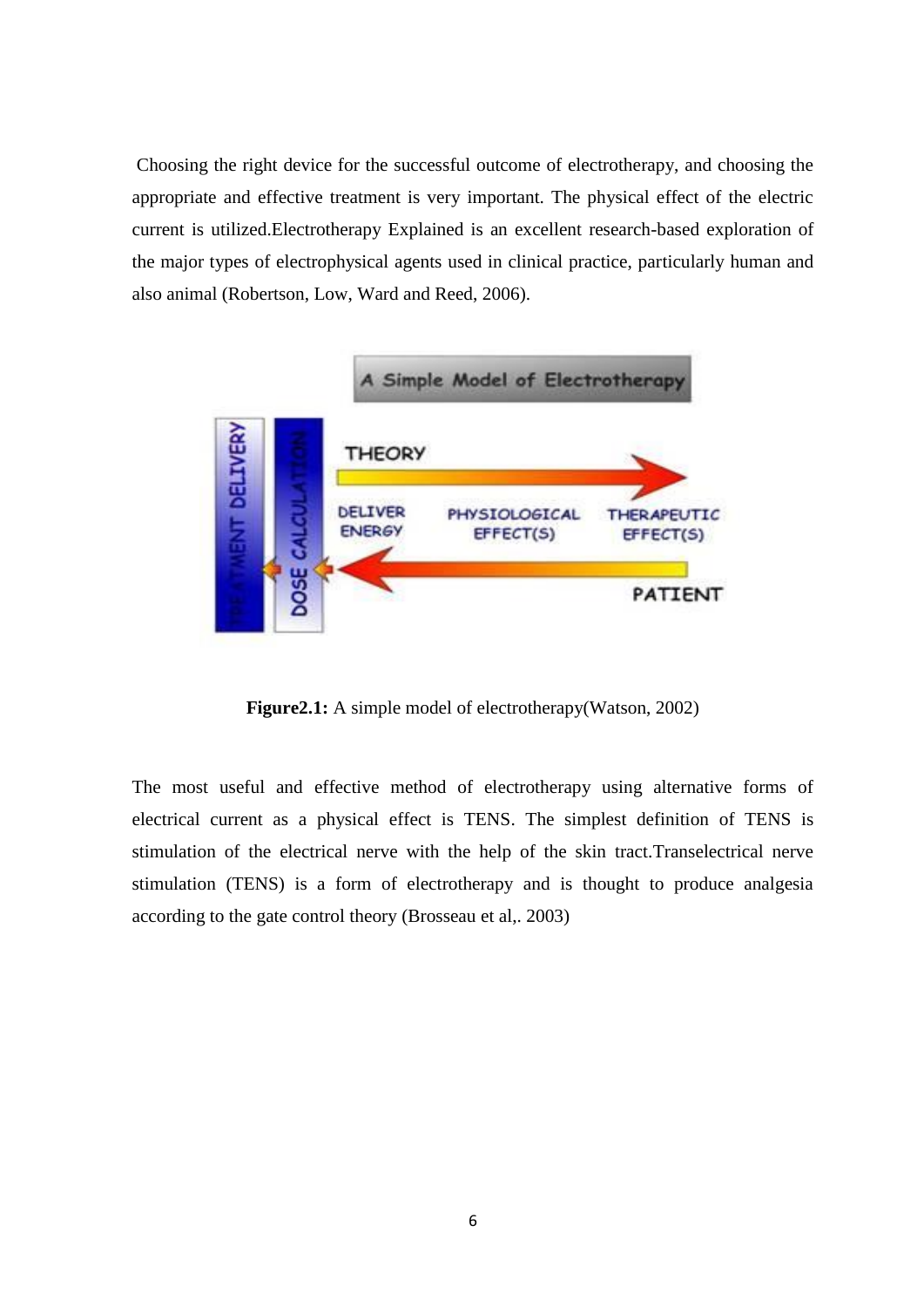

**Figure 2.2:**Electrotherapy treatment on back and neck pain (simpleposture)

Transcutaneous electrical nerve stimulation (TENS) is a noninvasive, self‐administered technique to relieve pain (Johnson, 2007).

TENS therapy is administered through small, portable and generally pille-operated devices. TENS devices are reliable.

During TENS, pulsed electrical currents are administered across the intact surface of the skin to generate strong nonpainful TENS sensations or mild muscle twitching at the site of pain(Johnson, 2007). The application performed by electric current induction of nerve tissue near the surface of the skin with glued electrodes.

Acupuncture is a treatment with the application of fine needles at certain points in the body and is an extremely effective treatment option, especially in the treatment of pain. In traditional Chinese medicine the concepts of "meridian" and the vital energy "Qi" form part of the theoretical basis for needling at specific acupuncture points (Vickers and Zollman, 1999).

Acupuncture stimulates the central nervous system, helping to secrete natural chemicals that affect the biological order of the body. Since no external chemicals are given to the body, it is definitely a natural treatment and there are no side effects.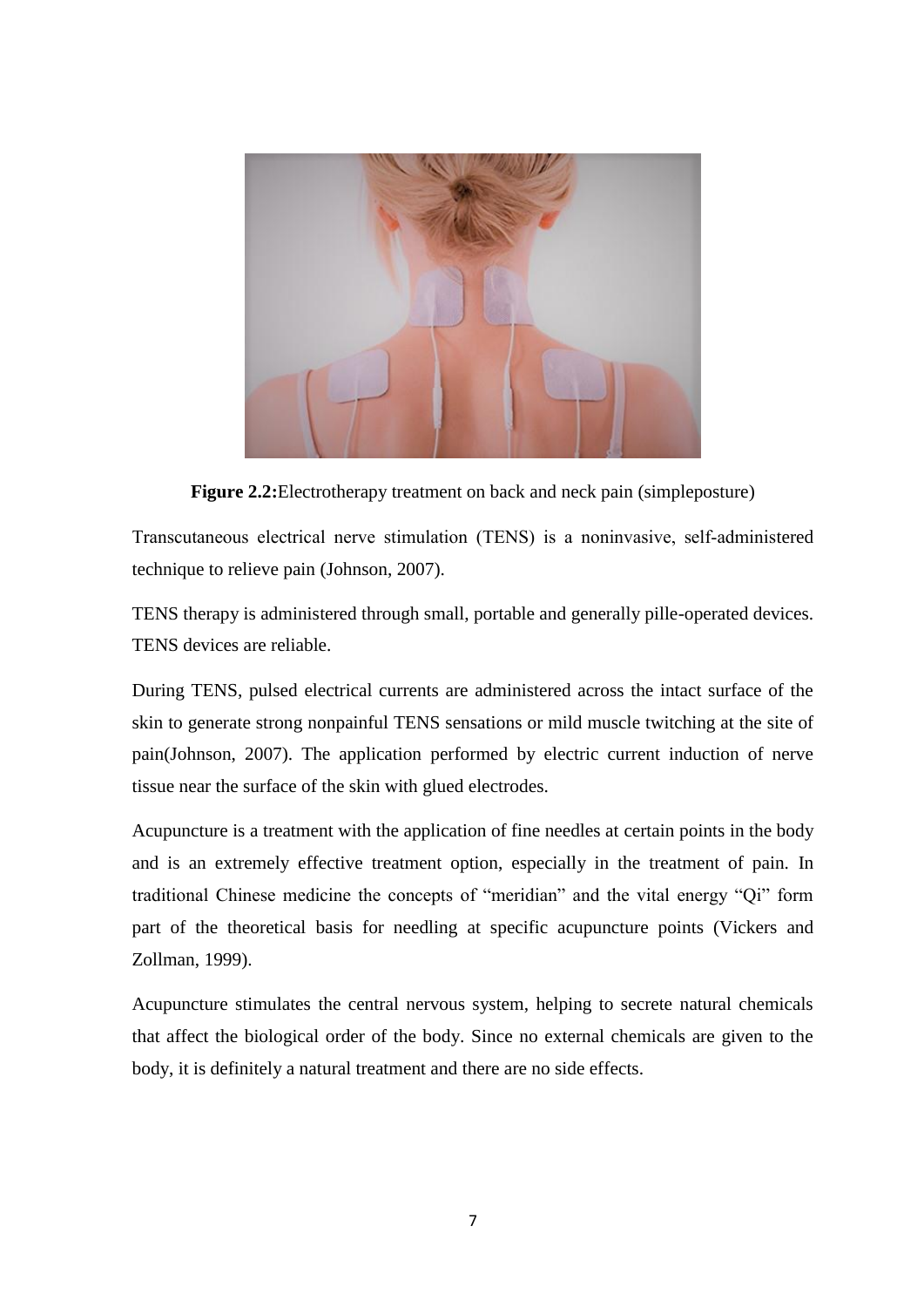In patients in whom standard medical practice (pharmacological treatment) is ineffective and who are not candidates for surgery (or who reject it), other pain management procedures should be considered (Vas, Perea-Milla and Mendez, 2004).

According to this treatment method, there is a network of energy that surrounds the entire surface of the body. There are central dots that reduce, increase, divert, direct, or even point to a certain point. These points are known as 'motion awakening' or 'reflex stimulant'. The aim is to apply electrotherapy to these points by stimulating these points with the aid of the designed TENS device. In this project, a study was conducted to apply TENS treatment especially to acupuncture points. Thus, it was aimed that the patients would receive an alternative treatment using more drugs.

#### <span id="page-19-0"></span>**2.3. TENS**

The expansion of TENS is Transcutaneous Electrical Nerve Stimulation. TENS evokes a natural defense mechanism against pain in the patient's body. TENS is the most useful and effective method of electrotherapy in which alternative forms of electric current are used as physical effect. The simplest definition of TENS is stimulation of the electrical nerve with the help of the skin tract. In conclusion, TENS is a noninvasive modality that is easy to apply with relatively few contraindications (Sluka and Walsh, 2003).With the help of TENS therapy, nerves that stimulate the production of analgesic substances in the brain and spinal cord are stimulated. Thus, natural substances produced in the body are used in the treatment of pain.

#### <span id="page-19-1"></span>**2.3.1. History of TENS**

According to research by the Roman historian Sribonus, Egyptians used electric eel to apply pain therapy. Then, the first electrical current was used to induce narcosis in the patient in 1850,in America.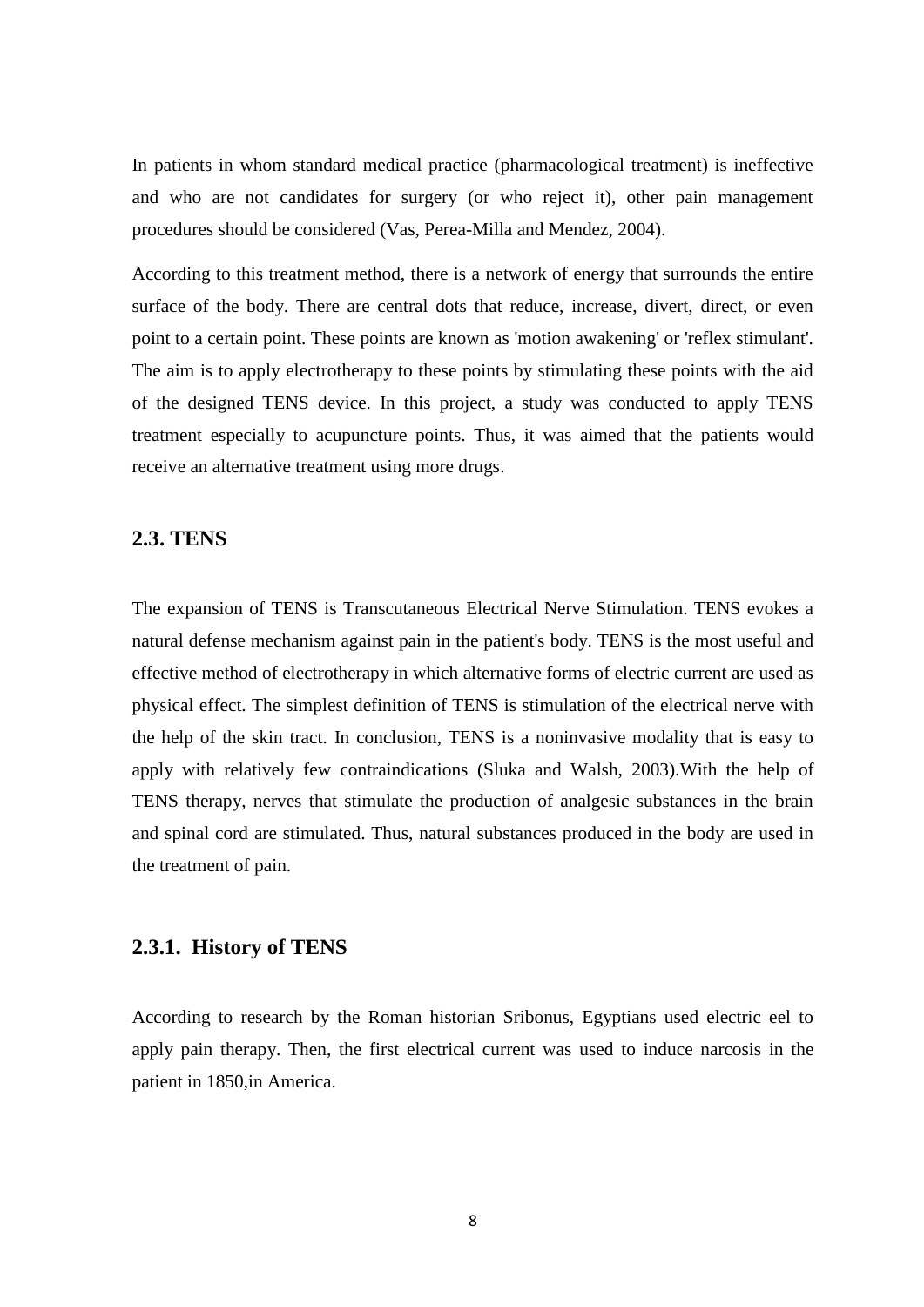TENS devices, which produce short-term stimuli in direct current, were first used in 1919. Wall and Sweet observed that chronic pain decreased shortly as a result of electrical stimulation of the peripheral nerves via electrodes placed on the skin.

Transcutaneous electrical nerve stimulation (TENS) is a non-pharmacological method of labour analgesia that has been used for over 30 years in European countries (Santana et al., 2016).Since 1965, more and more electric current is being used to treat pain. TENS has become a recognized treatment option and has continued its development up to day-to-day. It helped patients reduce the use of pain medication. Among the preferred types of treatments on this scale is the literature.

#### <span id="page-20-0"></span>**2.3.2. TENS Device and Working Principle**

The application is performed by electric current induction of nerve tissue near the surface of the skin with glued electrodes. The applied electric current is very low and very reliable.

Alerts are first delivered to the nerves under the skin and then to the brain via nerves. In this way, the electric current in the brain changes the pain sensation, and the pain becomes unrecognizable. TENS produces a significant decrease in pain during labour and postpones the need for pharmacological analgesia for pain relief (Santana et al., 2016).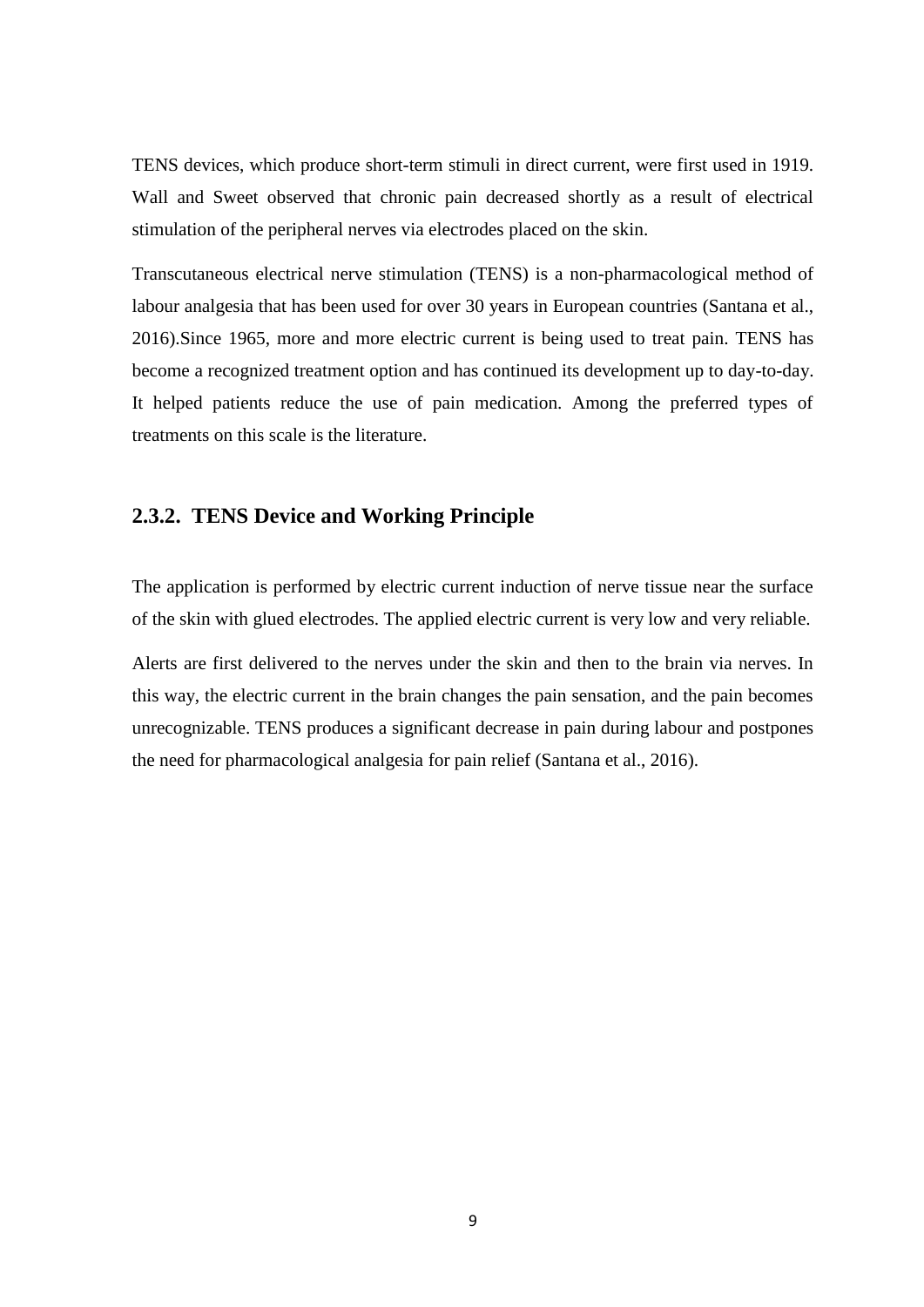

**Figure 2.3:**The electrode of transcutaneous electrical nerve stimulation of acupuncture points (Cheing and Chan, 2009).

Tens signal helps reduce the pain and allows the secretion of the body's own secretory endorphin. The electrodes are placed in the body depending on the tissue and the location of the pain. It is generally placed around the area of pain or around this area.

It is very important to put the correct point on the electrodes. If the treatment is going to continue at home, the doctor should find out where the patient electrodes will be placed. TENS therapy can also be used to accelerate blood circulation.

Among the therapeutic applications of TENS are pain relief, temperature alteration, and blood flow increase (Itoh et al., 2009).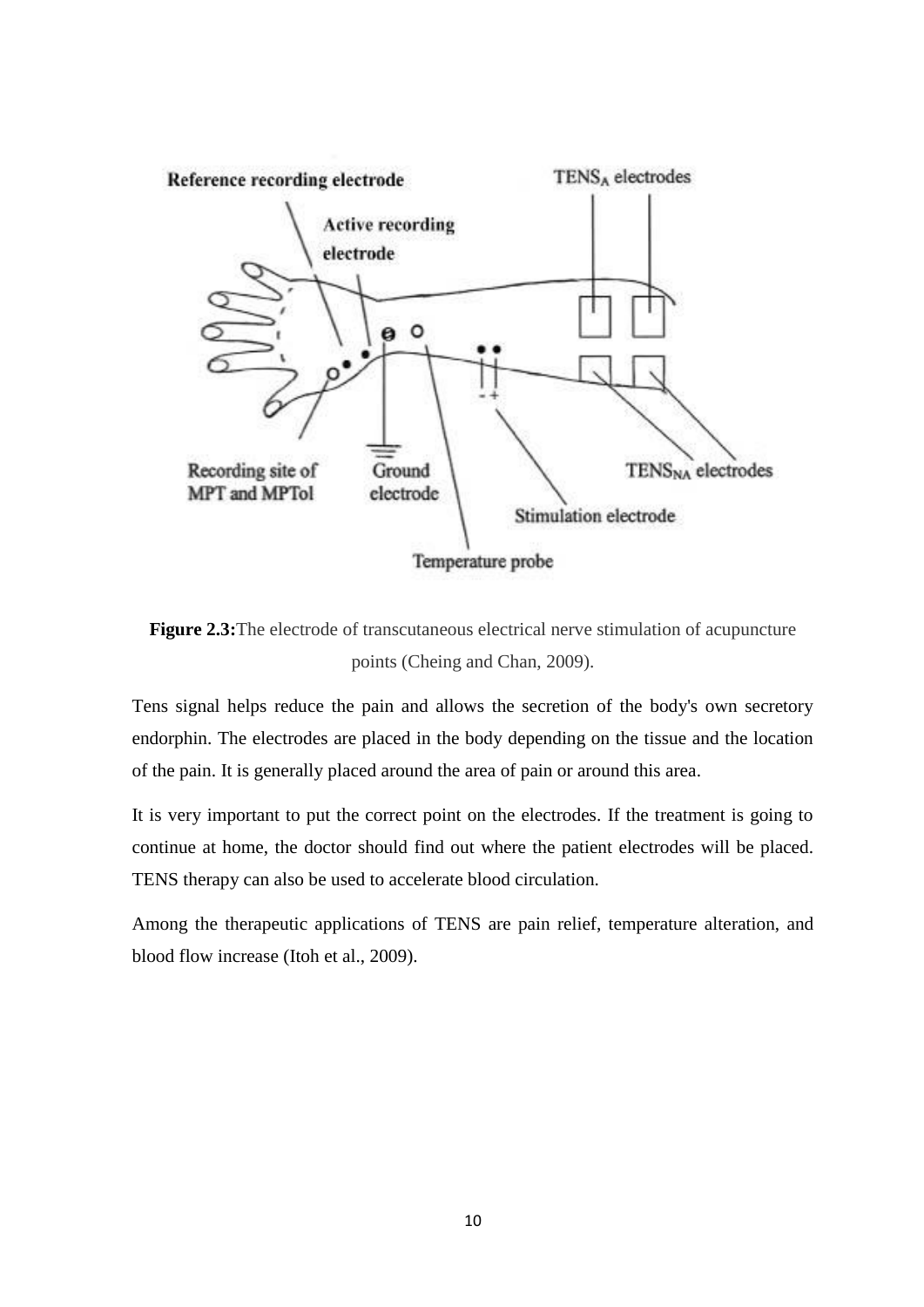

**Figure 2.4:** Applicaton of TENS (Elsa)

## <span id="page-22-0"></span>**2.3.3. Types of Pain Used by TENS Devices**

- Headache (migraine)
- Movements and pain in protective organs (spine, joint and muscle pain)
- Rheumatic pain
- Pain in the nerves (trigeminus, ischialgi, hexenschuss,)
- Phantom paints
- Wound pain
- Itching for
- Cancer or metastatic pain
- Post-operative pain
- Pain in the region and neck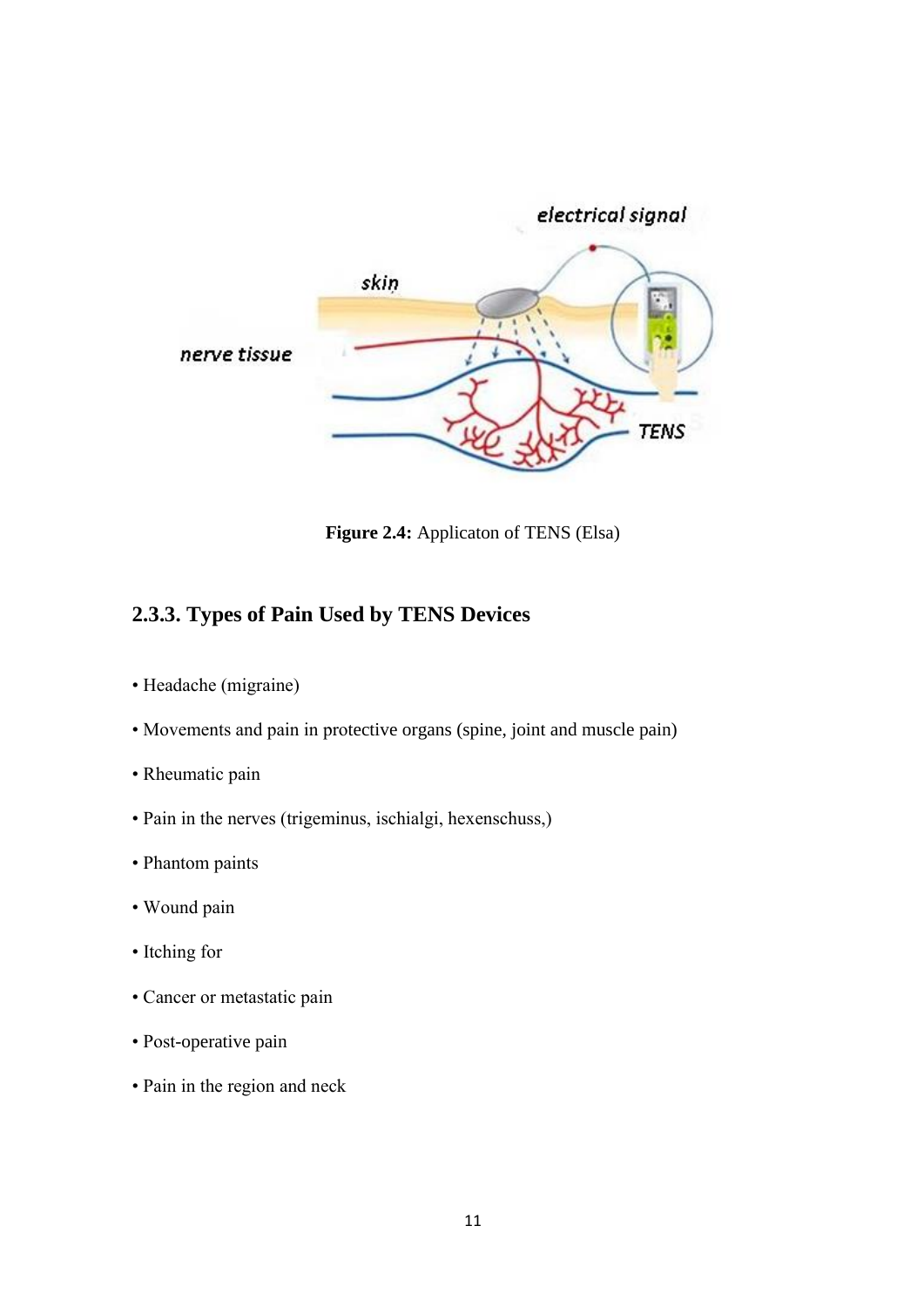- Partial temporary paralysis
- Kidney diseases
- Arthritis
- Slimming



**Figure 2.5:** Placement diagram of tens electrodes (Tensproducts)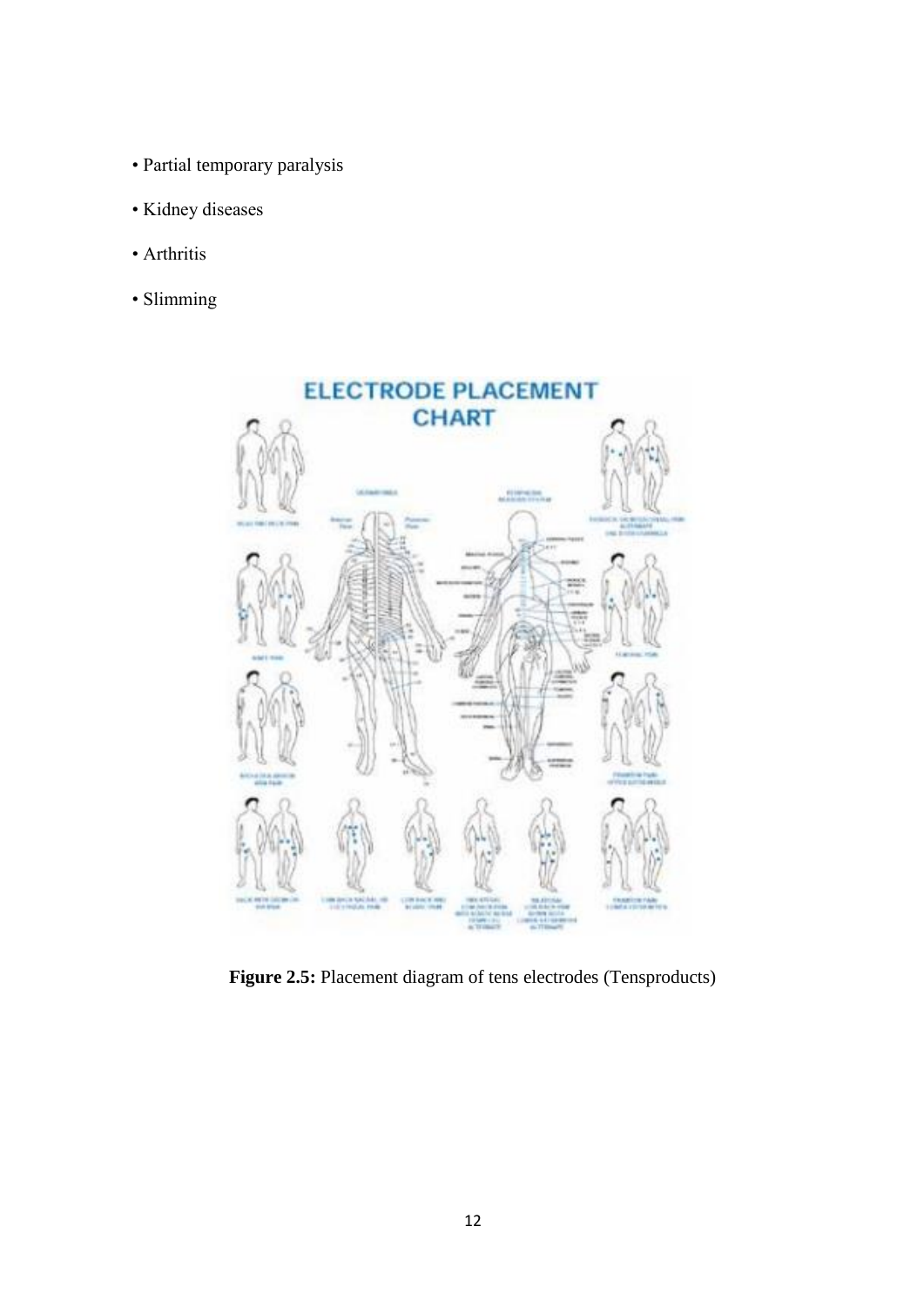#### <span id="page-24-0"></span>**2.3.4. TENS Parameters**

The TENS application has several models. These models vary according to the muscle and nerve tissue to be applied. These models are; amplitude, wavelength, and frequency parameters. The doctor follows a path according to the patient's complaint. It adjusts the duration of the stimulation and the intensity of the current, which the patient can tolerate. The parameters are adjusted according to the region where the application is to be performed and the degree of discomfort.

#### a) Amplitude

It refers to the magnitude of the applied current wave. In TENS applications it is generally set to 0-80mA. The severity of the current depends on the patient's perception. But usually small-amplitude waves are used.

#### b) Wavelength

The duration of the applied current value is indicated and an electric stimulation is usually performed in 50-300 μs.

#### c) Frequency

It is the number of waves produced within one second at a frequency of 1-150 Hz.

#### <span id="page-24-1"></span>**2.3.5. Types of TENS**

Clinical type tens device: Non-removable 220V city mains voltage. There are 4, 6, 8, independent channel models.

Portable tens device: Portable 9V battery. Single-channel or two-channel models are available.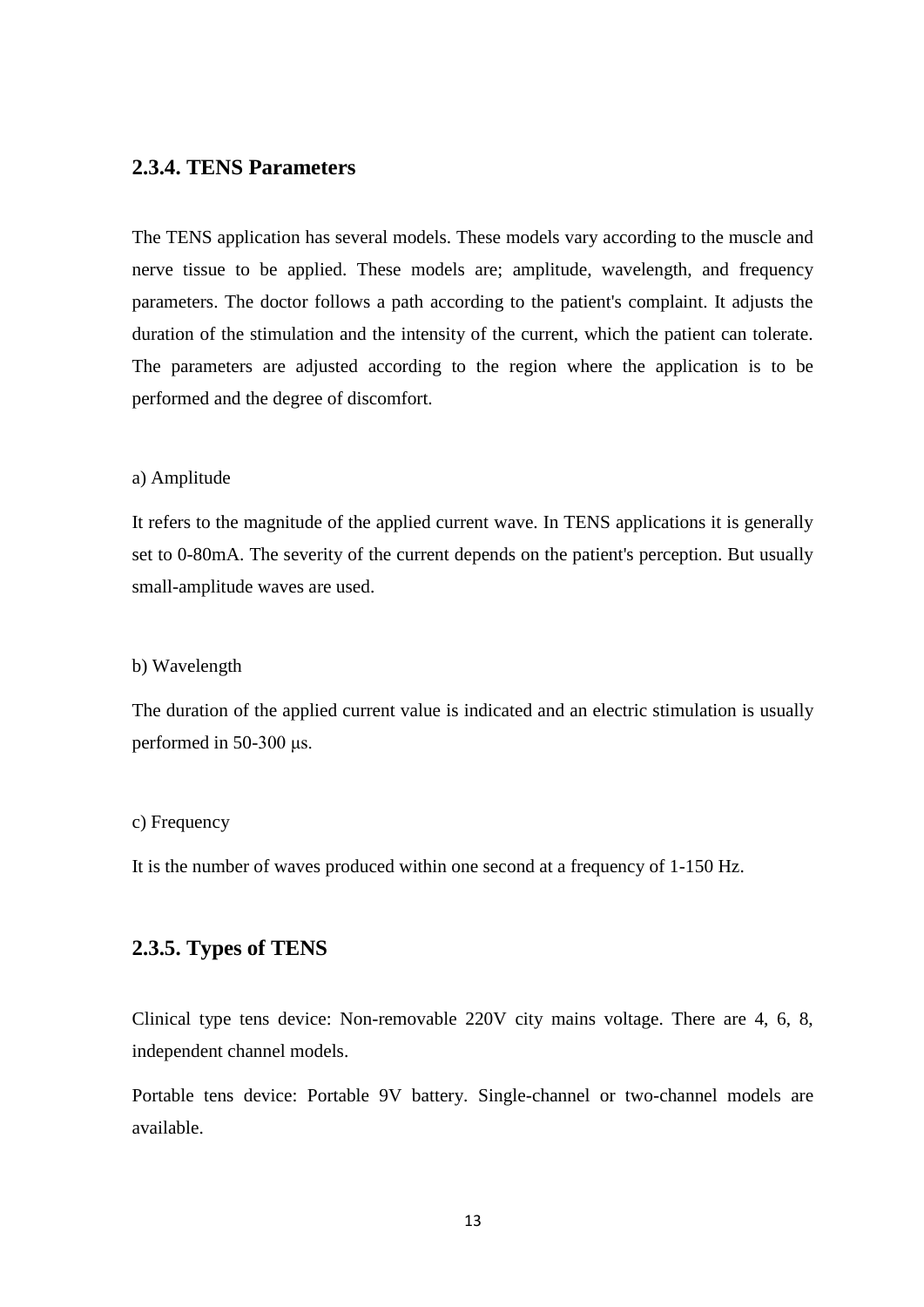## <span id="page-25-0"></span>**2.3.6. Application Techniques of TENS**

- Conventional or High Frequency
- Acupuncture or Low Frequency
- Brief Intense
- Burst Mode
- Modulated

| Tens Mode     | Frequency(Hz) | Wave width<br>$(\mu s)$ | Amplitude       |
|---------------|---------------|-------------------------|-----------------|
| Conventional  | 50-100        | < 200                   | 1 <sub>ow</sub> |
| Acupuncture   | $1-10$        | 200-300                 | high            |
| Brief Intense | 50-100        | 100-200                 | high            |
| Burst Mode    | 50-100 & 1-10 | 75-100                  | high            |
| Modulated     | Variable      | < 200                   | Variable        |

**Table 2.2:**Parameter values of different TENS applications(Özdemir et al,. 2015)

## <span id="page-25-1"></span>**2.3.6.1. Conventional Mode**

It is a widely used mode. In this mode, low-intensity but high-frequency stimulation is used. The values are adjusted according to the condition of the patient and do not disturb the patient. Affects myelinated, afferent alpha and beta fibers. To selectively activate large diameter non-noxious afferents to elicit segmental analgesia (Johnson, 2007).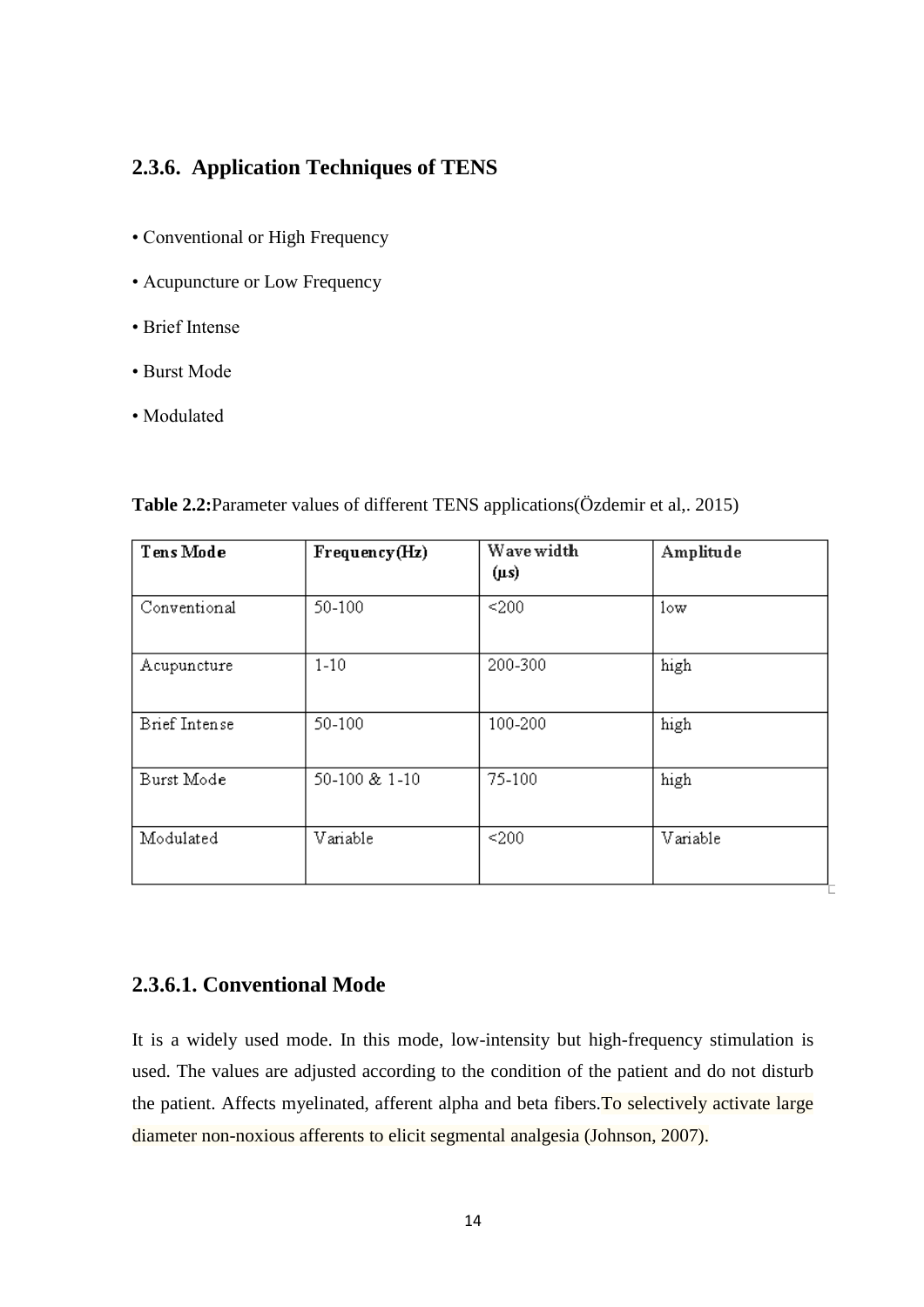

**Figure 2.6:**Conventional mode TENS signals

### <span id="page-26-0"></span>**2.3.6.2. Acupuncture Mode**

A TENS application similar to acupuncture application is applied. High-intensity but lowfrequency stimulation is performed. High electrical current is applied so as not to disturb the patient. The purpose in this mode is to influence small diameter C fibers. It also helps in endorphin secretion in the body.To produce muscle twitches to activate small diameter motor afferents to elicit extrasegmental analgesia (Johnson, 2007).



**Figure 2.7:** Acupuncture mode TENS signals

### <span id="page-26-1"></span>**2.3.6.3. Brief Intense**

In this treatment, TENS is stimulated with high frequency and high intensity current. In this mode, the C fibers are activated. It is a difficult warning to apply to the patient.

To activate small diameter noxious afferents to elicit peripheral nerve blockade and extrasegmental analgesia (Johnson, 2007).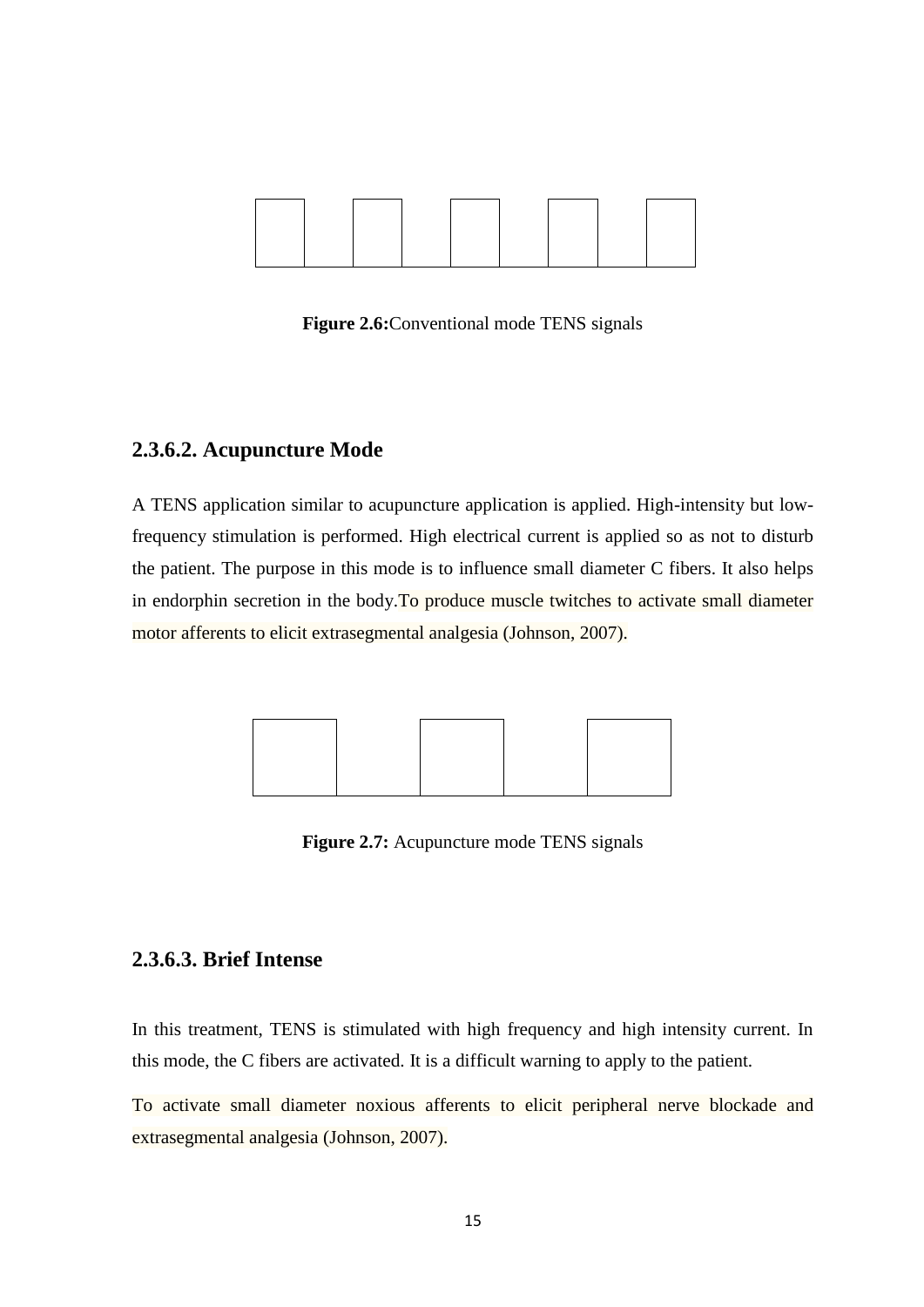

**Figure 2.8:** Brief intense TENS signals

### <span id="page-27-0"></span>**2.3.6.4. Burst Mode**

Two waves are applied in different frequencies in this mode. Consecutive stimuli are applied with high and low frequency.



Figure 2.9: Burst mode TENS signals

## <span id="page-27-1"></span>**2.3.6.5. Modulated Mode**

It is a mode applied to increase the tolerance of the patients to the treatment and tolerance. Modulation is done by changing the parameters.



**Figure 2.10:** Modulated mode TENS signals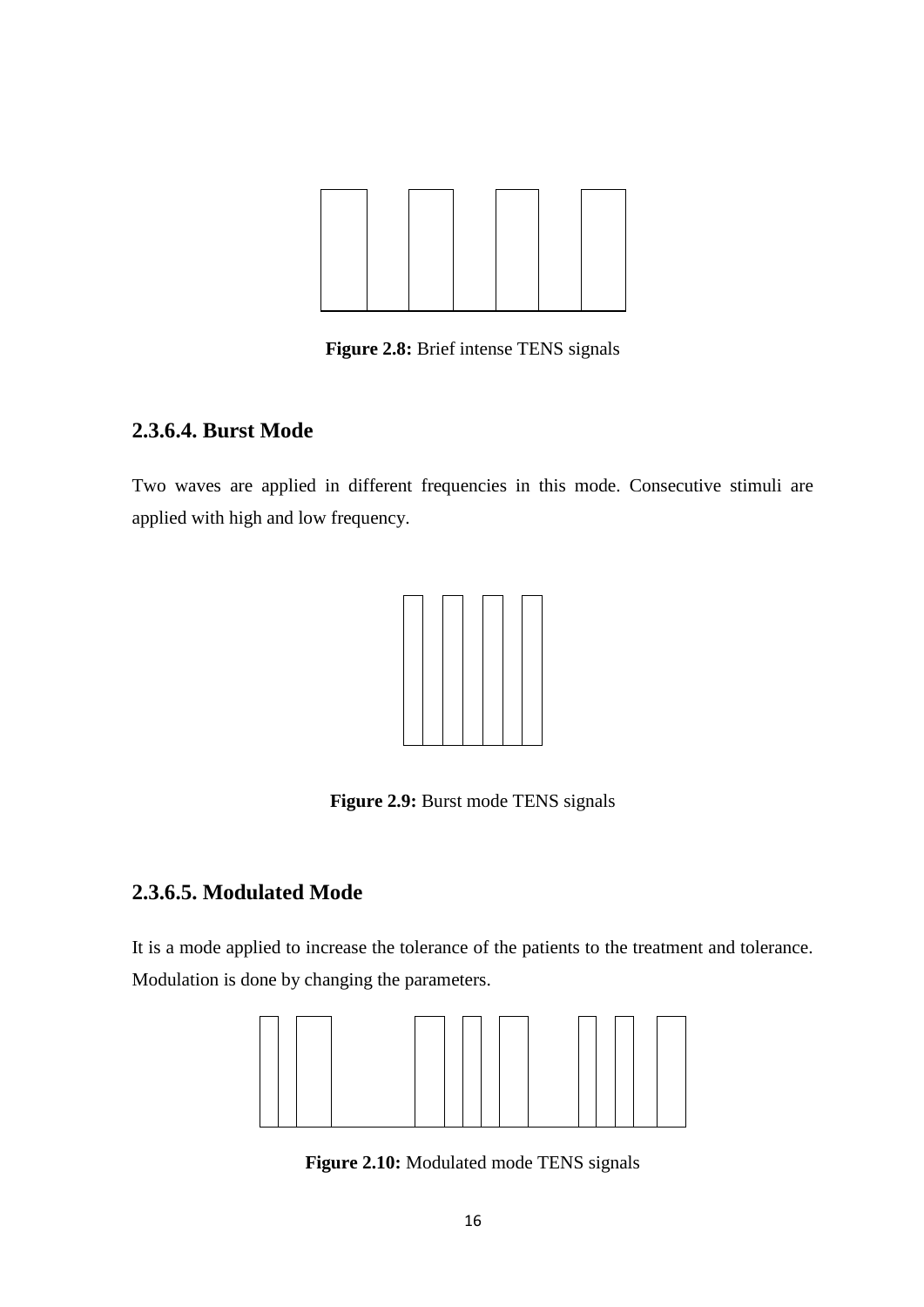### <span id="page-28-0"></span>**2.4.Acupuncture**

Acupuncture is the stimulation of special points on the body, usually by the insertion of fine needles (Vickers and Zollman, 1999). Acupuncture is a scientific treatment method applied by sinking the needle into certain points in the body. According to this cure, there is a network of energy surrounding the entire surface of the body. In the body there are center points that reduce, increase, divert, direct or even direct this energy towards a certain point. These points are known as 'motion awakening' or 'reflex stimulant'. The most important use of this method, which is used in many areas, is pain treatment. Acupuncture is a word that comes from a combination of two lambs (acus: needle, puncture: sink).

#### <span id="page-28-1"></span>**2.4.1. The History of Acupuncture**

It is suggested that the written period of Chinese history is based on a very old time. Acupuncture, implemented by the Chinese for the first time in 2000s BC, is being used by the Western World for the last 50 years.

According to Chinese medicine, Chi energy in the body is circulated through the meridians and channels with some special moves (Göksoy, 2010). Bian sharp-edged stones were used instead of needles in this period. In the book titled "Analytical Words of Characters" written in the period of Khans (BC.206-M.S.220), bian stones were used for treatment. In time, bones and bamboo needles were used instead of bian stones. Nowadays it is used gold, silver and steel needles.

After 1950, he began intensive studies on the scientific definition of acupuncture and scientific theories. Dr. Paul Nogier introduced the basic principles of modern ear acupuncture used today. According to Chinese medicine, Chi energy is carried in the body by some special meridians and channels. In 1972, US President Richard Nixon and his delegation made an official visit to China. During this visit, the Chinese doctors were presenting the delegation "a surgical operation under acupuncture anesthesia". Later, interest in acupuncture has increased; has begun to be applied all over the world.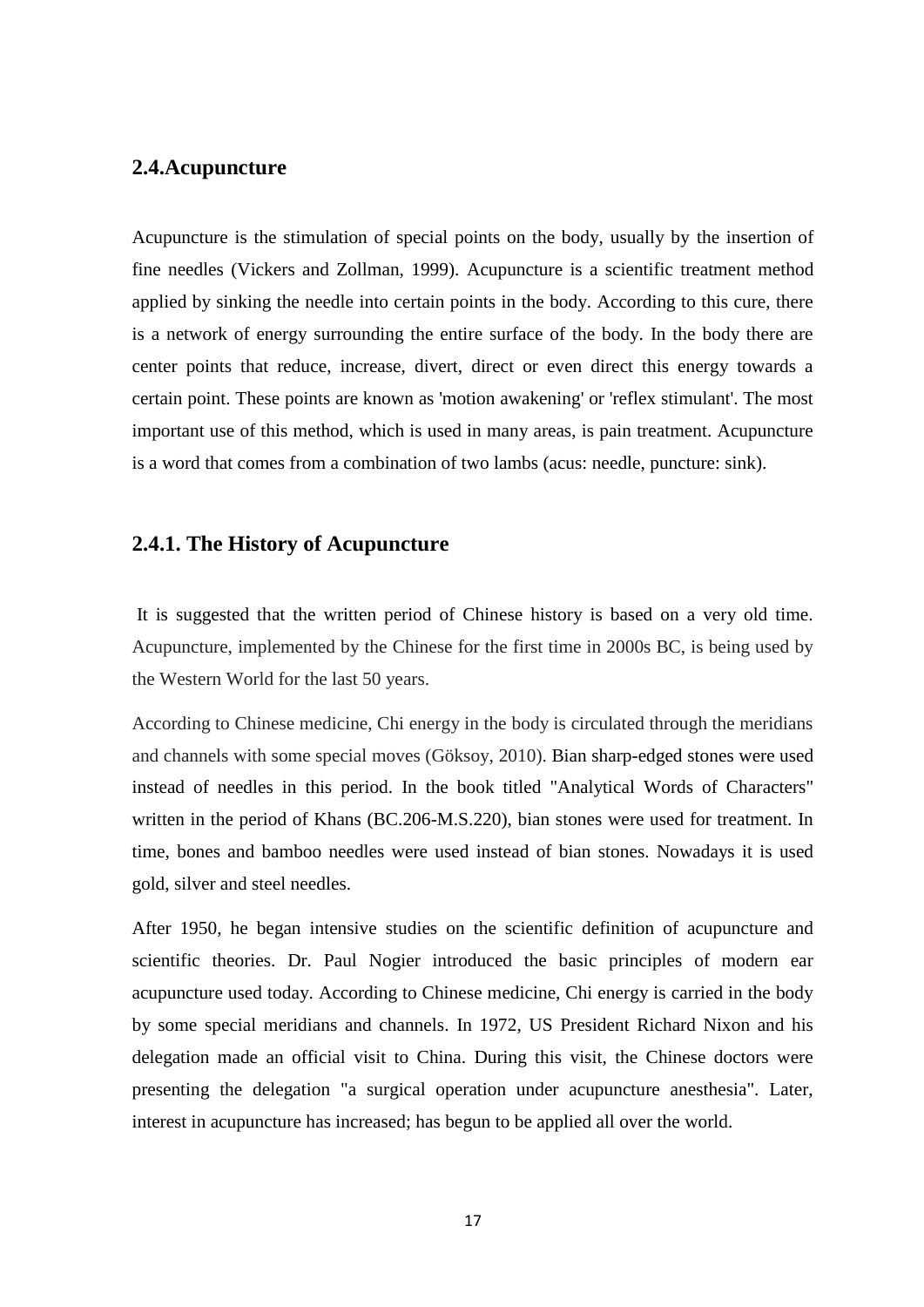The first acupuncture studies were made by Dr. Kayır Doy in Turkey. He studied medicine in Russia and then studied acupuncture in China. In 1960, the first acupuncture treatment center was opened in Istanbul.

#### <span id="page-29-0"></span>**2.4.2. The Effects of Acupuncture**

Acupuncture stimulates the electrical signals in the body, helping to secrete immune system cells and pain relieving chemicals. It provides pain and pain control by reducing activity in the limbic system, which is associated with the brain's pain. The pituitary gland is stimulated by the hypothalamus, which controls many mechanisms in the body. It affects the secretion of neurotransmitters and neurohormones..

Acupuncture most likely produces its effects through activation of sensory receptors in the skin, the muscle, or other innervated structures (Kalyon, 2007). The stimulation of the afferent fibers activates the pain modulatory systems in a similar way as explained by the gate-control mechanism and/or physical neuromatrix mechanisms (Kalyon, 2007).

#### i. Analgesic Effect

It is one of the most used effects. This effect is applied to specific points on the body in head, waist, rheumatism and similar pain.

#### ii. Sedation Impact

In some patients EEGs taken during acupuncture treatment, changes in the brain waves of patients were observed. This effect of acupuncture is used for the treatment of insomnia, epilepsy and some psychological diseases.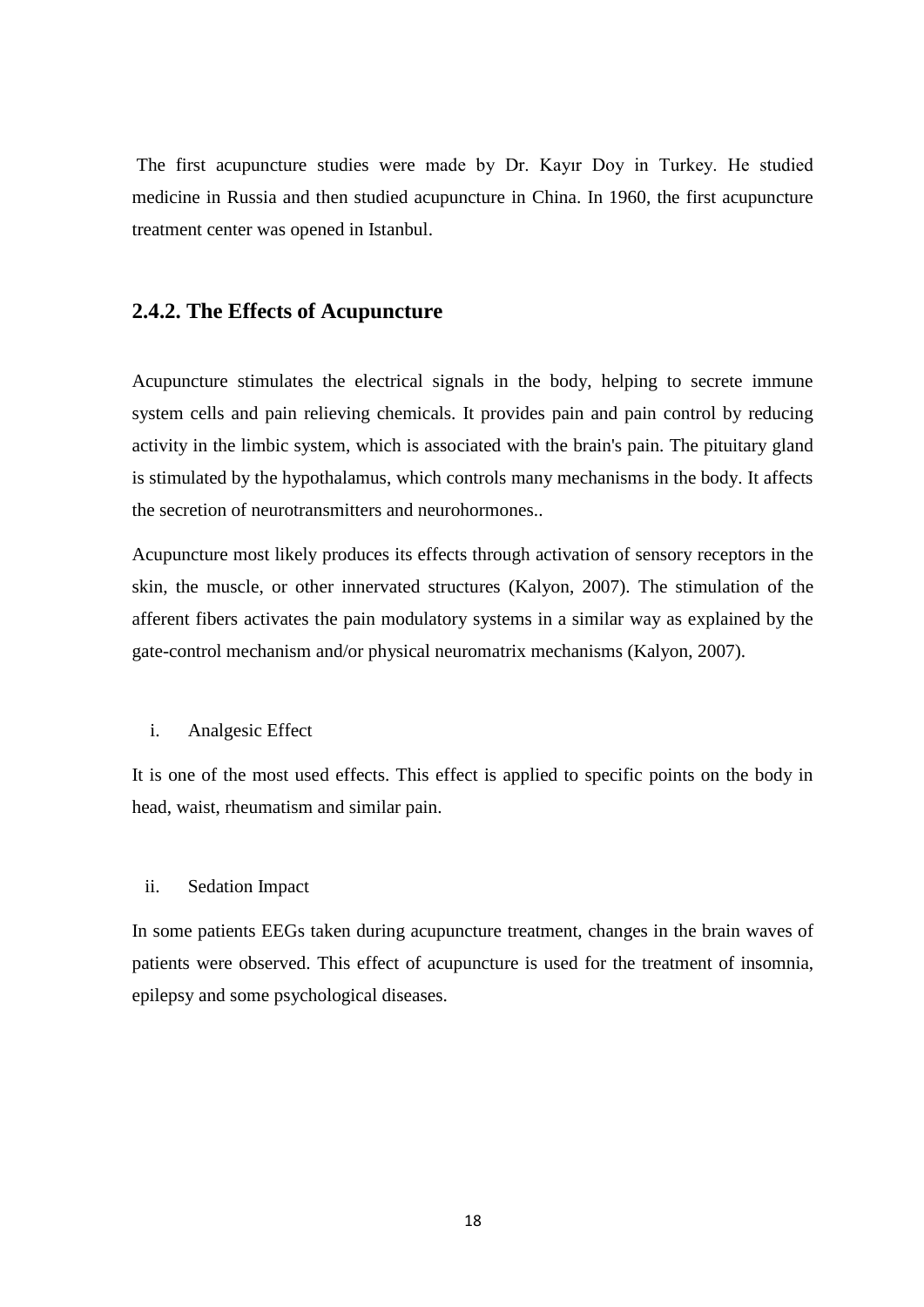#### iii. Hemostasis effect

The body is intended to come to an appropriate balance. It helps balance the body's sympathetic, parasympathetic and endocrine systems. It has a regulatory effect in many diseases, and helps to make the necessary repairs to ensure equilibrium.

#### iv. The Impact of the Immune System

It strengthens the immune system. Increases the body's resistance to disease. After acupuncture treatment, the amount of leukocyte in the body was found to increase.

Due to this effect, in the case of any infection requiring antibiotic treatment, the duration of antibiotic treatment of the patient is observed to decrease if treatment acupuncture application is added. It has also been an effective treatment option for patients with antibiotic resistance.

#### v. Psychological Impact

The levels of dopamine and serotonin in the brain are increased following acupuncture therapy. This has led to an effective method of treating patients.

#### vi. Engine Repair Effect

Motor recovery is accelerated by acupuncture in the resulting paralysis.

#### <span id="page-30-0"></span>**2.4.3. Acupuncture Application- How is it done?**

Acupuncture therapy can be considered as a method of regulating the inner energy of the body. According to the understanding of this treatment method, there is a network of energy that surrounds the entire surface of the body.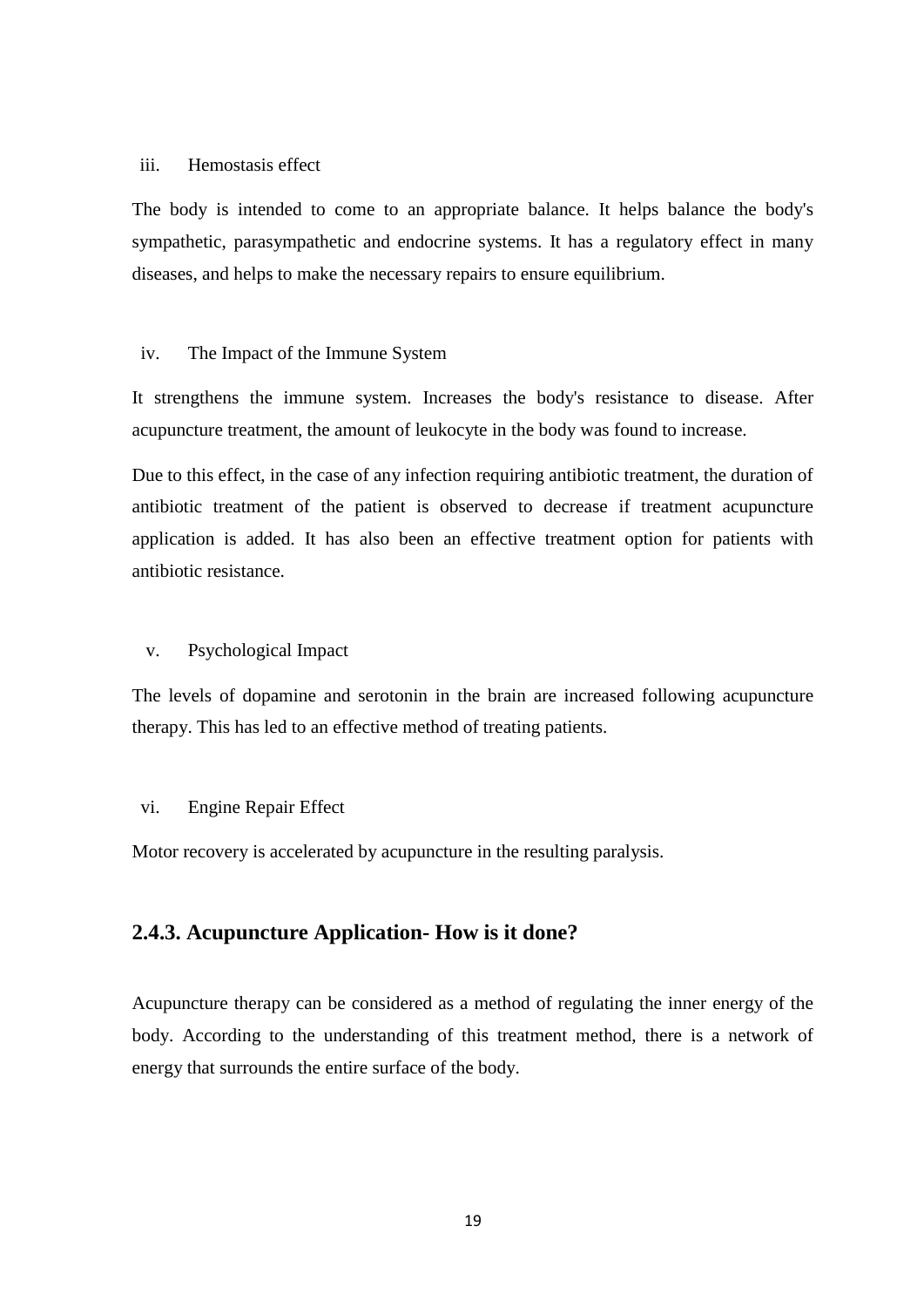It is proposed that acupuncture produces its effects through regulating the nervous system, thus aiding the activity of pain-killing biochemicals such as endorphins and immune system cells at specific sites in the body (Moffet, 2006).

There are certain points that reduce, increase, deflect, direct, or even point to a certain point of this energy. Acupuncture occurs with the application of fine needles at this point in the body. Acupuncture is known to stimulate A delta fibres entering the dorsal horn of the spinal cord (Vickers and Zollman,1999).

These mediate segmental inhibition of pain impulses carried in the slower, unmyelinated C fibres and, through connections in the midbrain, enhance descending inhibition of C fibre pain impulses at other levels of the spinal cord (Vickers and Zollman,1999).



**Figure 2.11:** Application of acupuncture (everydayhealth)

Depending on the condition of the patient, the specified point in the body is immersed in a needle, heated with special rods called moksa, and sent by laser beam or electric current. Thus, stimulation of these special points helps to improve certain chemical changes in the body.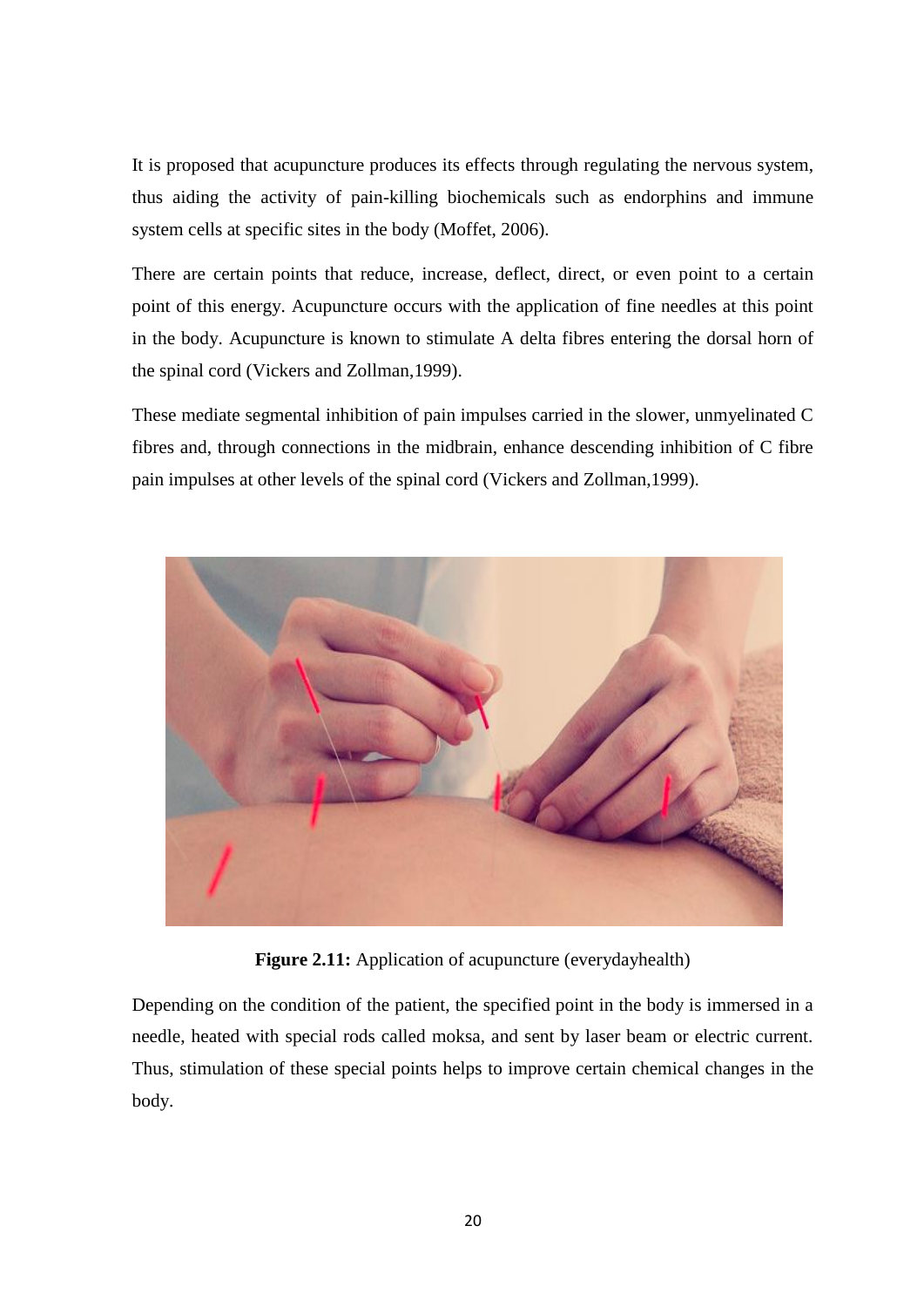The patient's body can be applied to different locations such as head, face, nose, hand, foot, ear.



**Figure 2.12:**Acupuncture points on the ear

For the needle method, very thin and disposable sterile needles made of steel, gold and silver are used. The length of the needles varies according to the region to be used on the body. The needle length varies from 0.5 to 8 cm on average.

The depth of penetration and direction of the needle also change according to the feature of the point. Needle therapy is easy to use even for children and does not cause any pain or pain except for a slight stinging sensation.

#### <span id="page-32-0"></span>**2.4.4. Electro acupuncture**

Electroacupuncture is very similar to traditional methods and applies to the same region in bodyduring treatment. Electroacupuncture (EA) stimulation, an application of electrical current on acupuncture needles, is one of the most popular types of this traditional therapy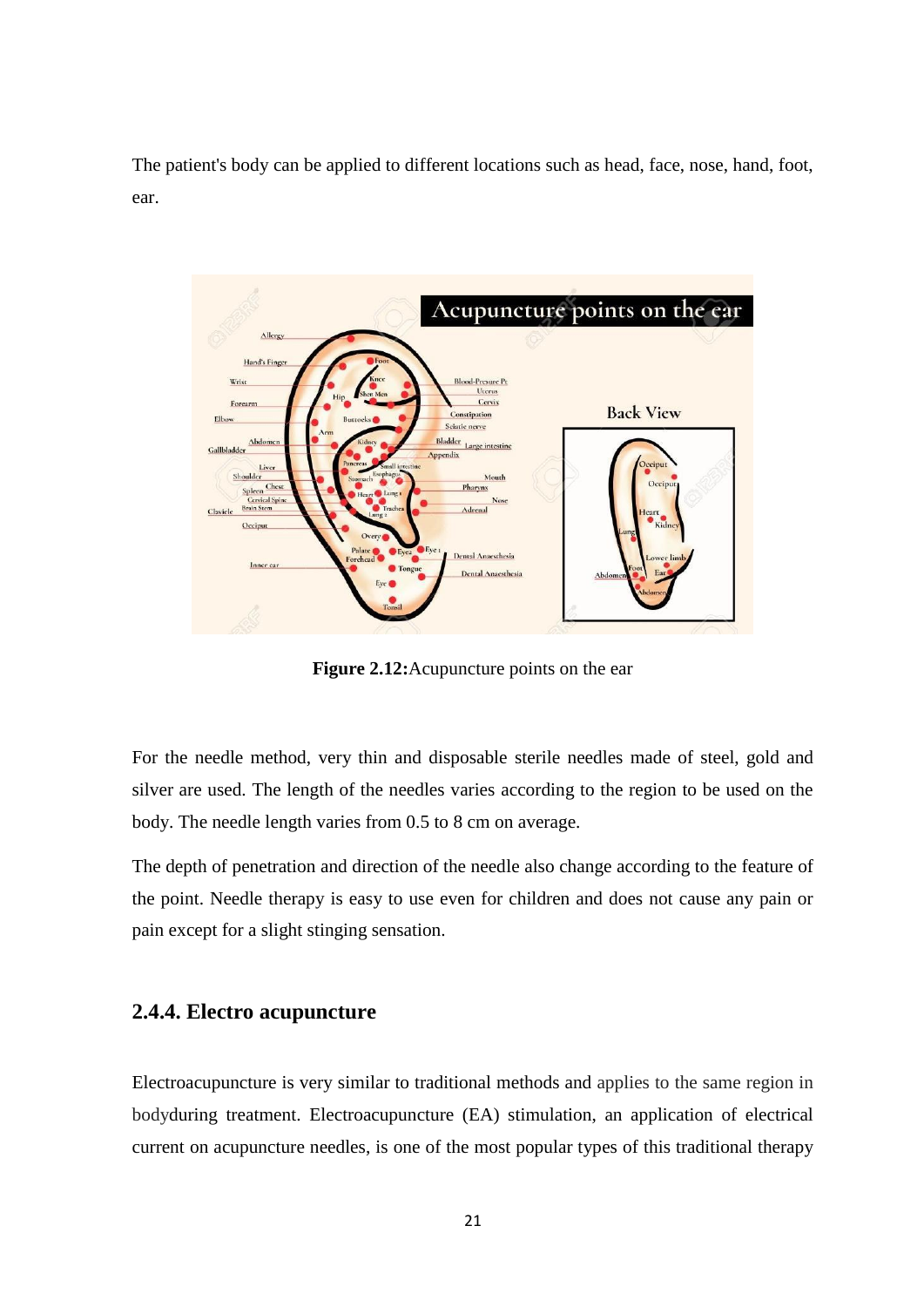(Cabioğlu and Cetin, 2008). As in acupuncture, the needles are placed at certain points in the body.

Then the needles are connected to device and produces current by means of small clips. The parameters of these devices are very important for the patient. The frequency and intensity of impression given for treatment should be adjustable.



**Figure 2.13:** Applcations of electroacupuncture(sevilakova)

The advantage of electric acupuncture is that the electric current induces a wider area. In electro acupuncture, two injections are made in the same time and the electric current can pass from one needle to another in the body.

Small devices are used to generate the electric current, to modulate the current, and to connect the needles to the needles to send electric current. Electric charge is very low and is set by the patient or acupuncturist. Both the voltage (intensity) and the frequency of the electric charge can be adjusted to bury the healing effects.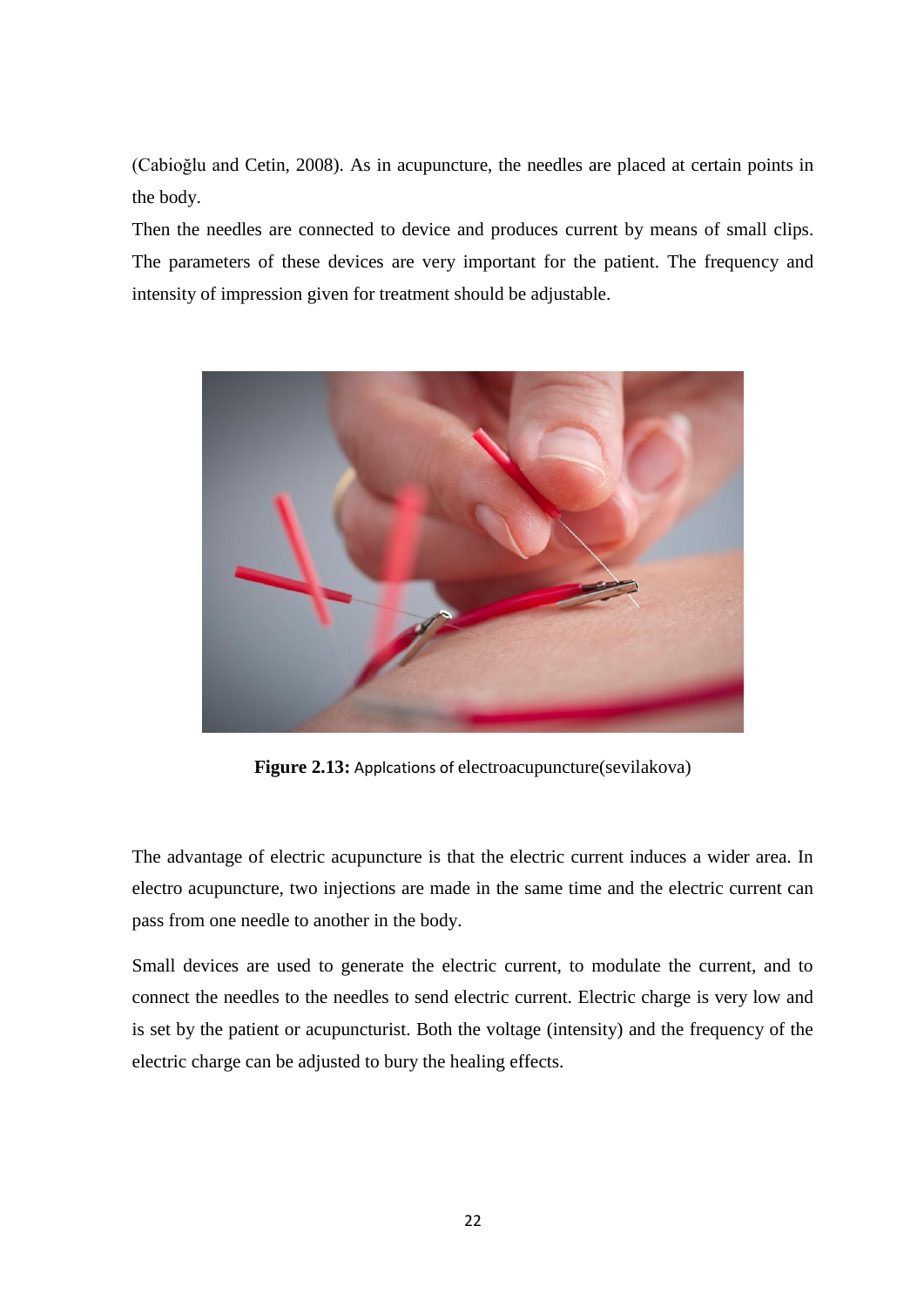Another similar treatment is TENS (Transcutaneous Electrical Nerve Stimulation), which is an effective method of stimulating with electrodes that stick to the surface of the deep rather than immersing the needles.

This technique, which can be advantageous for people who are at risk of needle penetration, stimulates nerve and muscle groups at the same time.



**Figure 2.14:**Mechanism of action of acupuncture like TENS (Johnson,2007)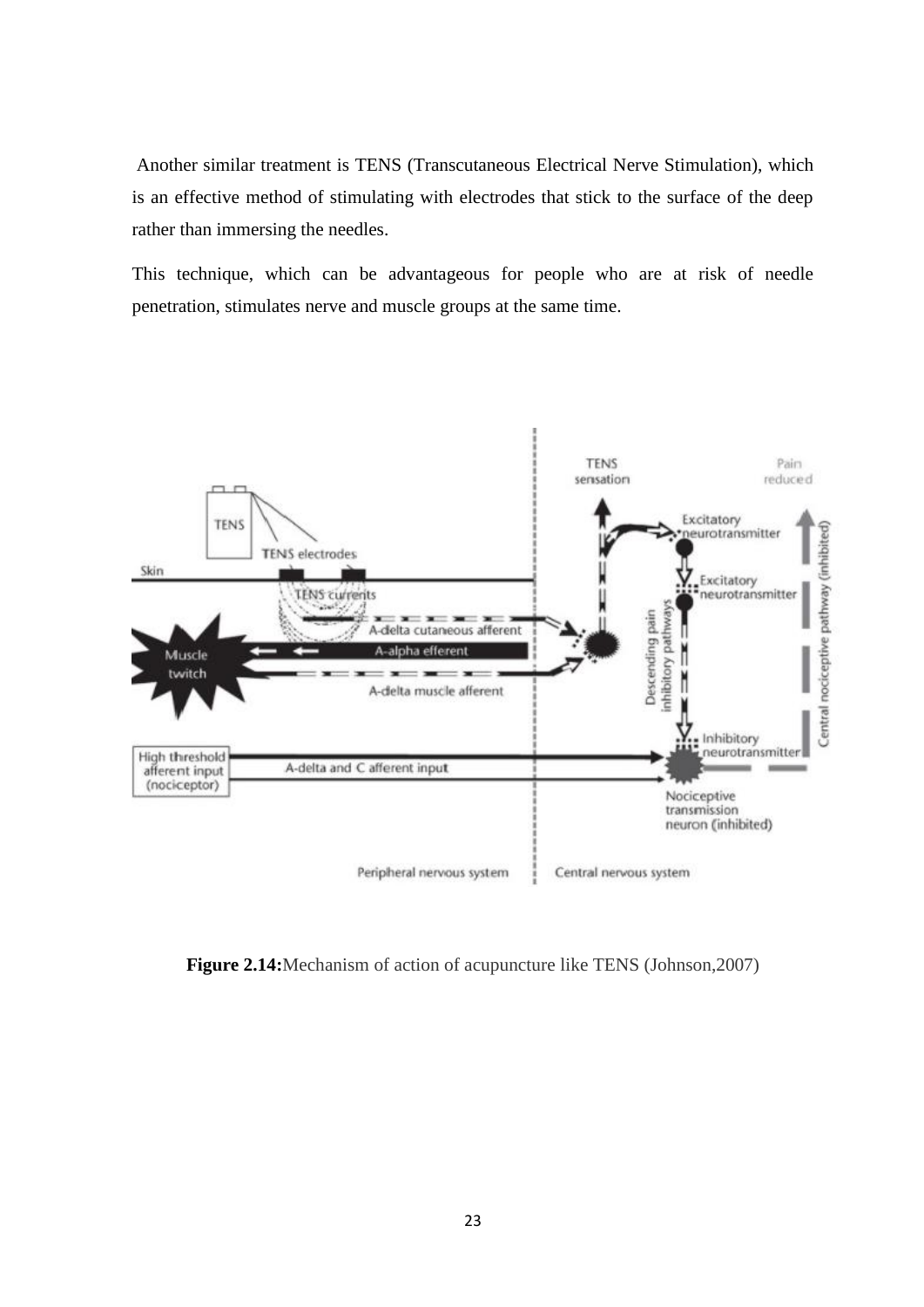#### <span id="page-35-0"></span>**2.5. Overview Of The Existing Tens Devices/ Applications**

When we look at the literature we see with a few similar designs. One of these designs is named 'Physical Therapy Methods and Microcontroller Tens Design'. This design is a master's thesis at Istanbul Technical University Institute of Science (Korürek and Buran,2002). This study was based on the application of the modalities used in different pain patterns to the patient with the aid of a microcontroller by showing the effect of TENS on different mechanisms.

Another design is named 'Tens Device Design from Physical Therapy Methods'. This study is a licensing project at Near East University Biomedical Engineering (Danacı et al,.2017). In this project, the Tens design is made with integrated circuits and two different wave modes are used.

Another design is named 'Microcontroller Controlled Tens Device Design'. This work was included in the National Congress of Medical Technologies (Eroğlu et al,. 2015). In the study, a PIC controlled circuit design was made for TENS application.

In our design, Tens application is applied directly to acupuncture points. Another difference is that the third of the frequency, amplitude and wave width inversion options can be adjusted within the desired range. The square wave we created is derived from 556 integrations. The parameter control is provided by potentiometers and the LCD display we have added to the device is programmed with Ardunio for ease of use.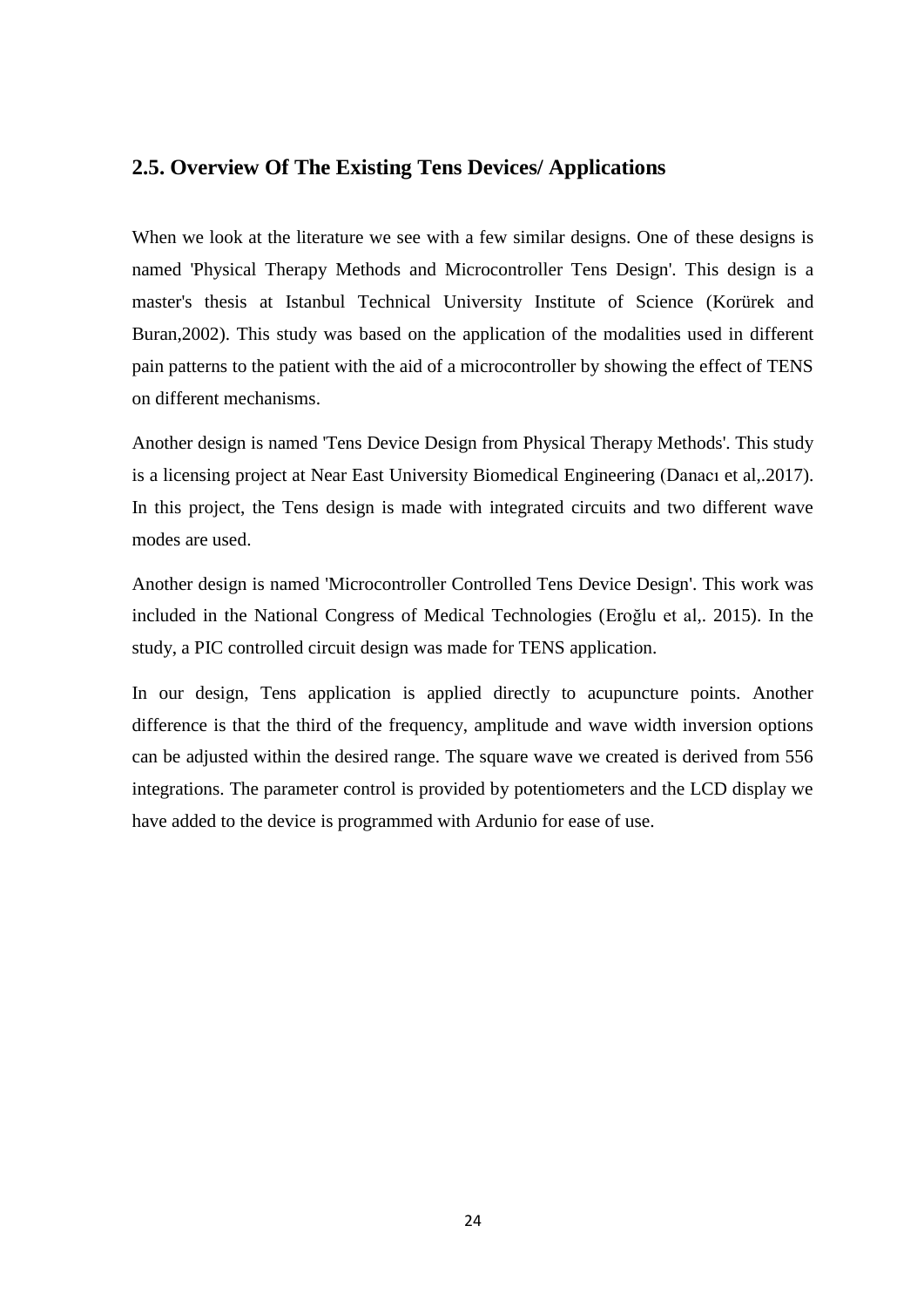## Tablo 2.5: Overview of the existing tens application

| <b>DEVICE</b>           | <b>NAME OF THE SYSTEM</b>                                                        | <b>SYSTEM PARAMETERS</b>                                                                                  | <b>SYSTEM CONTROL</b><br><b>MECHANISM</b> |
|-------------------------|----------------------------------------------------------------------------------|-----------------------------------------------------------------------------------------------------------|-------------------------------------------|
| Korürek and Buran, 2002 | <b>Physical Therapy Methods</b><br>and Microcontroller Tens<br>Design            | Mod A and Mod B include<br>different current<br>modulations with low and<br>medium frequencies.           | Microcontroller                           |
| Danacı et al,. 2017     | Tens Device Design from<br><b>Physical Therapy Methods</b>                       | Two different<br>modulations are include and<br>two different waves are<br>generated.                     | Potentiometers                            |
| Özdemir et al,. 2015    | Microcontroller Controlled<br>Tens Device Design                                 | An adjustable square wave<br>signal is produced at<br>different frequencies and<br>amplitude.             | Microcontroller                           |
| Ours                    | Tens Device Design For<br><b>Stimulation Of The</b><br><b>Acupuncture Points</b> | An adjustable square wave<br>signal is produced at<br>different frequencies, wave<br>width and amplitude. | Arduino                                   |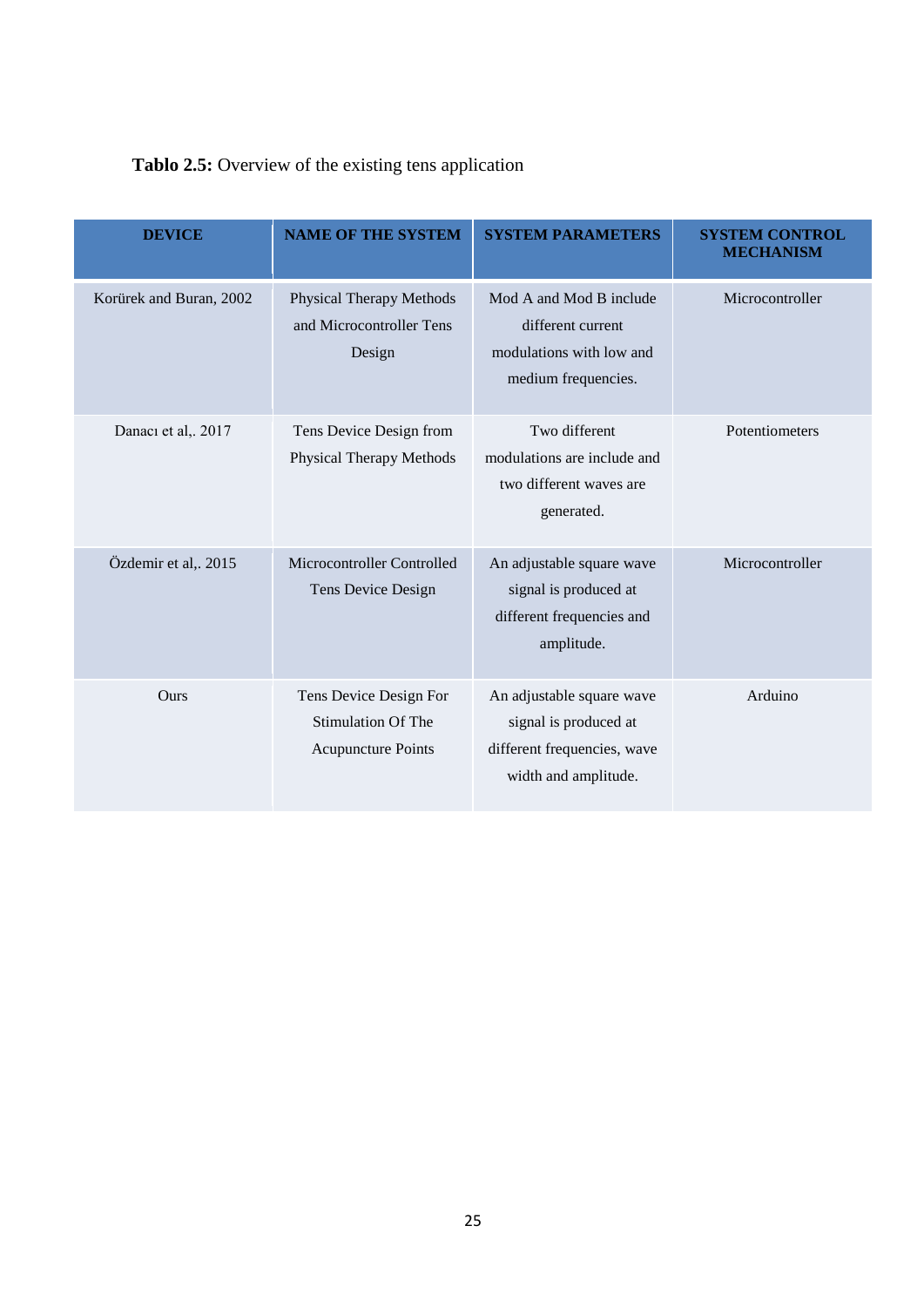# **CHAPTER 3 DESIGN AND ELEMENTS OF CIRCUIT**

### <span id="page-37-1"></span><span id="page-37-0"></span>**3.1 System Model**

In this project, firstly physical therapy methods that can be applied with electric energy and the effects of these methods on the body are examined; electrotherapy has been focused on the widely used TENS device. In particular, a study was conducted to apply TENS treatment to acupuncture points. For the practical part of the project, the TENS device was designed to be applied to the acupuncture points.

The purpose of the circuit designed in this study is to produce an adjustable square wave signal at different amplitudes, at different frequencies. It is planned to transfer the appropriate electrical currents to the patient with the help of the electrodes. The block diagram of the circuit is shown below.



**Figure 3.1:** The block diagram of the device circuit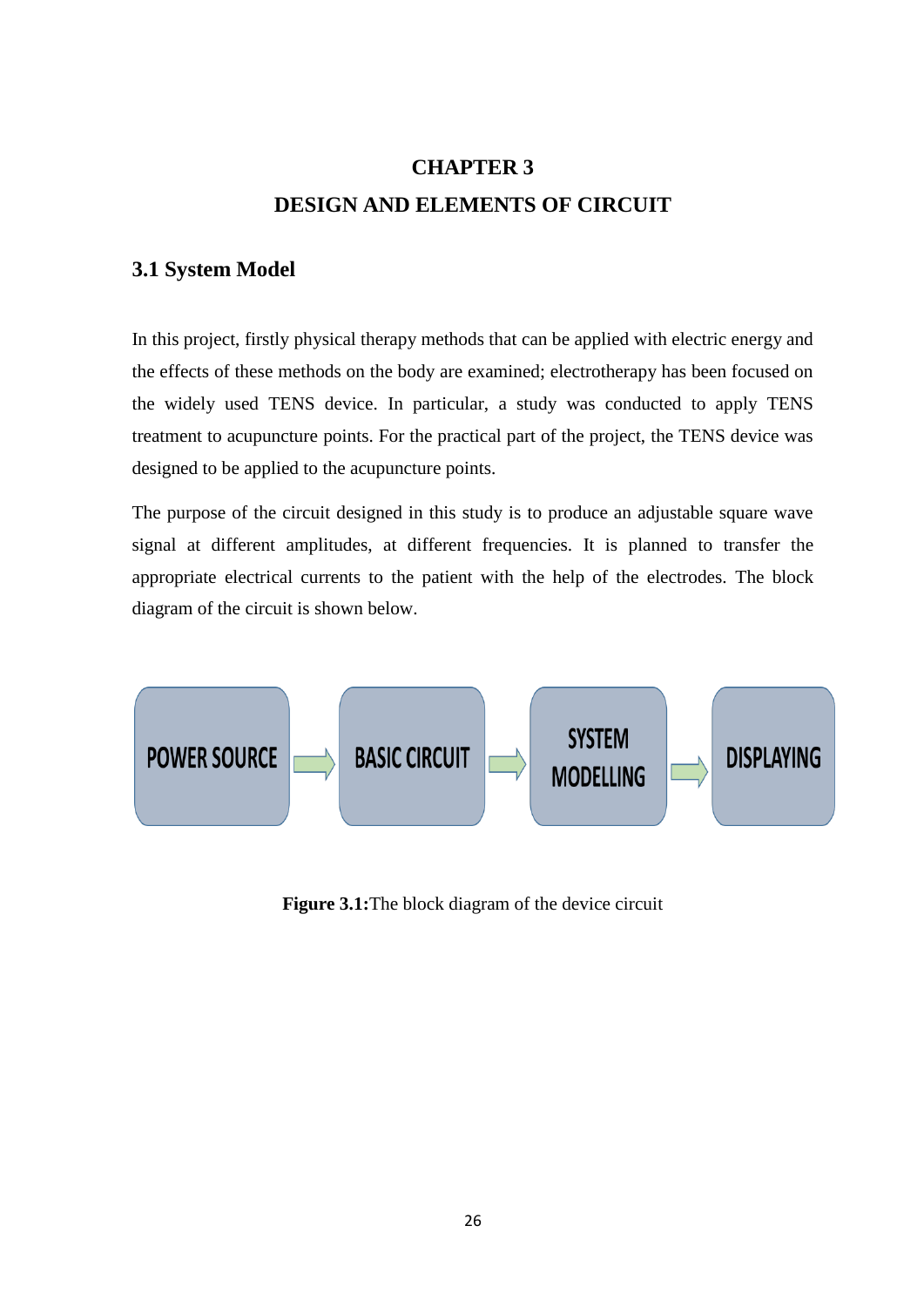

**Figure 3.2:** The design of the device circuit

Our aim is to produce an adjustable square wave of different amplitude and frequency, and to stimulate the body with the help of electrodesin this work. System frequency, amplitude and wave width can be controlled in this designed. They must be; Frequency:1-10 Hz, Wave width:200-300µs, Amplitude: high.The parameter control is provided by potentiometers. The square wave we created is derived from 556 integration.A square wave form is required for stimulation of the patient's nerve muscles.A program written with the help of arduino, than the analog signals displayed digital signals on an LCD screen. The desing has consists of three parts.These; Power source, Basic circuit, Triggering circuit (Arduıno and LCD parts).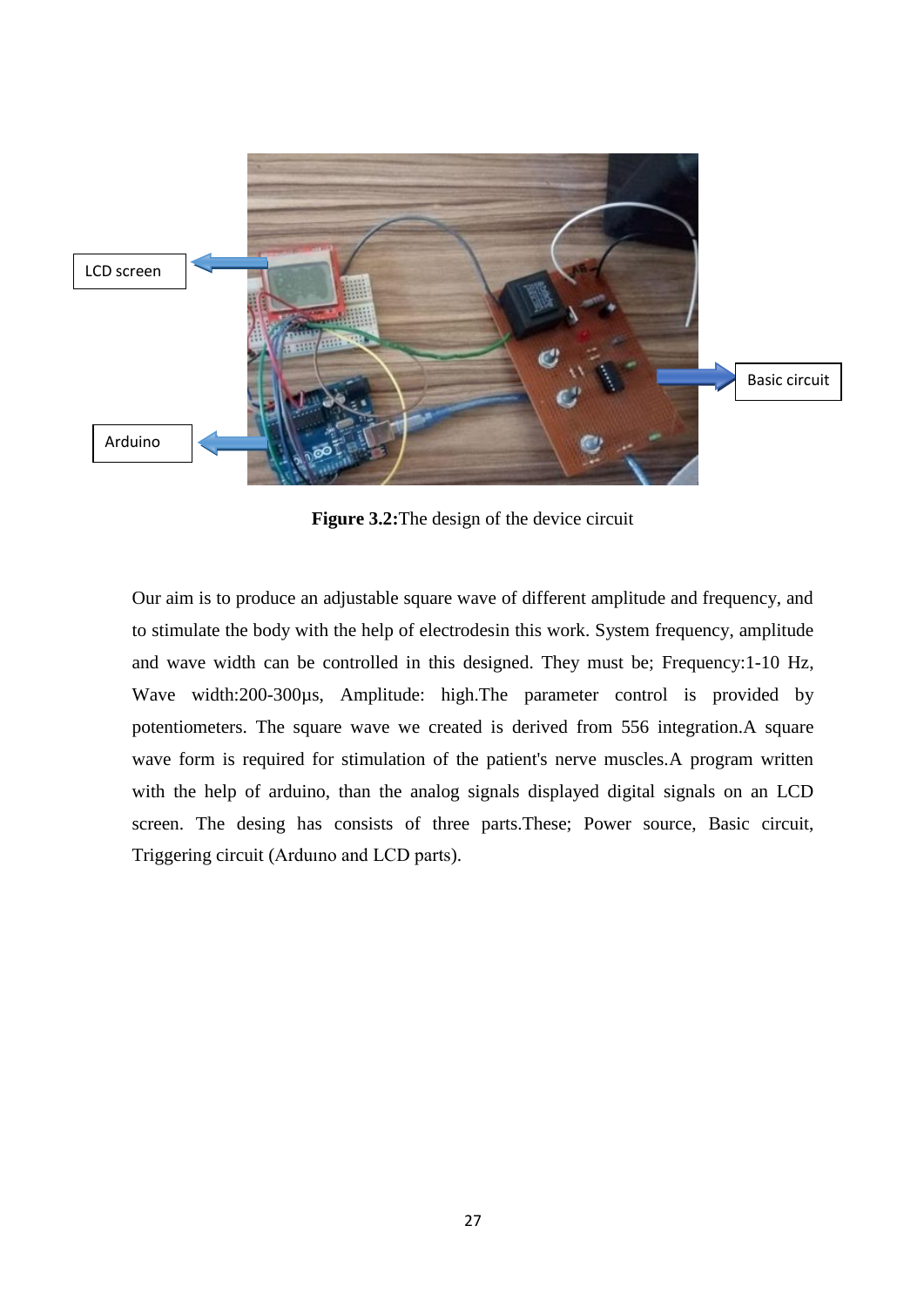#### **3.2Basic Circuit**



**Figure 3.3:**The basic circuit of the device

Basic circuit consisting of various elements. These are capacitors, resistors, 556 integrated transformers and potentiometers.A square wave form is required to stimulate the nerve muscles of the patient. Since 555 integrators have used two or three combinations in previous projects, we chose only 556 integrations. We have done a innavation in this way and we have reduced the amount of energy used by the circuit. The 556 integers used on the square wave floor convert the DC voltage to square wave form. A square wave form will be used to treat the painful area.This wave allows the currents to be delivered to the patient with the help of electrodes.

The potentiometer is used for adjust the wave amplitudes, frequency adjustment and wave width. The current was transferred to 3 different potentiometers. We obtained three different outputs from three different potentiometers. We have defined these outputs as A0, A1 and A3.Later, these three pots will be defined as an inputs to the arduino program. When adjusting the signal parameters help of potentiometers, it is important to consider the analgesic effect at the electrode junctions. Device parameters should be fixed in the interval that the patient feels this effect. Because each patients treatment schedule will be different.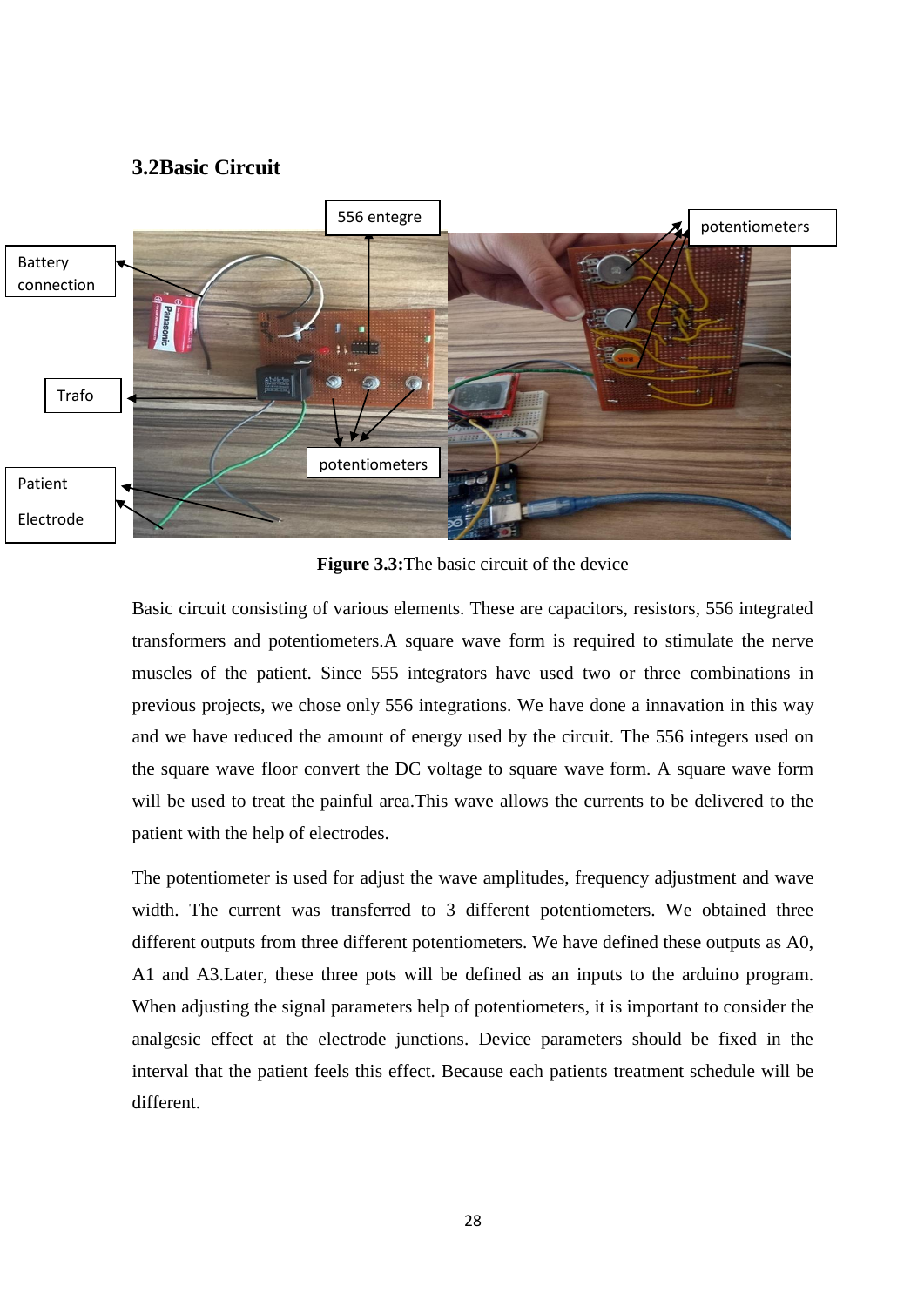The voltage applied to the primary part of the transformer in the figure is raised by the windings in the secondary section and the output is taken. And they are filtered by the help of capacitors. Voltage setting and level setting with controlled by potentiometers.

#### <span id="page-40-0"></span>**3.2.1 Power Source**

The power supply is the first part of the design. That feeds the system.The part of basic circuit uses a nine volt dry and the part of arduino uses a five volt battery as the supply source. Batteries use has become an economical solution for the circuit. We designed a DC dry batteries circuit to isolate patients from mains electricity. Thus, the patients will not be affected from the electricity and will not cause any damage.

The biggest advantage of working with the DC battery, that separates the patient from the mains electricity (AC220V), and it has small dimensions and portable.

#### **3.3 Signal Modeling**

We have achieved signal modeling using to arduino. We have described three different outputs for the arduino from the potentiometers on the basic circuit.We introduced the A0, A1, A3 pots to the Arduino program. They are create a analog signal. The analog signal is converted to digital form with the aid of the arduino and displayed digitally on the screen.The wave width can be adjusted with the potentiometer on the hand.It is preferable to produce square wave with integrated help that we use in our system. This wave allows the currents to be delivered to the patient with the help of electrodes.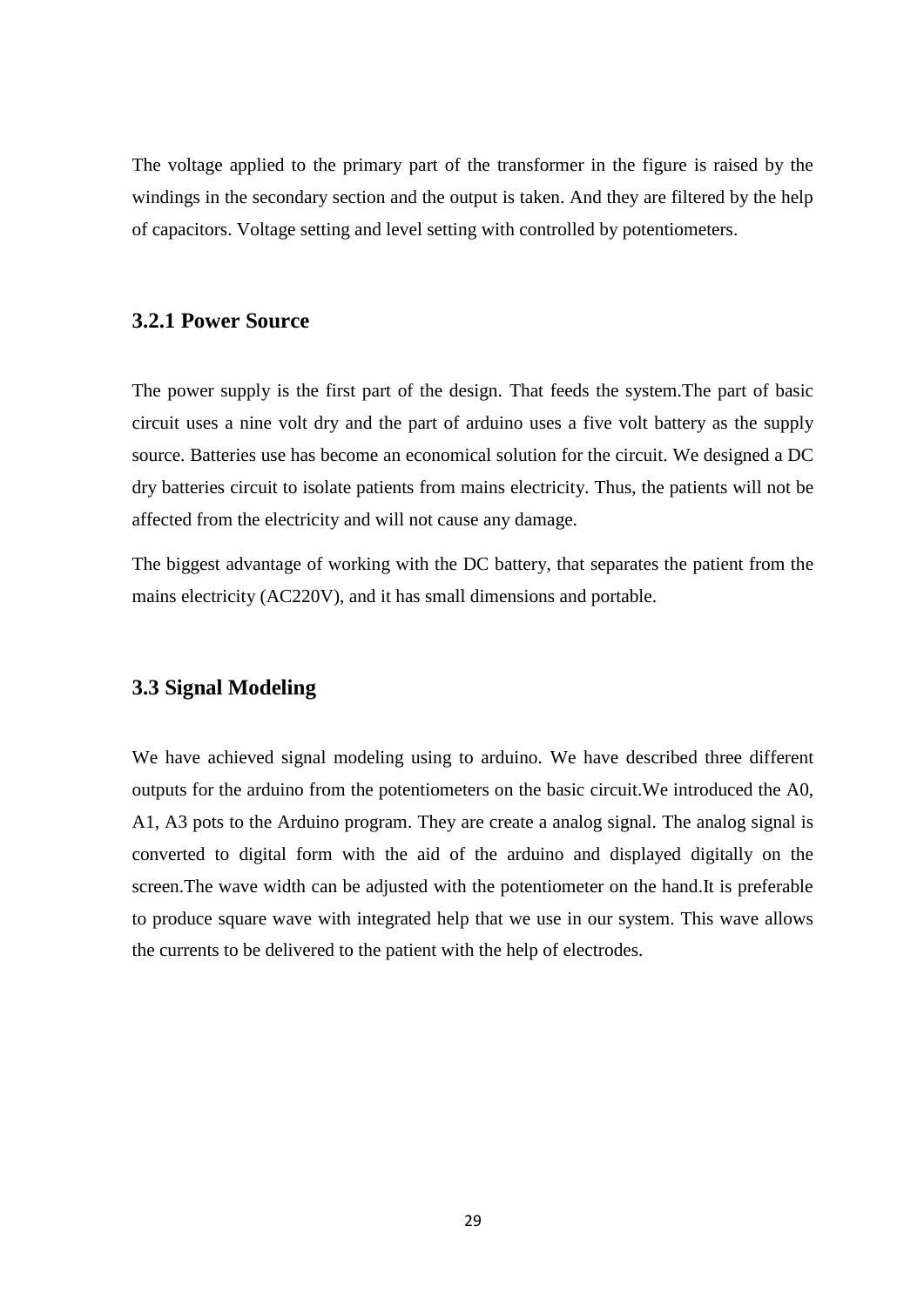## **3.4 Displaying Signal Parameters**

We have achieved show the system parameters using the LCD. Then we said that we introduced three outputs of ardunio(A0, A1, A3 pots ). We made connections between the LCD display and the arduino. The analog signal is converted to digital signal form and displayed digitally on the LCD.The electric signal adjusted with the help of potentiometers and as seen on the LCD screen. The connections we made between Ardunio and the LCD screen are used to select pre-programmed parameters. The selected amplitude, frequency and wave width are displayed on the LCD screen and are selected by potentiometers.



**Figure 3.4:**The LCD screen of the device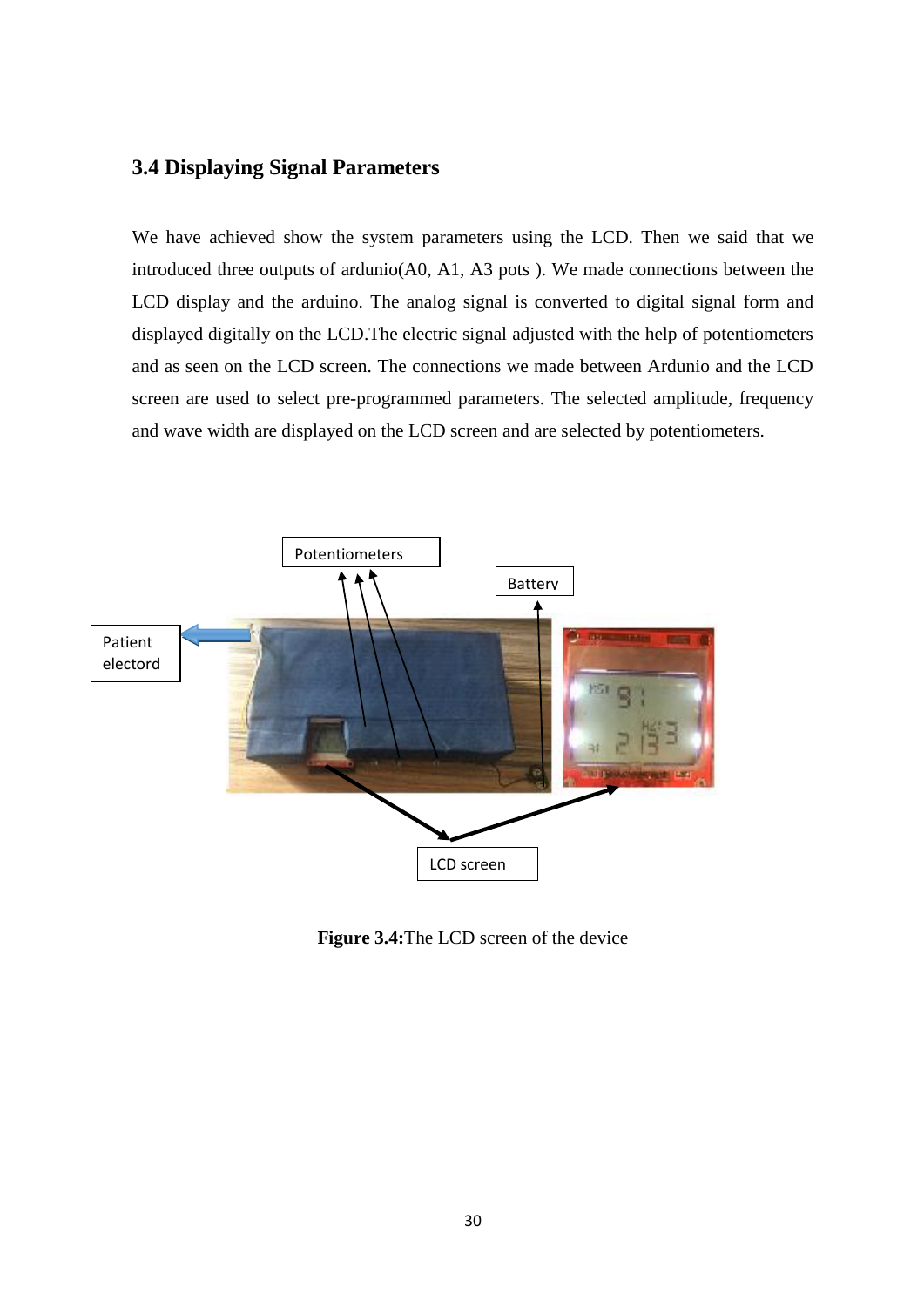## <span id="page-42-0"></span>**CHAPTER 4 PERFORMANCE OF SYSTEM AND DISCUSSION OF RESULTS**

## <span id="page-42-1"></span>**4.1 Performance of System**

This project can be controlled frequency, amplitude and wave width. With the integrators and potentiometers used, these three parameters can be controlled and the desired scale change can be achieved. We connected the cycle designed for the project to the oscilloscope and output of the device is showing.



**Figure 4.1:**Square wave

Output of the device signal can be seen in figüre 4.1. We are observing a wave at low frequenc here.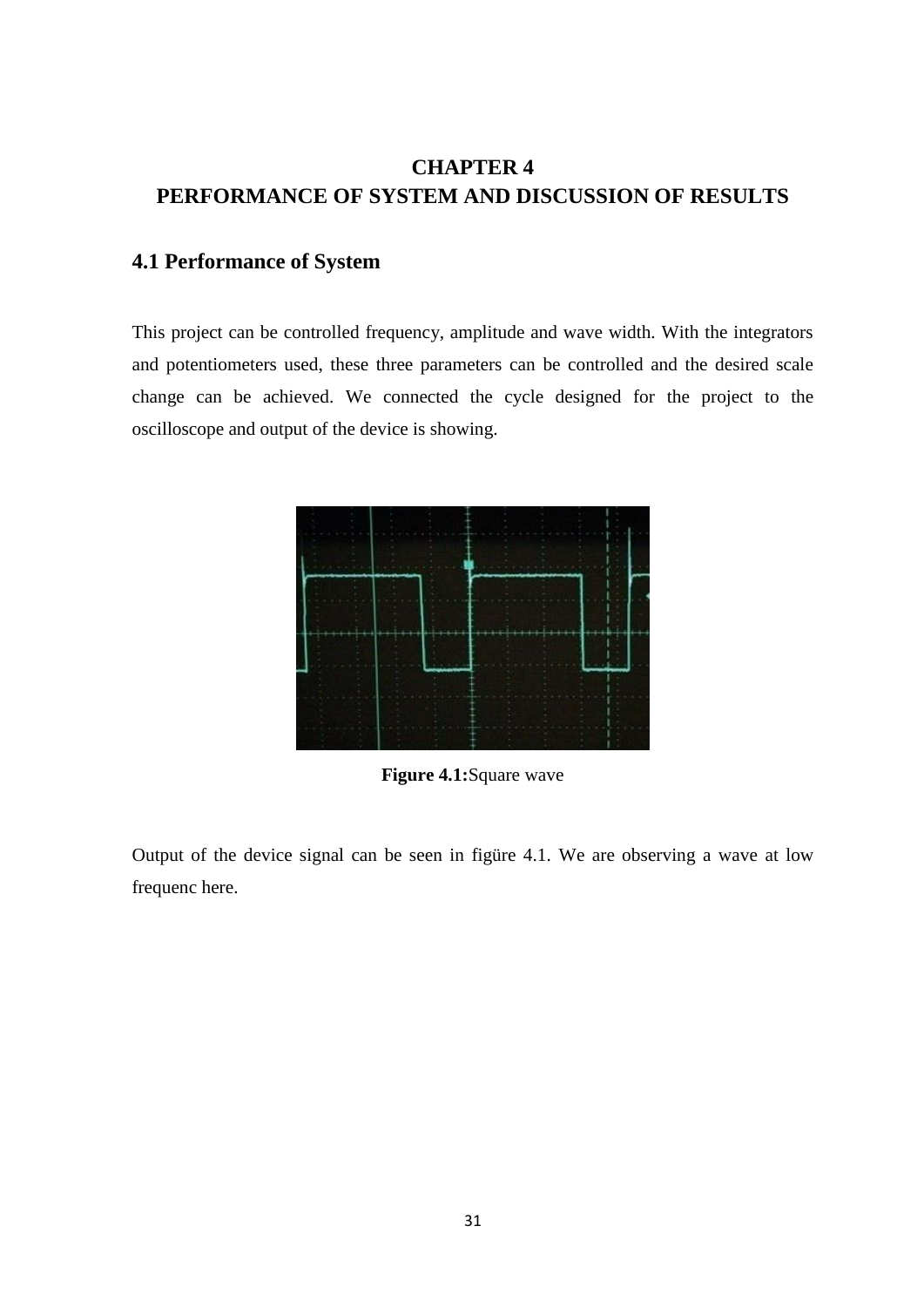When we arrive in Figure 4.2, while the amplitude is constant, frequency is increasing and the change in the wave is observed.



**Figure 4.2:**Square wave

### <span id="page-43-0"></span>**4.2 Discussion of Results**

In this project, physical therapy methods that can be applied with electrical energy and the effects of these methods on the body are examined. It is focused on TENS device which is widely used in electrotherapy treatment. As a main goal, a study was carried out to apply TENS treatment to acupuncture points. For the practical part of the project, the TENS device is designed to be applied to the acupuncture points.

Useful features of this study are practical, side effect is very low, battery operated and low cost. Of course, this treatment should be done with a doctor's recommendation. Patients should apply their doctor's recommendations and treatment plans recommended by doctors. TENS is the most basic definition of electrical nerve stimulation with the help of the skin tract. This method has been applied to thousands of patients and has been used as a reliable method. TENS administration stimulates nerves that produce pain relief in the brain and spinal cord. As a result, natural substances secreted by the body are used for pain treatment.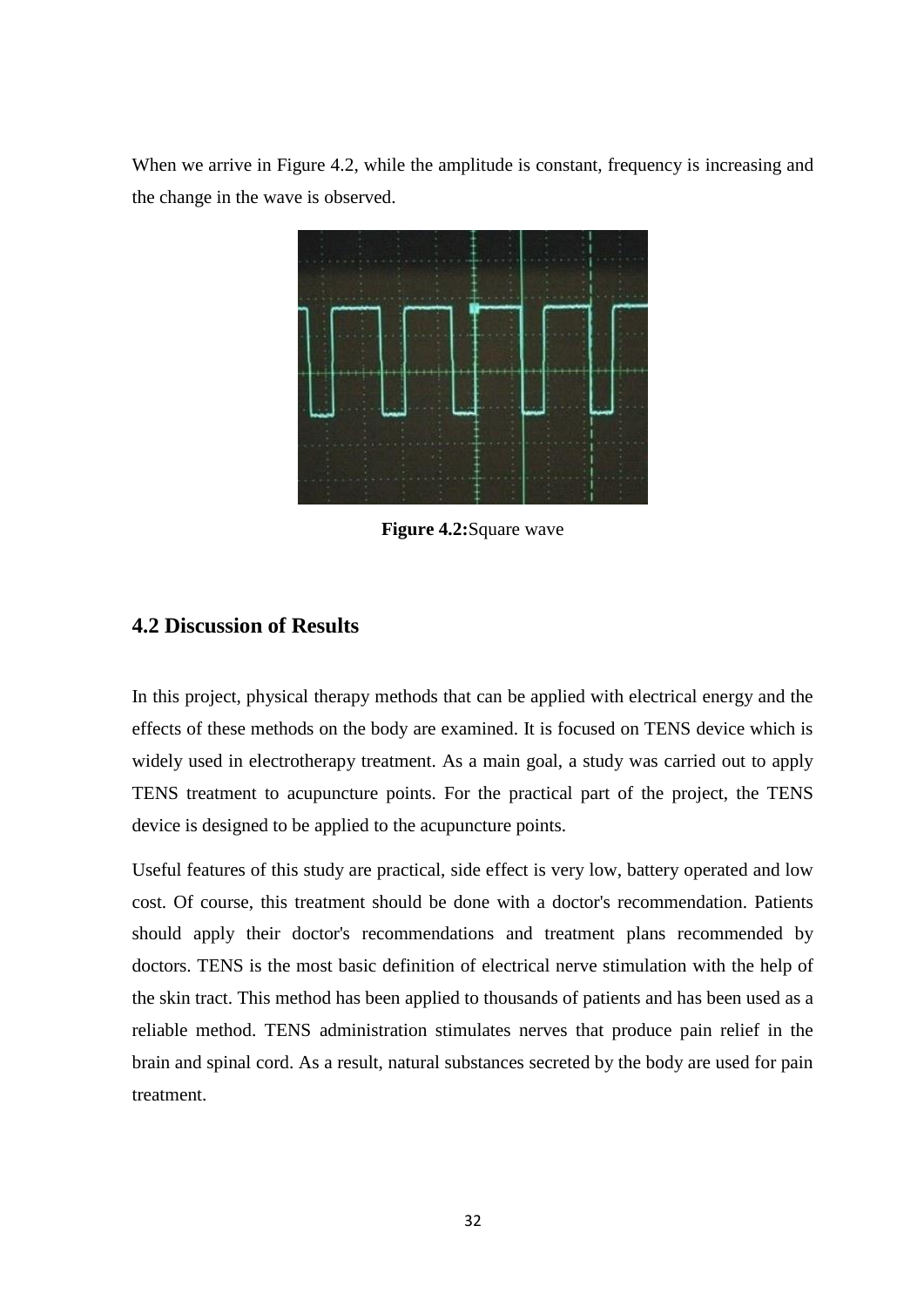<span id="page-44-0"></span>Thus, the drug use of the patients is reduced and the patients are protected from the side effects of the drugs. This is one of the main purposes of designing specifically for acupuncture points. In addition, with the help of variable options that we have added to the project, different treatment options are offered for each patient.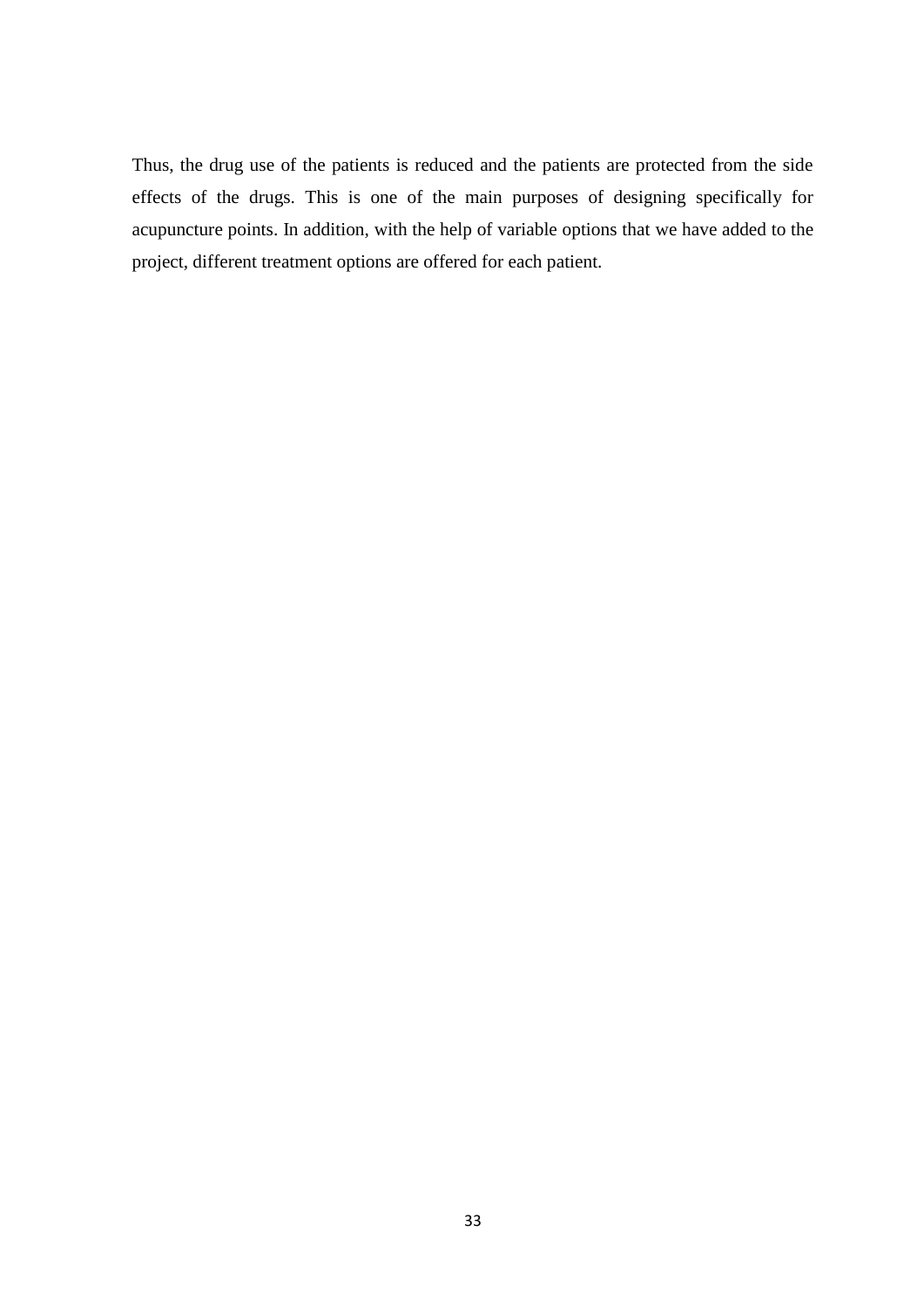# **CHAPTER 5 CONCLUSION**

### <span id="page-45-0"></span>**5.1 Conclusion**

TENS (Transcutaneous Electrical Nerve Stimulation) is the most useful and effective application of electrotherapy with various forms of electric current used. TENS is the most basic definition of electrical nerve stimulation with the help of the skin tract.

This method has been applied to thousands of patients and is used as a reliable method. The TENS application stimulates the nerves that produce the painkillers in the brain and spinal cord. As a result, natural substances secreted by the body itself are used for pain treatment. Thus, the drug use of the patients is reduced and the patients are protected from the side effects of the drugs.The handy features of the TENS therapy are practical, sideeffect, battery-powered, small devices. Of course, this therapy should be done with a doctor's recommendation. Patients should apply their doctor's recommendations and treatment plans prescribed by the doctors.Acupuncture is a scientific treatment method. It is a method applied by sinking the needle in certain points in the body. According to acupuncture, there is a network of energy that completely surrounds the body surface. And there are central points that can reduce, increase, direct or even direct this energy to a certain point.

In this project, firstly physical therapy methods that can be applied with the aid of electric current and the effects of these treatments on the patient's body are examined; TENS devices which are frequently used in electrotherapy are emphasized. The main goal of the project is to stimulate the acupuncture points.For practical part of the project, TENs device was designed to be applied to acupuncture points. Features that are different from similar ones in the designed device; easy-to-use, low-cost, varied options, integrations and succession for appropriate treatment programs. Device; frequency, current power, impulse width as a set of three options are available.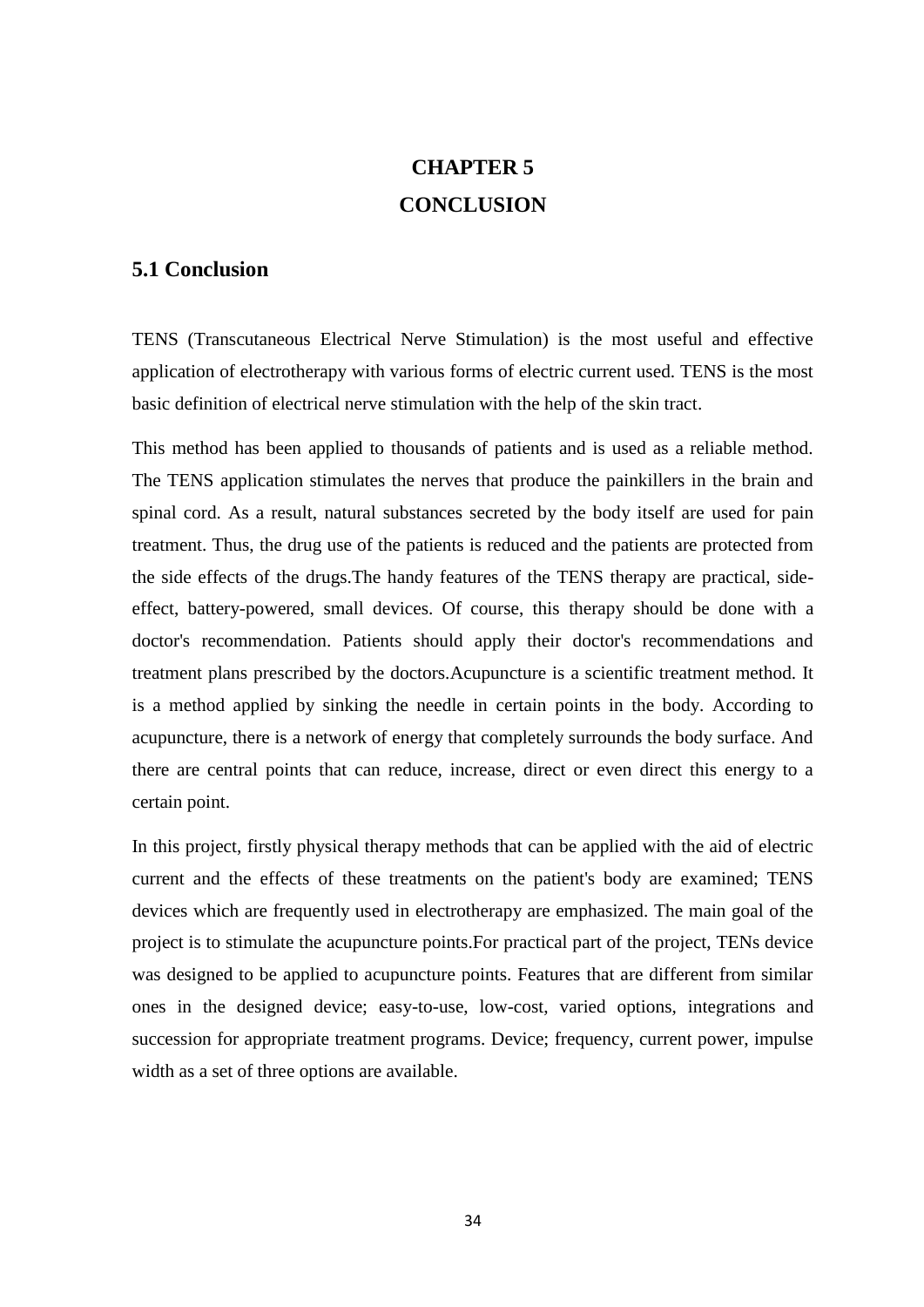#### <span id="page-46-0"></span>**REFERENCES**

- Allen, R. J. (2006). Physical agents used in the management of chronic pain by physicaltherapists. Physical medicine and rehabilitation clinics of North America, 17(2), 315-345.
- Cabioğlu, M. T., & Cetin, B. E. (2008). Acupuncture and immunomodulation. The American journal of Chinese medicine, 36(01), 25-36.
- Cheing, G. L., & Chan, W. W. (2009). Influence of choice of electrical stimulation site on peripheral neurophysiological and hypoalgesic effects. Journal of rehabilitation medicine, 41(6), 412-417.
- GÖKSOY, T. (2010). Akupunkturun Tarihçesi. Turkiye Klinikleri Journal of Physical Medicine Rehabilitation Special Topics, 3(1), 1-5.
- Haley, S. M., & Fragala-Pinkham, M. A. (2006). Interpreting change scores of tests and measures used in physical therapy. Physical therapy, 86(5), 735-743.
- Itoh K, Itoh S, Katsumi Y, Kitakoji H. A pilot study on using acupuncture and transcutaneous electrical nerve stimulation to treat chronic non-specific low back pain. Complement Ther Clin Pract. 2009;15(1):22–5
- Johnson, M. (2007). Transcutaneous electrical nerve stimulation: mechanisms, clinical application and evidence. Reviews in pain, 1(1), 7-11.
- Johnson, M. I. (2007). Transcutaneous electrical nerve stimulation (TENS). eLS.
- Johnson, M. I. (2007). Transcutaneous electrical nerve stimulation (TENS). eLS.
- Kahn, J. (2000). Principles and practice of electrotherapy. Saunders.
- Kalyon, T. A. (2007). Akupunktur Tedavisi. Turkish Journal of Physical Medicine & Rehabilitation/Turkiye Fiziksel Tip ve Rehabilitasyon Dergisi, 53.
- Maayah, M., & Al-Jarrah, M. (2010). Evaluation of transcutaneous electrical nerve stimulation as a treatment of neck pain due to musculoskeletal disorders. Journal of clinical medicine research, 2(3), 127.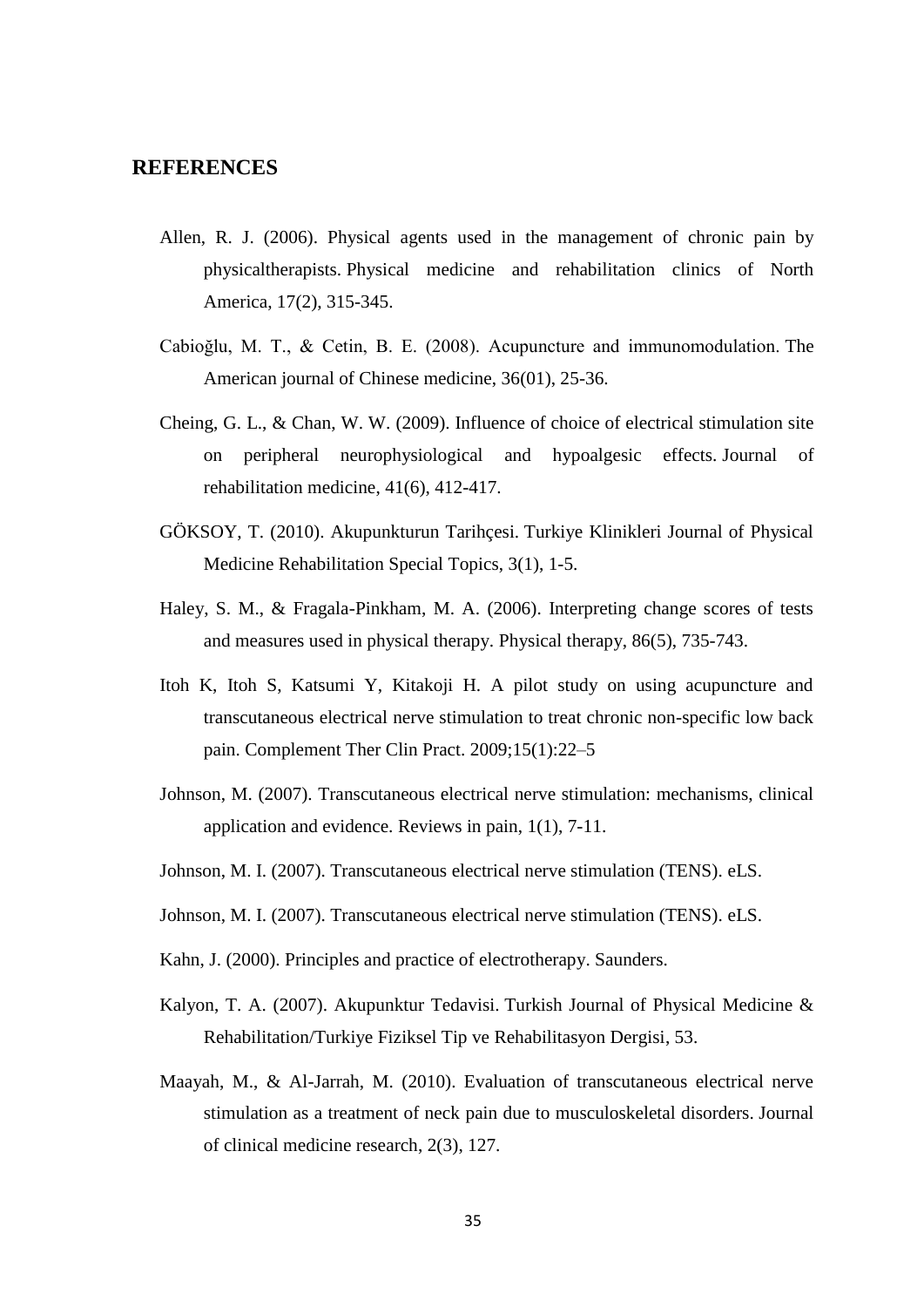- Moffet, H. H. (2006). How might acupuncture work? A systematic review of physiologic rationales from clinical trials. BMC complementary and alternative medicine, 6(1), 25.
- Özdemir G., Ahmad A., Telatar Z., Eroğul O.(2015). Mıcrocontroller Based Tens Devıce Desıgn
- Perez Machado, A. F., Santana, E. F., Tacani, P. M., & Liebano, R. E. (2012). The effects of transcutaneous electrical nerve stimulation on tissue repair: A literature review. Canadian Journal of Plastic Surgery, 20(4), 237-240.
- Pope GD, Mockett SP, Wright JP. A survey of electrotherapeutic modalities: Ownership and use in the NHS in England. Physiotherapy Theory and Practice. 1995;81(2):82–91
- Robertson, V. J., Low, J., Ward, A., & Reed, A. (2006). Electrotherapy explained: principles and practice. Elsevier Health Sciences.
- Santana, L. S., Gallo, R. B. S., Ferreira, C. H. J., Duarte, G., Quintana, S. M., & Marcolin, A. C. (2016). Transcutaneous electrical nerve stimulation (TENS) reduces pain and postpones the need for pharmacological analgesia during labour: a randomised trial. Journal of physiotherapy, 62(1), 29-34.
- Sluka, K. A., & Walsh, D. (2003). Transcutaneous electrical nerve stimulation: basic science mechanisms and clinical effectiveness. The Journal of pain, 4(3), 109- 121.
- Vas, J., Perea-Milla, E., & Méndez, C. (2004). Acupuncture and moxibustion as an adjunctive treatment for osteoarthritis of the knee-a large case series. Acupuncture in Medicine, 22(1), 23-23.
- Vickers, A., & Zollman, C. (1999). ABC of complementary medicine: acupuncture. BMJ: British Medical Journal, 319(7215), 973.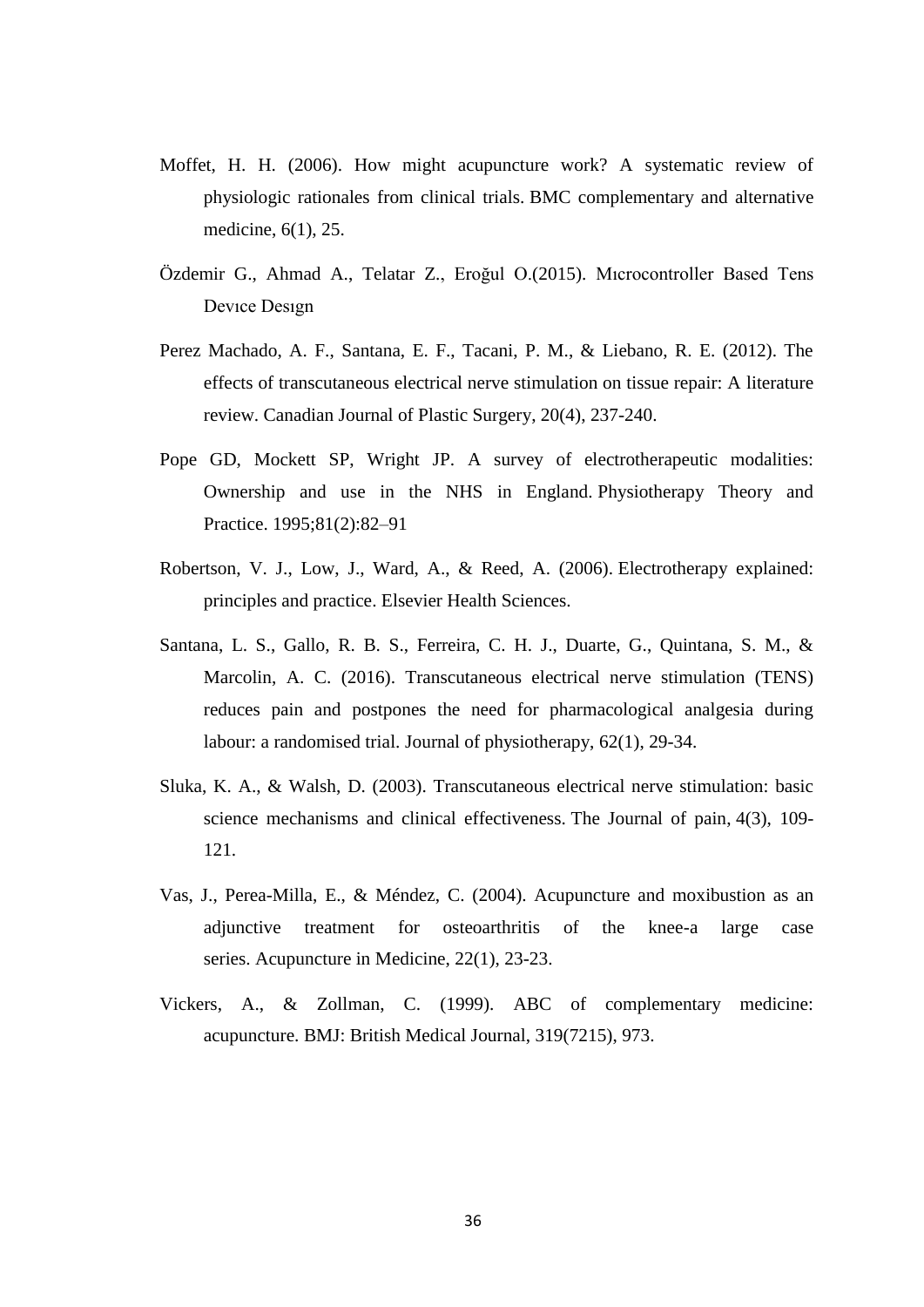- Retrieved May 30, 2018 from [http://www.biyoklinikder.org/TIPTEKNO15\\_Bildiriler/](http://www.biyoklinikder.org/TIPTEKNO15_Bildiriler/) 108.pdf
- Retrieved May 30, 2018 from http://docs.neu.edu.tr/library/6507379945.pdf
- Retrieved May 30, 2018 from http://diyot.net/potansiyometre
- Retrieved May 30, 2018 from [http://simpleposture.org/at-last-get-rid-of-lower-back](http://simpleposture.org/at-last-get-rid-of-lower-back-pain-with-electrotherapy-treatment-once-and-for-all/)[pain-with-electrotherapy-treatment-once-and-for-all/](http://simpleposture.org/at-last-get-rid-of-lower-back-pain-with-electrotherapy-treatment-once-and-for-all/)
- Retrieved May 30, 2018 from http://slideplayer.com/slide/8629776/
- Retrieved May 30, 2018 from<http://www.akupunkturterapi.com/haber/34/>

akupunkturun-etki-mekanizmasi

Retrieved May 30, 2018 from http://www.capacitorworld.net

Retrieved May 30, 2018 from<http://www.drdenizdogan.com/p/>

fizik-tedavi-ajanlar.html

- Retrieved May 30, 2018 from [http://www.electrotherapy.org/modality/transcutaneous](http://www.electrotherapy.org/modality/transcutaneous-electrical-nerve-stimulation-tens)[electrical-nerve-stimulation-tens](http://www.electrotherapy.org/modality/transcutaneous-electrical-nerve-stimulation-tens)
- Retrieved May 30, 2018 from http://www.elsa.web.tr/tr/haber/agri-tedavisinde-tensinyeri-nedir
- Retrieved May 30, 2018 from<http://www.sevilakova.com/services/> electro-acupuncture-2/
- Retrieved May 30, 2018 from<http://www.tensproducts.com/>

TENS-electrodeplacement\_ep\_49.html S

Retrieved May 30, 2018 from [http://www.toprakhatti.com](http://www.toprakhatti.com/)

Retrieved May 30, 2018 from [https://tr.123rf.com/photo\\_56909650\\_reflex-zones-on](https://tr.123rf.com/photo_56909650_reflex-zones-on-the-ear.-acupuncture-points-on-the-ear.-map-of-acupuncture-points-(reflex-zones)-on-.html)[the-ear.-acupuncture-points-on-the-ear.-map-of-acupuncture-points-\(reflex](https://tr.123rf.com/photo_56909650_reflex-zones-on-the-ear.-acupuncture-points-on-the-ear.-map-of-acupuncture-points-(reflex-zones)-on-.html)[zones\)-on-.html](https://tr.123rf.com/photo_56909650_reflex-zones-on-the-ear.-acupuncture-points-on-the-ear.-map-of-acupuncture-points-(reflex-zones)-on-.html)